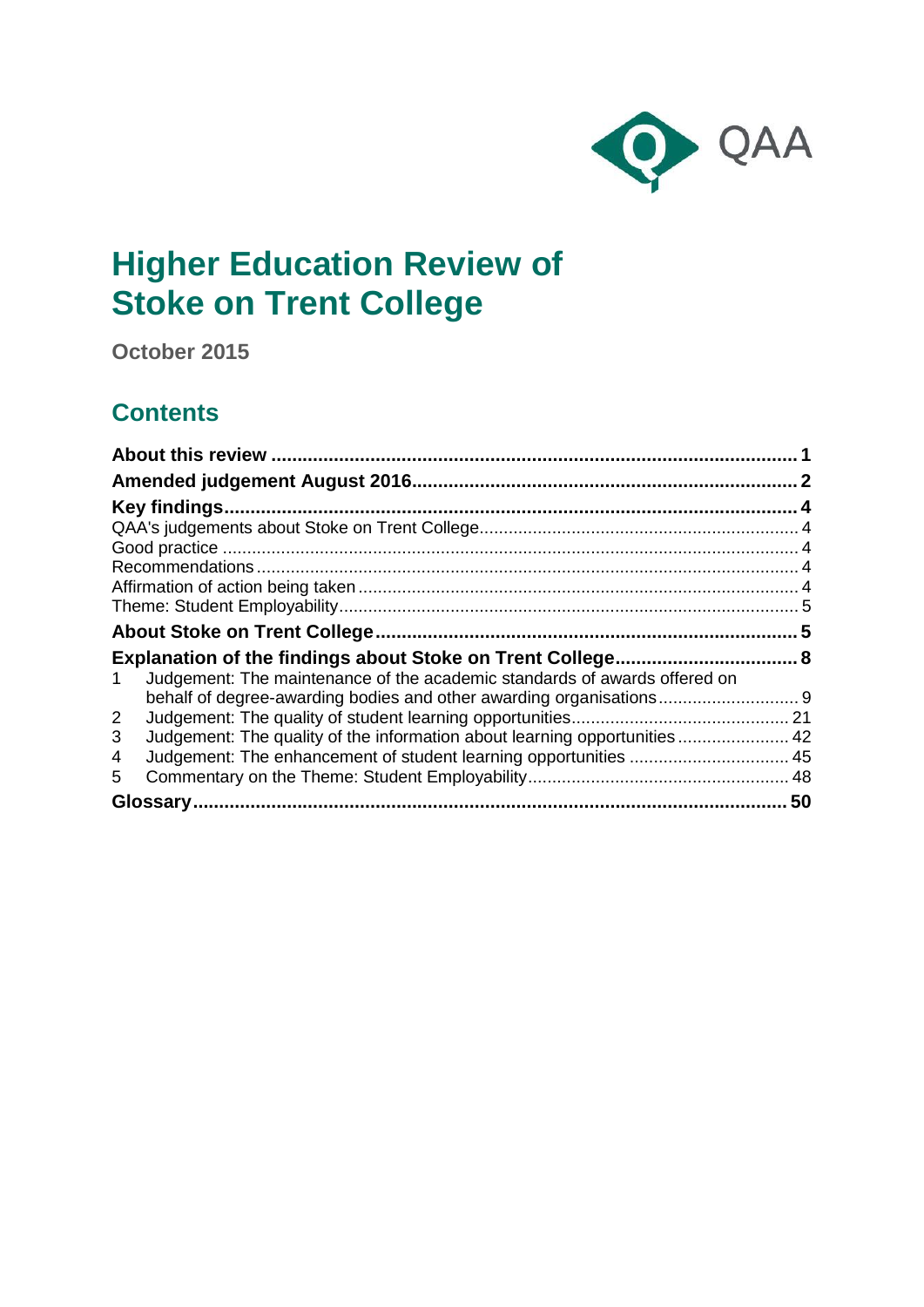# <span id="page-1-0"></span>**About this review**

This is a report of a Higher Education Review conducted by the Quality Assurance Agency for Higher Education (QAA) at Stoke on Trent College. The review took place from 5 to 8 October 2015 and was conducted by a team of three reviewers, as follows:

- Ms Ann Hill
- Dr Christopher Stevens
- Miss Alyson Bird (student reviewer).

The main purpose of the review was to investigate the higher education provided by Stoke on Trent College and to make judgements as to whether or not its academic standards and quality meet UK expectations. These expectations are the statements in the [UK Quality](http://www.qaa.ac.uk/assuring-standards-and-quality/the-quality-code)  [Code for Higher Education](http://www.qaa.ac.uk/assuring-standards-and-quality/the-quality-code) (the Quality Code)<sup>1</sup> setting out what all UK higher education [providers](http://newlive.qaa.ac.uk/AboutUs/glossary/Pages/glossary-h.aspx#h2.1) expect of themselves and of each other, and what the general public can therefore expect of them.

In Higher Education Review, the QAA review team:

- makes judgements on
	- the setting and maintenance of academic standards
	- the quality of student learning opportunities
	- the information provided about higher education provision
	- the enhancement of student learning opportunities
	- provides a commentary on the selected theme
- makes recommendations
- identifies features of good practice
- affirms action that the provider is taking or plans to take.

A summary of the findings can be found in the section starting on page 4. [Explanations of](#page-8-0)  [the findings](#page-8-0) are given in numbered paragraphs in the section starting on page 9.

In reviewing Stoke on Trent College, the review team has also considered a theme selected for particular focus across higher education in England and Northern Ireland.

The [themes](http://www.qaa.ac.uk/publications/information-and-guidance/publication?PubID=106) for the academic year 2015-16 are Digital Literacy and Student Employability,<sup>2</sup> and the provider is required to select, in consultation with student representatives, one of these themes to be explored through the review process.

The QAA website gives more information [about QAA](http://www.qaa.ac.uk/aboutus/pages/default.aspx) and its mission.<sup>3</sup> A dedicated section explains the method for **Higher Education Review<sup>4</sup>** and has links to the review handbook and other informative documents. For an explanation of terms see the [glossary](#page-49-0) at the end of this report.

<sup>-</sup><sup>1</sup> The UK Quality Code for Higher Education is published at: [www.qaa.ac.uk/quality-code.](http://www.qaa.ac.uk/quality-code) <sup>2</sup> Higher Education Review themes:

[www.qaa.ac.uk/publications/information-and-guidance/publication?PubID=106.](http://www.qaa.ac.uk/publications/information-and-guidance/publication?PubID=106) <sup>3</sup> QAA website: [www.qaa.ac.uk/about-us.](http://www.qaa.ac.uk/about-us)

<sup>4</sup> Higher Education Review web pages:

[www.qaa.ac.uk/reviews-and-reports/how-we-review-higher-education/higher-education-review.](http://www.qaa.ac.uk/reviews-and-reports/how-we-review-higher-education/higher-education-review)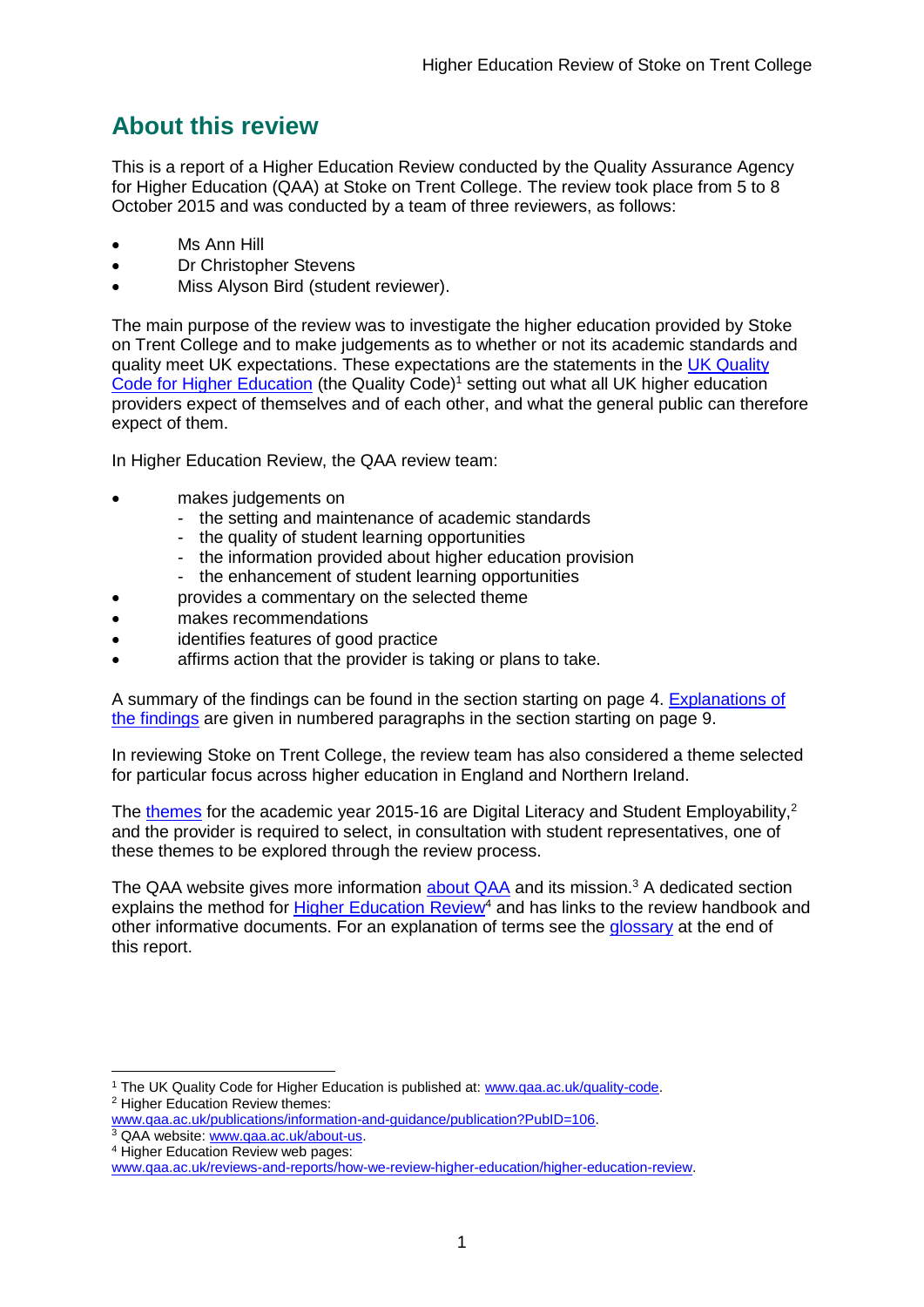# <span id="page-2-0"></span>**Amended judgement August 2016**

### **Introduction**

In October 2015 Stoke on Trent College underwent a Higher Education Review, which resulted in judgements that the maintenance of the academic standards of awards offered on behalf of its degree-awarding body and other awarding organisation meets UK expectations, the quality of student learning opportunities does not meet UK expectations, the quality of the information about learning opportunities meets UK expectations, and the enhancement of student learning opportunities meets UK expectations.

Negative judgements are subject to a formal follow-up by QAA, which involves the monitoring of an action plan produced by the College in response to the report findings.

The College published an action plan in February 2016 describing how it intended to address the recommendations, affirmations and good practice identified in the review, and has been working over the last six months to demonstrate how it has implemented that plan.

The follow-up process included three progress updates and culminated in the review team''s scrutiny of the College's progress reports and the supporting documentary evidence, culminating in a desk-based analysis of the College's progress reports and the supporting documentary evidence by the review team.

The desk-based analysis confirmed that the recommendations relating to the quality of student learning opportunities had been successfully addressed and the good practice appropriately disseminated. Actions against recommendations, affirmations and good practice relating to the maintenance of the academic standards of awards offered on behalf of its degree-awarding body and other awarding organisation, the quality of the information about learning opportunities, and enhancement of student learning opportunities, which received positive judgements, had also been completed on schedule and contributed to the progress against the quality of student learning opportunities which received a negative judgement.

# **QAA Board decision and amended judgement**

The review team concluded that the College had made sufficient progress to recommend that the judgement be amended. The QAA Board accepted the team's recommendation and the judgement is now formally amended. The College's judgements are now as follows.

- The maintenance of the academic standards of awards offered on behalf of its degree-awarding body and other awarding organisation **meets** UK expectations.
- The quality of student learning opportunities **meets** UK expectations.
- The quality of the information about learning opportunities **meets** UK expectations.
- The enhancement of student learning opportunities **meets** UK expectations.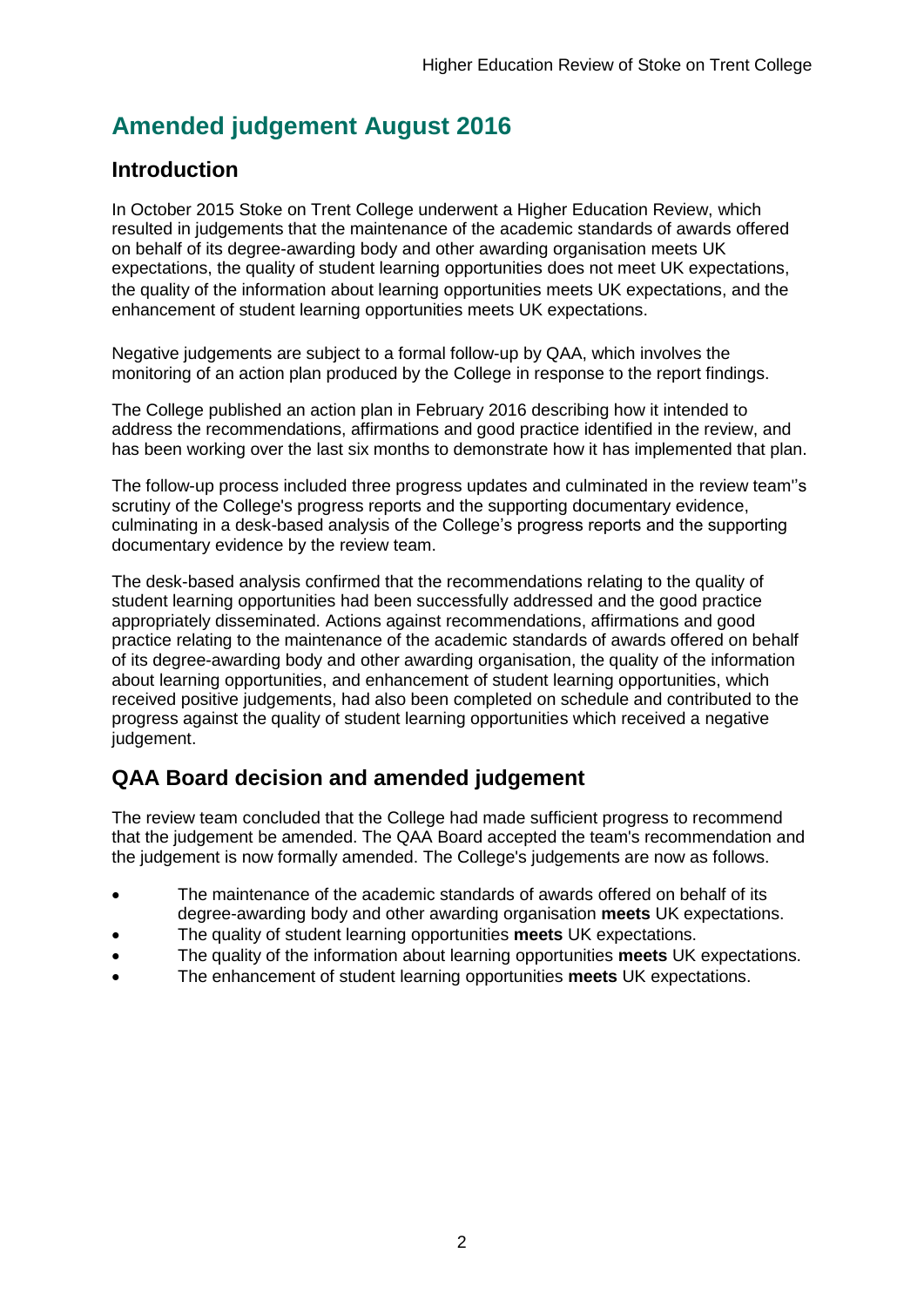### **Findings from the follow-up process**

The team found that the College had made progress against the recommendations as follows.

#### Recommendation - Expectations B9 and C

Staff, students and other relevant stakeholders are fully and accurately informed about the differences between a complaint and an appeal. The College has now made arrangements to ensure that the difference between complaints and appeals is distinct and has taken a number of key steps to ensure that this is fully disseminated with student representatives at the HE Student Council, with its awarding body, through the virtual learning environment, and through programme teams. The review team concludes that the provider is making the required progress in addressing the recommendation.

#### Recommendation - Expectations B9 and C

Staff and students are fully and accurately informed about the procedures on how to appeal in respect of courses franchised from the degree-awarding body. The College now has appropriate arrangements in place for students on a Pearson programme to make an appeal. The review team concludes that the provider is making the required progress in addressing the recommendation.

#### Recommendation - Expectation B10

The arrangements with Staffordshire University have been formalised to ensure that those students who are studying for Pearson awards are able to complete their programmes. The College has provided the review team with clear evidence regarding the future of the arrangement. A letter from the Deputy Vice-Chancellor offers confirmation of the commitment of the University. The review team concludes that the provider is making the required progress in addressing the recommendation.

#### Recommendation - Expectations B4 and B8

The College has taken deliberate steps to engage employers more consistently in the delivery and monitoring of programmes to allow students to develop their academic, personal and professional potential. The review team concludes that the provider is making the required progress in addressing the recommendation.

#### Recommendation - Expectation B5

The College has taken deliberate steps to involve students as partners at strategic levels in the assurance and enhancement of their learning experience. It has put in place extensive arrangements to ensure that there was consistent involvement of students as partners and that it can monitor and review that engagement. The review team concludes that the provider is making the required progress in addressing the recommendation.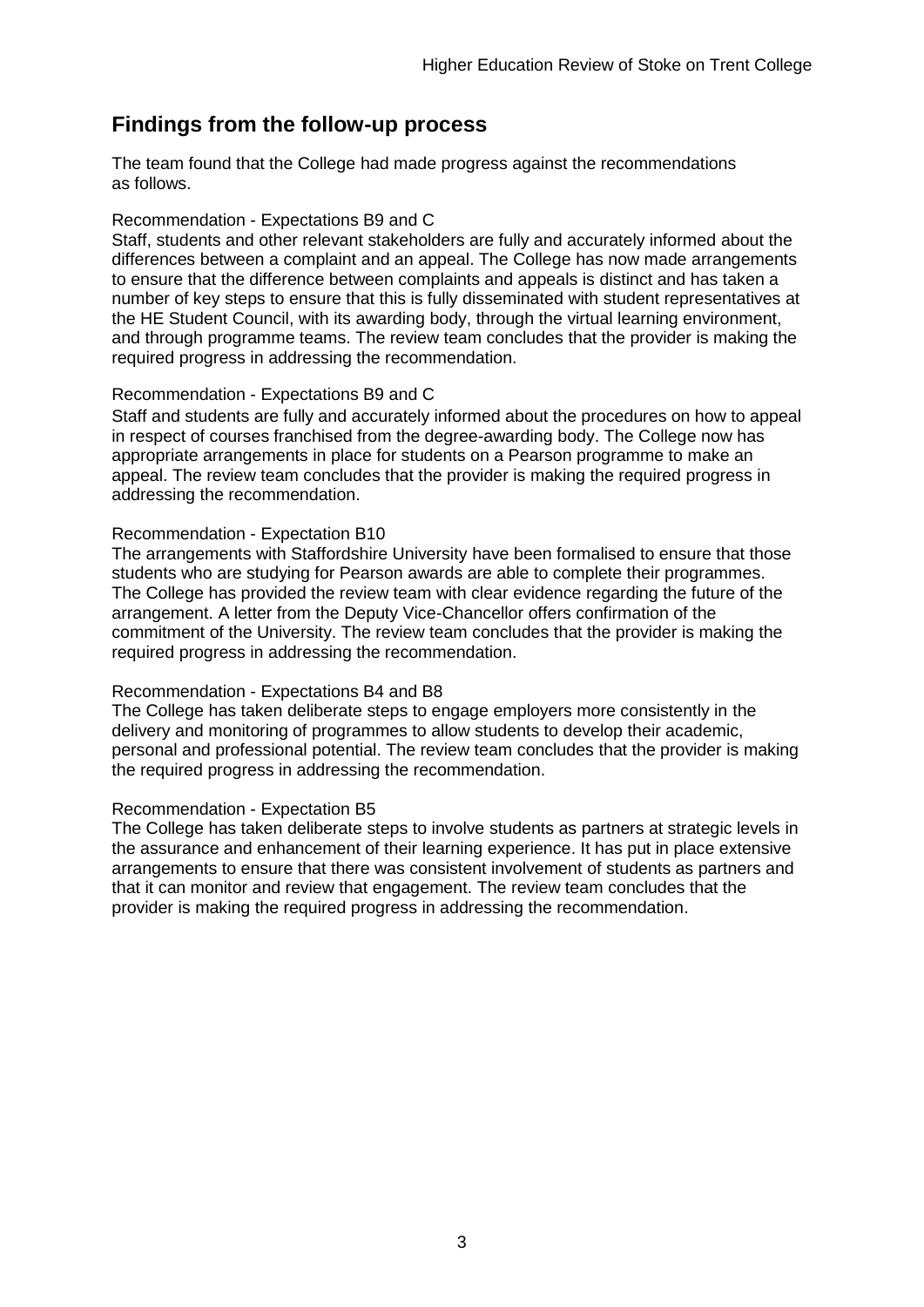# <span id="page-4-0"></span>**Key findings**

# <span id="page-4-1"></span>**QAA's judgements about Stoke on Trent College**

The QAA review team formed the following judgements about the higher education provision at Stoke on Trent College.

- The maintenance of the academic standards of awards offered on behalf of its degree-awarding body and other awarding organisation **meets** UK expectations.
- The quality of student learning opportunities **does not meet** UK expectations.
- The quality of the information about learning opportunities **meets** UK expectations.
- The enhancement of student learning opportunities **meets** UK expectations.

# <span id="page-4-2"></span>**Good practice**

The QAA review team identified the following features of **good practice** at Stoke on Trent College.

- The current negotiated arrangements for all students to have full access to Staffordshire University resources (Expectation B3).
- The institutional commitment throughout the College to providing individualised student support to enable students to develop their academic, personal and professional potential (Expectations B4, B3).

### <span id="page-4-3"></span>**Recommendations**

The QAA review team makes the following **recommendations** to Stoke on Trent College.

By February 2016:

- ensure that staff, students and other relevant stakeholders are fully and accurately informed about the differences between a complaint and an appeal (Expectations B9, C)
- ensure that staff and students are fully and accurately informed about the procedures on how to appeal in respect of courses franchised from the degreeawarding body (Expectations B9, C)
- formalise the arrangements with Staffordshire University to ensure that those students who are studying for Pearson awards are able to complete their programmes (Expectation B10).

By June 2016:

- take deliberate steps to engage employers more consistently in the delivery and monitoring of programmes to allow students to develop their academic, personal and professional potential (Expectations B4, B8)
- take deliberate steps to involve students as partners at strategic levels in the assurance and enhancement of their learning experience (Expectation B5).

# <span id="page-4-4"></span>**Affirmation of action being taken**

The QAA review team **affirms** the following actions that Stoke on Trent College is already taking to make academic standards secure and improve the educational provision offered to its students.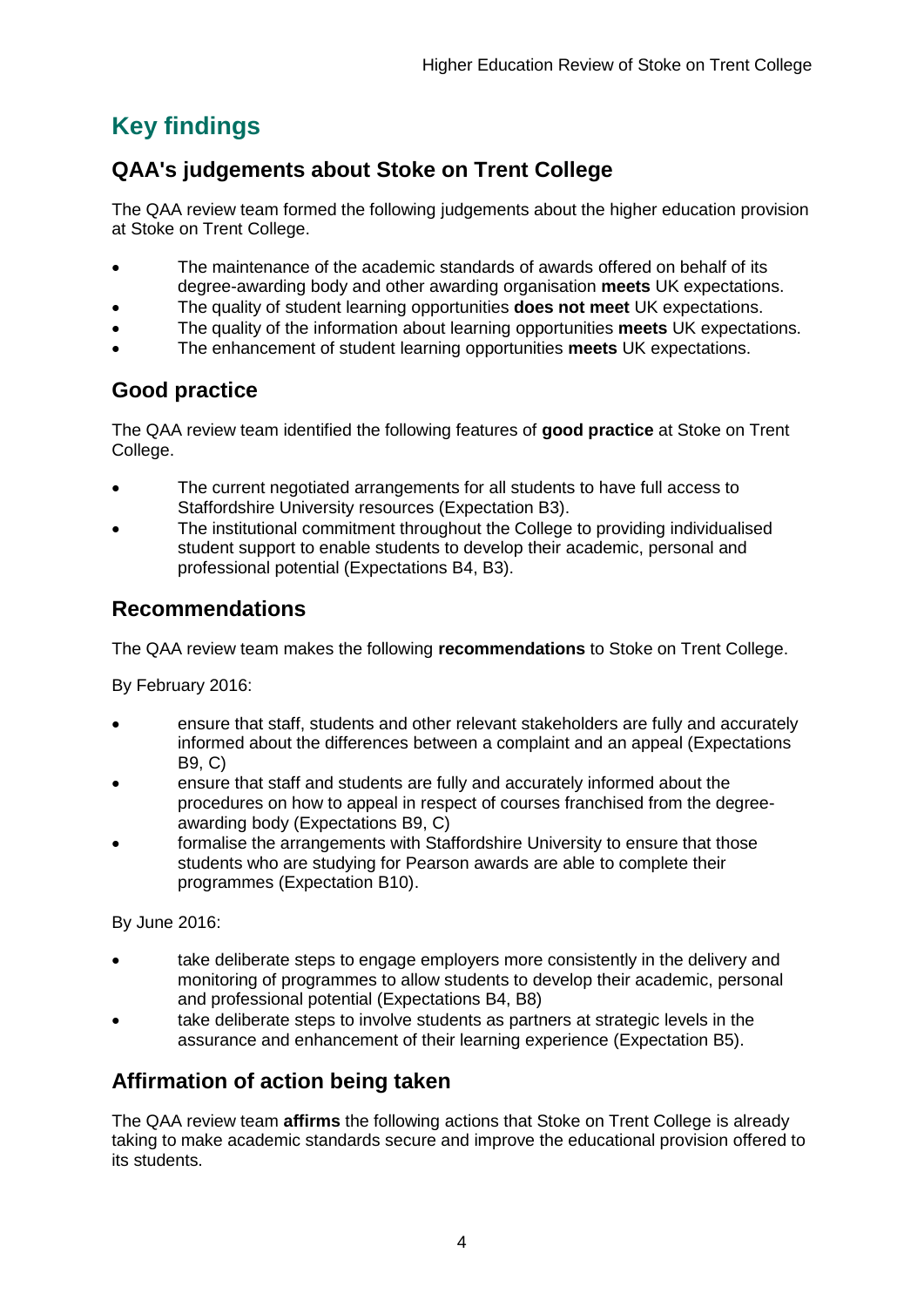- The ongoing development of a coherent suite of strategies, policies and procedures for the College higher education provision which is shared and understood by staff, students and stakeholders (Expectations B3, B2, B5, C)
- The ongoing revision and implementation of the policies and procedures for higher education to ensure deliberate steps to enhance the quality of student learning opportunities (Enhancement).

### <span id="page-5-0"></span>**Theme: Student Employability**

The College outlines its commitment to developing the employability and work-readiness of students through its mission statement, business plan and revised Higher Education Strategy which focus on employer engagement activities, particularly at curriculum level, and supporting students to obtain employment opportunities.

The higher education qualifications offered by the College are all employability related. Employability skills are built into all programmes, and students speak highly of the way in which the College provides support for embedding transferable skills.

Students are encouraged to develop presentation skills, team working and working to deadlines. There are some good examples of case studies provided by the College which demonstrate students' success in developing a career, starting a business - for example in complementary therapies, and achieving individual aspirations to progress to further study at university or to management positions in the workplace.

Careers advice and guidance is provided by the College's Student Services Unit and teaching staff and professional support staff, including the Learning Resource Centre staff, work effectively with students to develop curriculum vitae skills, prepare them for interviews, undertake research into local industries and provide academic progression and potential career choices.

Students, staff and employers are committed to reinforcing opportunities to further embed the depth and range of student employability opportunities within the College.

The College is in the process of reviewing its higher education portfolio and intends to address local and regional employment needs by using more targeted labour market intelligence, widening participation, increasing choice of higher education routes, and meeting the skills needs of the region. The College seeks to ensure that its priorities support local priorities and national objectives, structured in such a way that enables students to access financial support for their programmes, while enabling and encouraging articulation and progression.

The College is focused on developing the employability skills of students, but recognises that more can be done to engage with employers. An employer survey is undertaken but senior staff are aware that the survey criteria do not sufficiently evaluate higher education. At the present time, there are no employer advisory boards, though employers, such as British Telecom, have been involved in designing programmes with the College.

Further explanation of the key findings can be found in the handbook available on the QAA webpage explaining [Higher Education Review.](http://www.qaa.ac.uk/reviews-and-reports/how-we-review-higher-education/higher-education-review)

# <span id="page-5-1"></span>**About Stoke on Trent College**

Stoke on Trent College is a general further education college based in North Staffordshire and offers higher education provision to over 375 students on three sites: Cauldon in the south of the city; Burslem in the north of the city; and Yarnfield which houses the FdSc in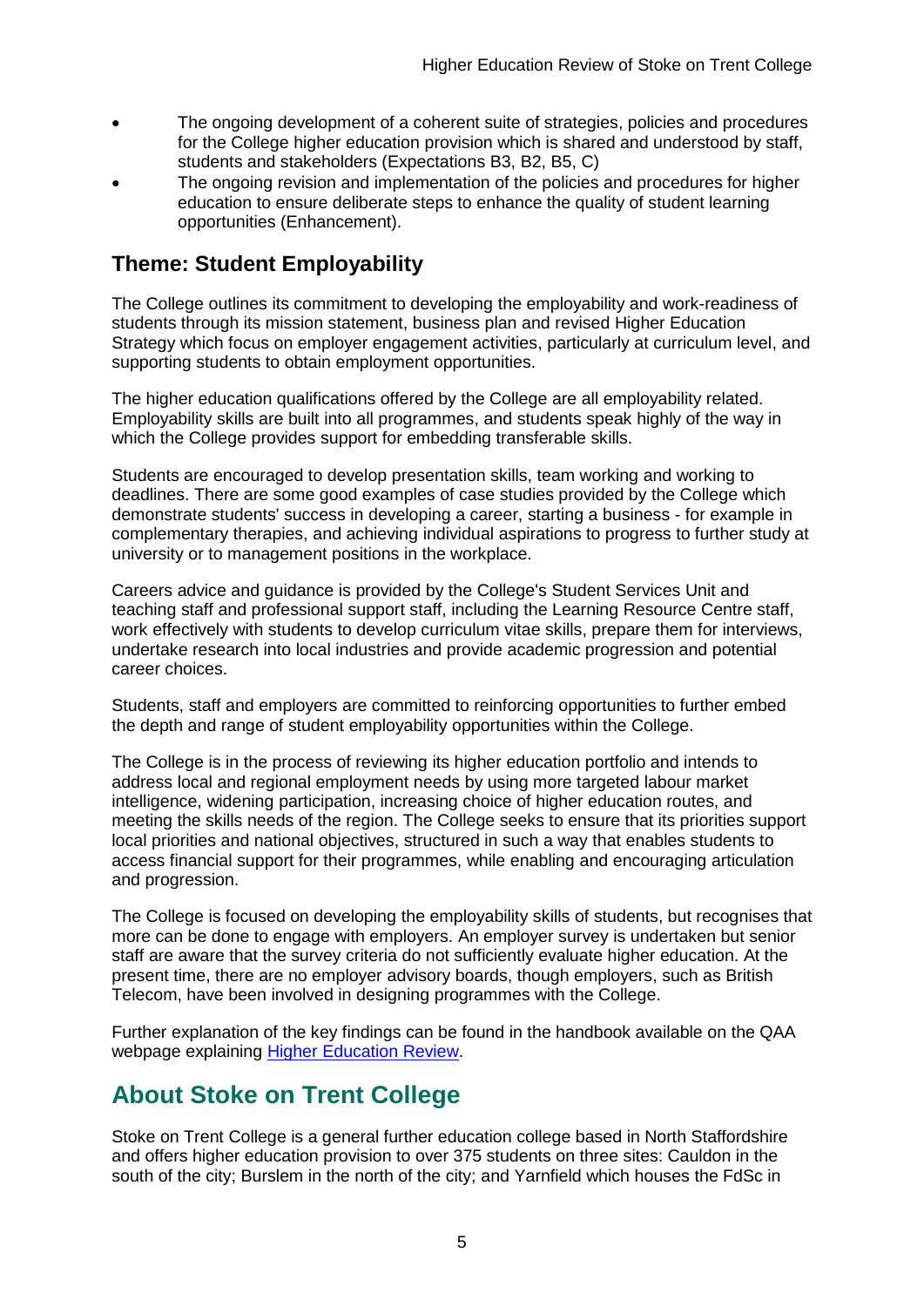ICT delivered to BT students. This represents four per cent of the College classroom-based provision. Eight of the College's curriculum schools deliver pathways from further education to higher education.

The College is a member of the University Quarter (UNIQ), a partnership between Stoke City Council, Staffordshire University, Stoke on Trent College and City of Stoke-on-Trent Sixth Form College. The UNIQ partnership aims to 'create a vibrant, safe and attractive environment that provides opportunity, investment and a better quality of life for all those living, studying and working there'.

In 2014-15 there were 377 higher education students enrolled at the College. The majority of these were studying Higher National Certificate and Diploma programmes and foundation degrees that are validated by Staffordshire University (the HNC/Ds under the licence arrangement with Pearson). There were 27 students studying Higher National programmes in engineering awarded directly by Pearson.

Schools with higher education provision report to an Assistant Principal who has overall responsibility for academic standards and delivery of provision. There is a central higher education-specific quality and administrative function which serves to assure the College of its academic standards and the quality of its programmes.

The College's mission statement for 2014-15 is: 'Our passion is raising aspiration, unleashing talent, changing lives' and this is delivered through the five 'Strategic Ambitions' - Achieving excellence, Unleashing the talent of staff, Changing lives, Energising our communities, and Securing our future. In addition the College identifies its strategic aims, priorities and implications for higher education as wider and fairer access to higher education; meeting the skills needs of the region; and improving student choice and experience of higher education.

Since the last QAA review in 2011, there have been a number of significant changes within the College staffing and organisational structure. Most recently, in January 2015 the College has undergone a further restructure that has seen the previous Principal and Chief Executive become Chief Executive for the College group with a new Principal being appointed. The post of Executive Director that previously covered Learning and Standards, Finance and Information and Human and Physical Resources has been removed. The College has implemented two new posts titled Group Directors who oversee Human Resources and Finance and Resources respectively. In addition to this, there are now two new Assistant Principals, one with responsibility for Curriculum and Learning and one for Quality. The role of HE Coordinator has continued but has changed hands twice during this period and is now the responsibility of the Head of Business and ICT. There have also been a number of other organisational changes.

As a result of the recent restructure in January 2015, the College has undertaken a review of strategies, policies and procedures which have influenced the various reporting systems within which the College operates. This review has been conducted for all aspects of the College provision including the quality assurance of the higher education offer. This ongoing review has led to an affirmation in the report.

The College identifies its key challenges as:

- ensuring that changes and restructuring are completed effectively and efficiently
- ensuring that changes and restructuring are completed with minimum disruption to the delivery of provision and the student experience
- ensuring the level and quality of provision in the light of continuing funding restrictions and the economic downturn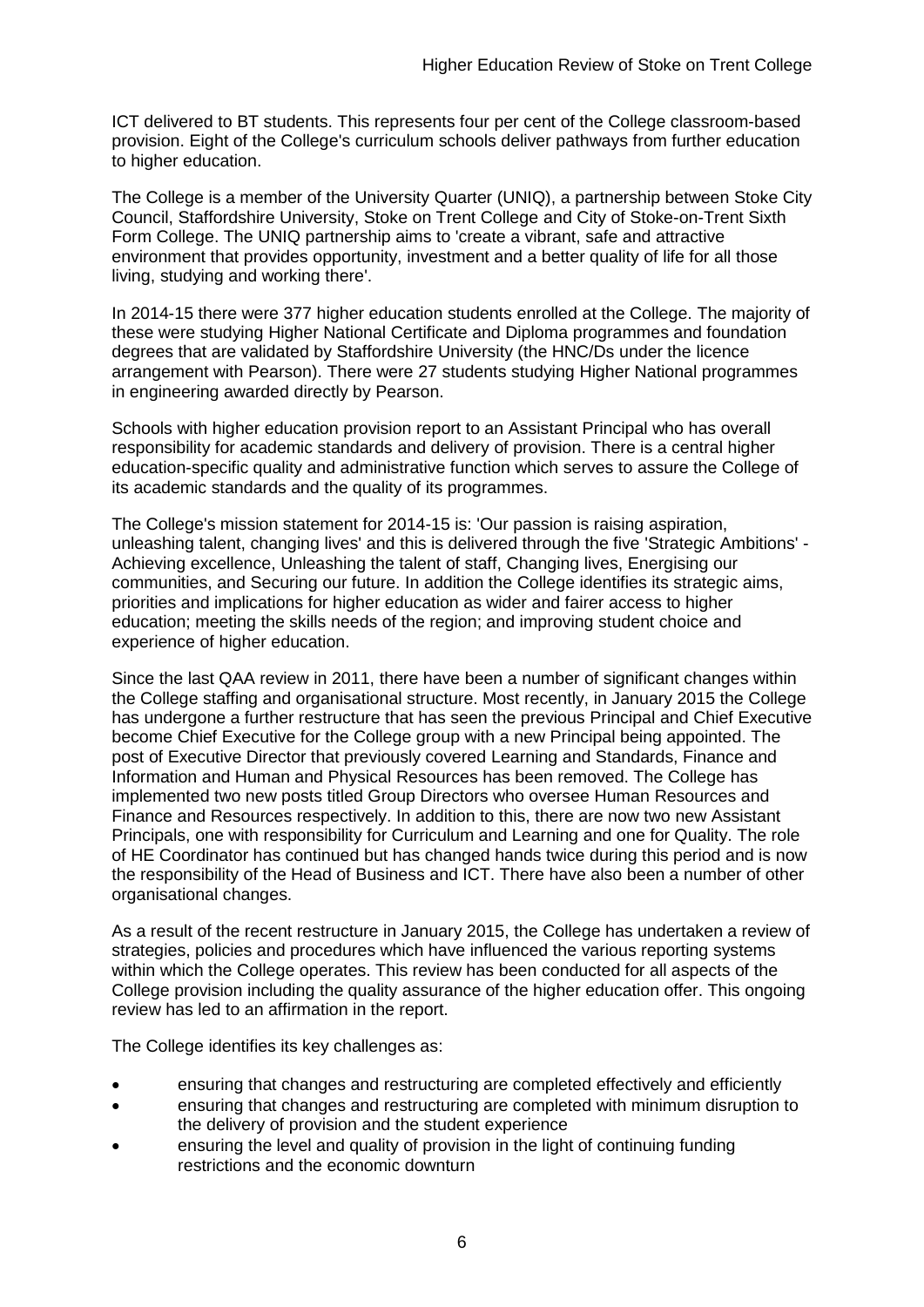continuing to develop provision that meets changing local and regional skills needs.

The College has been slow to respond to the recommendations from the 2011 QAA review report in a number of areas, particularly around student engagement and the use of employers. In both cases this has led to recommendations in this Higher Education Review.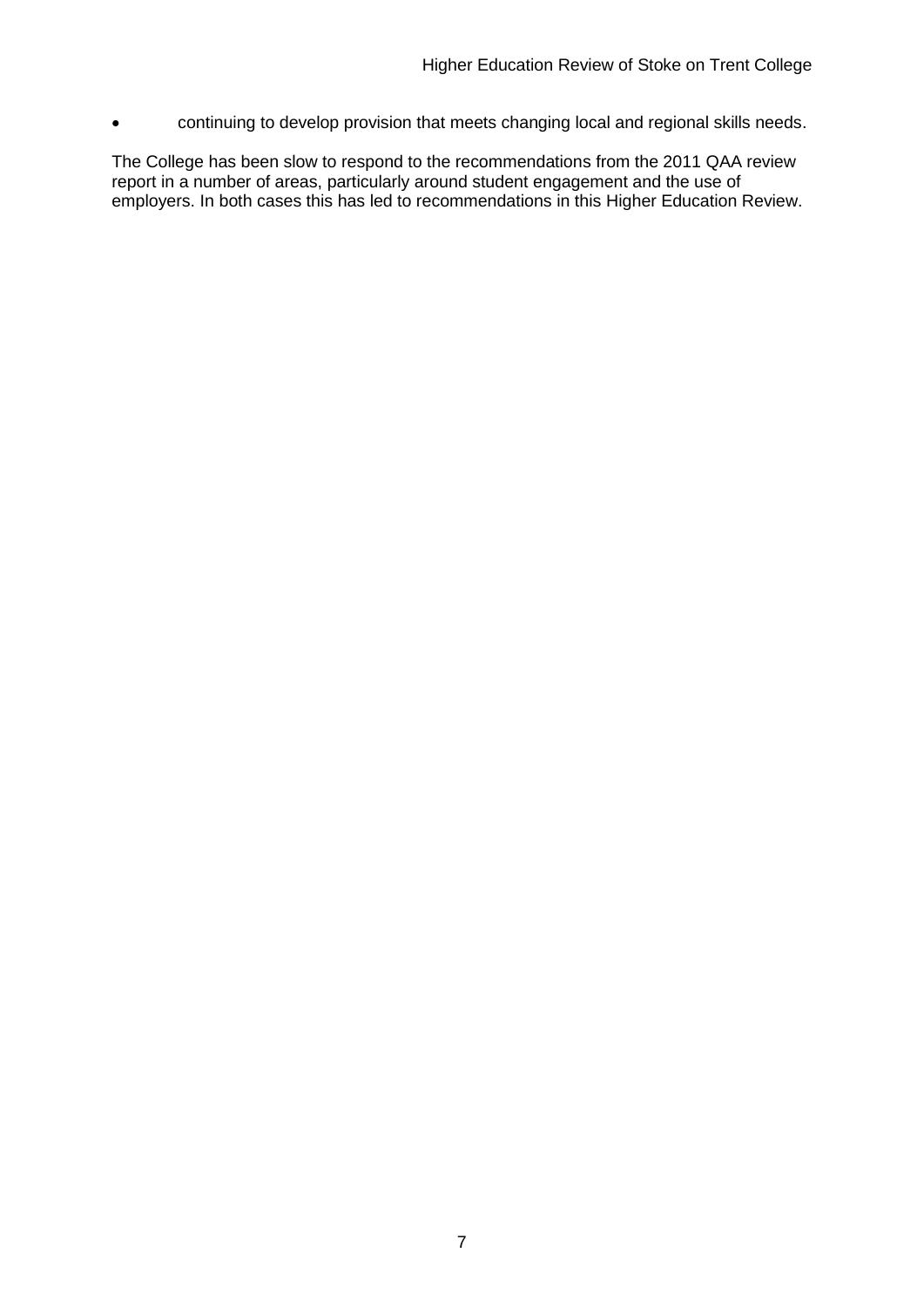# <span id="page-8-0"></span>**Explanation of the findings about Stoke on Trent College**

This section explains the review findings in more detail.

Terms that may be unfamiliar to some readers have been included in a [brief glossary](#page-49-0) at the end of this report. A fuller [glossary of terms](http://www.qaa.ac.uk/Pages/GlossaryEN.aspx) is available on the QAA website, and formal definitions of certain terms may be found in the operational description and handbook for the [review method,](http://www.qaa.ac.uk/reviews-and-reports/how-we-review-higher-education/higher-education-review) also on the QAA website.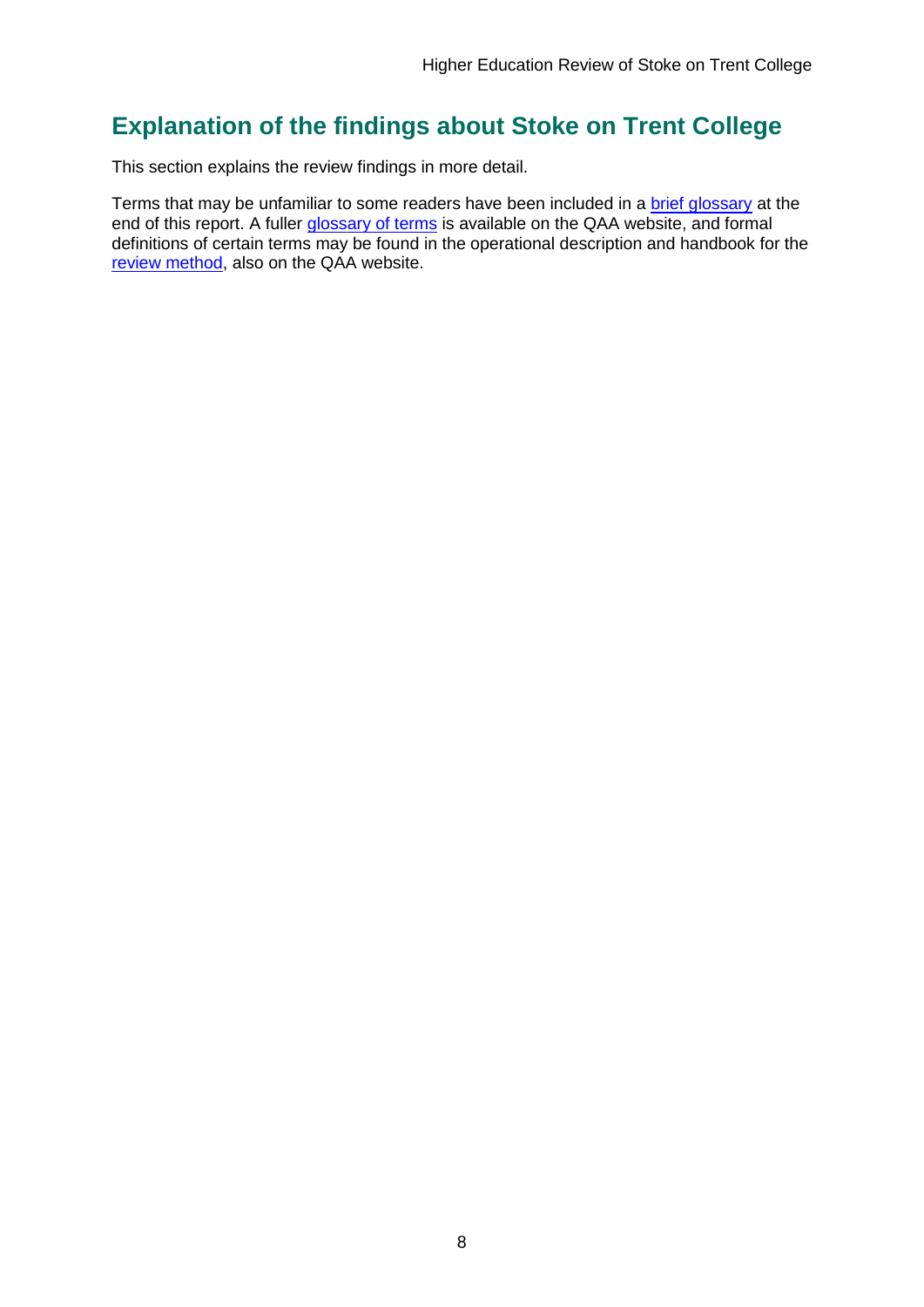# <span id="page-9-0"></span>**1 Judgement: The maintenance of the academic standards of awards offered on behalf of degree-awarding bodies and other awarding organisations**

**Expectation (A1): In order to secure threshold academic standards, degreeawarding bodies:** 

**a) ensure that the requirements of** *The Framework for Higher Education Qualifications in England, Wales and Northern Ireland* **are met by:**

- **positioning their qualifications at the appropriate level of the relevant framework for higher education qualifications**
- **ensuring that programme learning outcomes align with the relevant qualification descriptor in the relevant framework for higher education qualifications**
- **naming qualifications in accordance with the titling conventions specified in the frameworks for higher education qualifications**
- **awarding qualifications to mark the achievement of positively defined programme learning outcomes**

**b) consider and take account of QAA's guidance on qualification characteristics** 

**c) where they award UK credit, assign credit values and design programmes that align with the specifications of the relevant national credit framework** 

**d) consider and take account of relevant Subject Benchmark Statements.**

### **Quality Code,** *Chapter A1: UK and European Reference Points for Academic Standards*

### **Findings**

1.1 Stoke on Trent College is not a degree-awarding body and responsibility for setting and maintaining academic standards therefore lies with the awarding body and awarding organisation, though the College also has responsibility for the maintenance of academic standards. The specific role of the College regarding the delivery of academic standards is clearly articulated within the formal agreements with Staffordshire University and Pearson.

1.2 All awards offered by the degree-awarding body comply with the requirements of the national frameworks which identify and set out the characteristics of typical awards at all higher education levels. *The Framework for Higher Education Qualifications in England, Wales and Northern Ireland* (FHEQ) is the key external reference point for the awarding body's higher education programmes.

1.3 In the case of Staffordshire University (the University), the collaborative agreement between the College and the University defines the responsibilities for the management, development and quality assurance arrangements within the College. In the case of Pearson, their academic regulations serve as the main points of reference for the awards offered.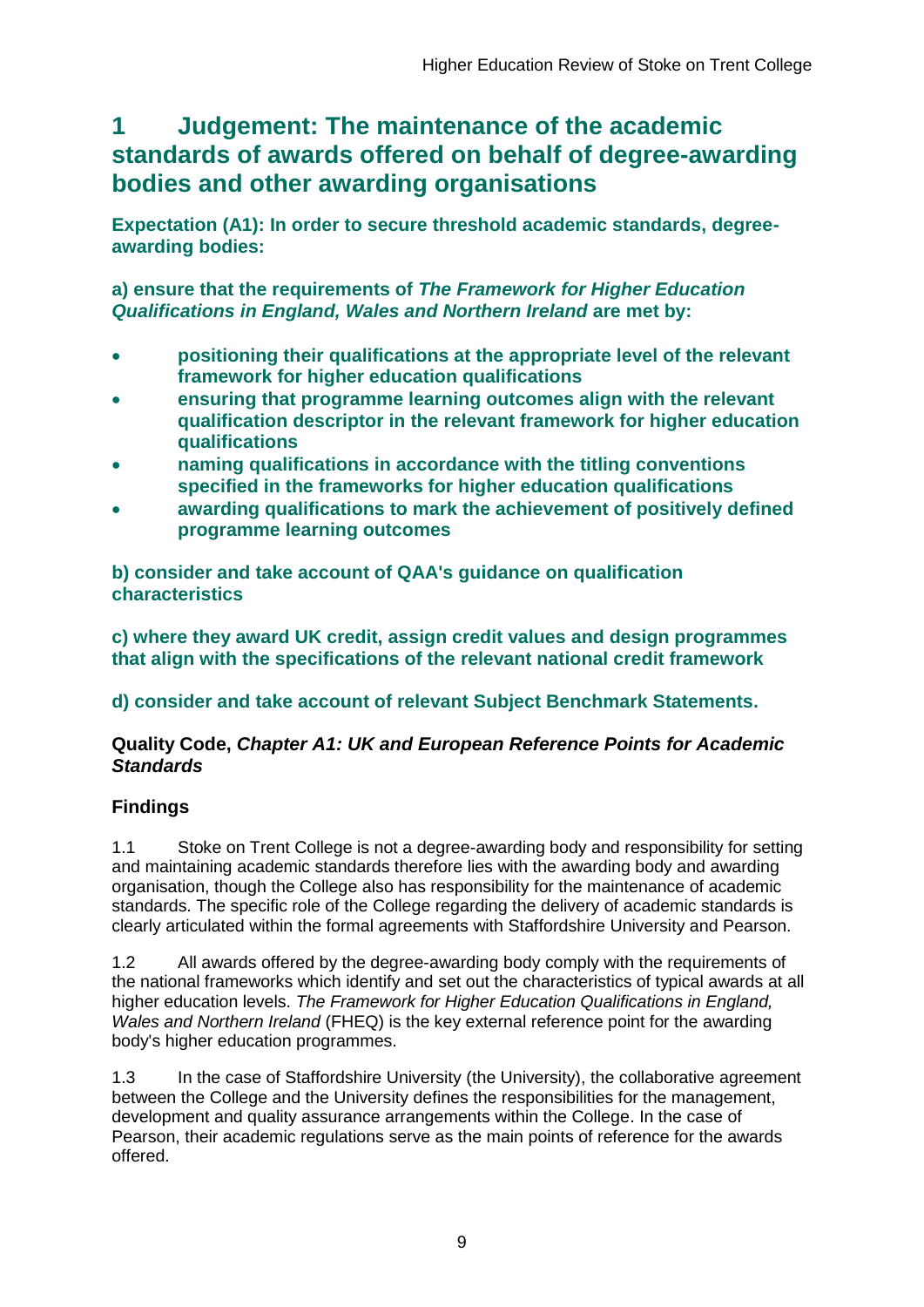1.4 The College is in the process of evaluating its higher education offer, and hence the team was unable to examine recent approval and validation documentation which would ensure compliance of programmes with partners and external regulations and policies. However, the team read a variety of internal documentation which demonstrated appropriate procedures. The College engages with Pearson during its periodic review of their HNC/Ds. However, no review by the College of its own Pearson provision has yet taken place as the awards have not been in place long enough to warrant such a process. In respect of the degree-awarding body, periodic review takes place every five years, in accordance with the academic regulations of the University.

1.5 The College maintains academic standards through appropriate programme delivery procedures. Programme specifications provide the necessary guidance for teaching, learning and assessment of students at the appropriate level. In respect of Pearson, the College selects the units for Higher National programmes, ensuring that the requisite number of mandatory and optional units are incorporated to meet the required number of credits.

1.6 Subject Benchmark Statements are consulted in preparing programme specifications, and staff confirm that the Foundation Degree Qualification Benchmark is reflected in the programme design of all foundation degrees.

1.7 The approach taken by the College in respect to maintaining academic awards offered on behalf of its degree-awarding body and awarding organisation would allow the Expectation to be met.

1.8 The review team examined the College's processes and their effectiveness in maintaining academic standards through consideration of quality assurance procedures, annual monitoring reports (AMRs), minutes of meetings, programme documentation, including programme handbooks, and meetings with staff and students.

1.9 Reports by external examiners and verifiers from the University and Pearson confirm the positioning of qualifications at the appropriate level, that programme learning outcomes aligned with the qualifications awarded and that consideration had been given to Subject Benchmark Statements and the Foundation Degree Qualification Benchmark. Some programmes, such as the FD Early Childhood Studies, are also informed by external reference points from the relevant professional body. The teacher education programmes, such as the PGCE and FD Education, are informed by guidelines from the Education and Teaching Foundation. The awarding body and awarding organisation have overall responsibility for ensuring that programmes take into account relevant Subject Benchmark Statements. All higher education programmes offered by the College are aligned to, informed by and mapped as appropriate, taking into account the Quality Code.

1.10 The review team concludes that qualifications are allocated and delivered at the appropriate level of the FHEQ and that effective arrangements are in place to ensure that this is so, and that the College discharges its obligations appropriately. The processes in place to maintain the academic standards of the awards offered by the College on behalf of its degree-awarding body and awarding organisation meet Expectation A1 and the associated level of risk in this area is low.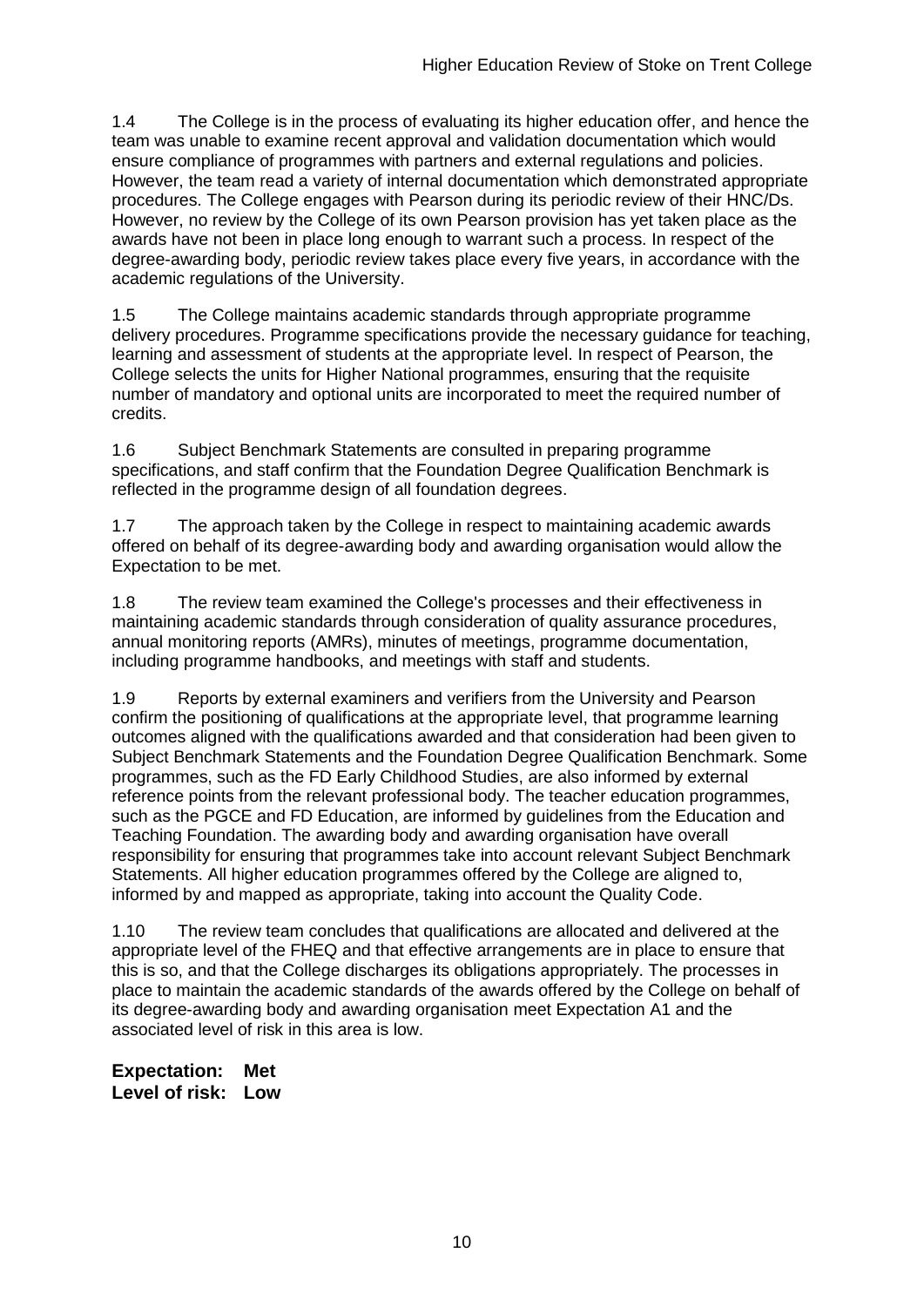**Expectation (A2.1): In order to secure their academic standards, degree-awarding bodies establish transparent and comprehensive academic frameworks and regulations to govern how they award academic credit and qualifications.**

### **Quality Code,** *Chapter A2: Degree-Awarding Bodies' Reference Points for Academic Standards*

### **Findings**

1.11 Stoke on Trent College is not a degree-awarding body. Its courses are franchised from Staffordshire University or are Pearson HNC/Ds, which the College is approved to deliver. The College works closely with its partners to develop robust systems to assure academic standards within the prescribed regulations set out by its awarding body and awarding organisation. Academic regulations from the awarding body and the awarding organisation are available on the College's virtual learning environment (VLE) and compliance with these is monitored by external examiners.

1.12 The College's own suite of policies and processes, such as the draft Higher Education Strategy, the Teaching, Learning and Assessment Strategy and the Programme Design and Development Procedure, set out the College's approach to promote teaching, learning and assessment and identify where responsibilities lie. The HE Staff Handbook provides a useful overview of the underpinning higher education academic framework.

1.13 The processes for internal and external verification are determined by the quality assurance guidelines set by the College and the awarding body/organisation. The responsibility for monitoring the operational effectiveness of these lies with the Head of School. This is also monitored by Assessment Boards and through the process of annual monitoring procedures.

1.14 The College has recently reconfigured its organisational structure and is in the process of revising its higher education offer. The review has been conducted to include the development of new College senior management team (SMT) groups which include SMT Strategy, SMT Quality and SMT Operations, which oversee the delivery and maintenance of academic standards that are informed by relevant higher education groups.

1.15 College management of the higher education programmes is vested in the Principal, the Assistant Principal Quality, Assistant Principal for Curriculum and the HE Coordinator who hold overall responsibility for the management of academic standards and for the quality of higher education programmes leading to awards validated by Staffordshire University and Pearson. Curriculum development and academic standards are overseen by the HE Academic Board, which reports to the SMT and the Corporation Board. College Quality Boards monitor the maintenance of academic standards and quality of learning opportunities of each programme.

1.16 Staffordshire University provides a Programme Adviser to support each programme team and each awarding body and organisation provide external examiners. Following verification of marks by external examiners, marks for all modules and units by all students are presented at University Assessment Boards for their awards and at College Award and Assessment Boards for Pearson awards. The membership and terms of reference for these Boards conform to the regulations of each provider. Teaching staff are familiar with the academic regulations and work closely with the external examiners and Programme Advisers who provide assistance to teaching staff on the application of the academic regulations.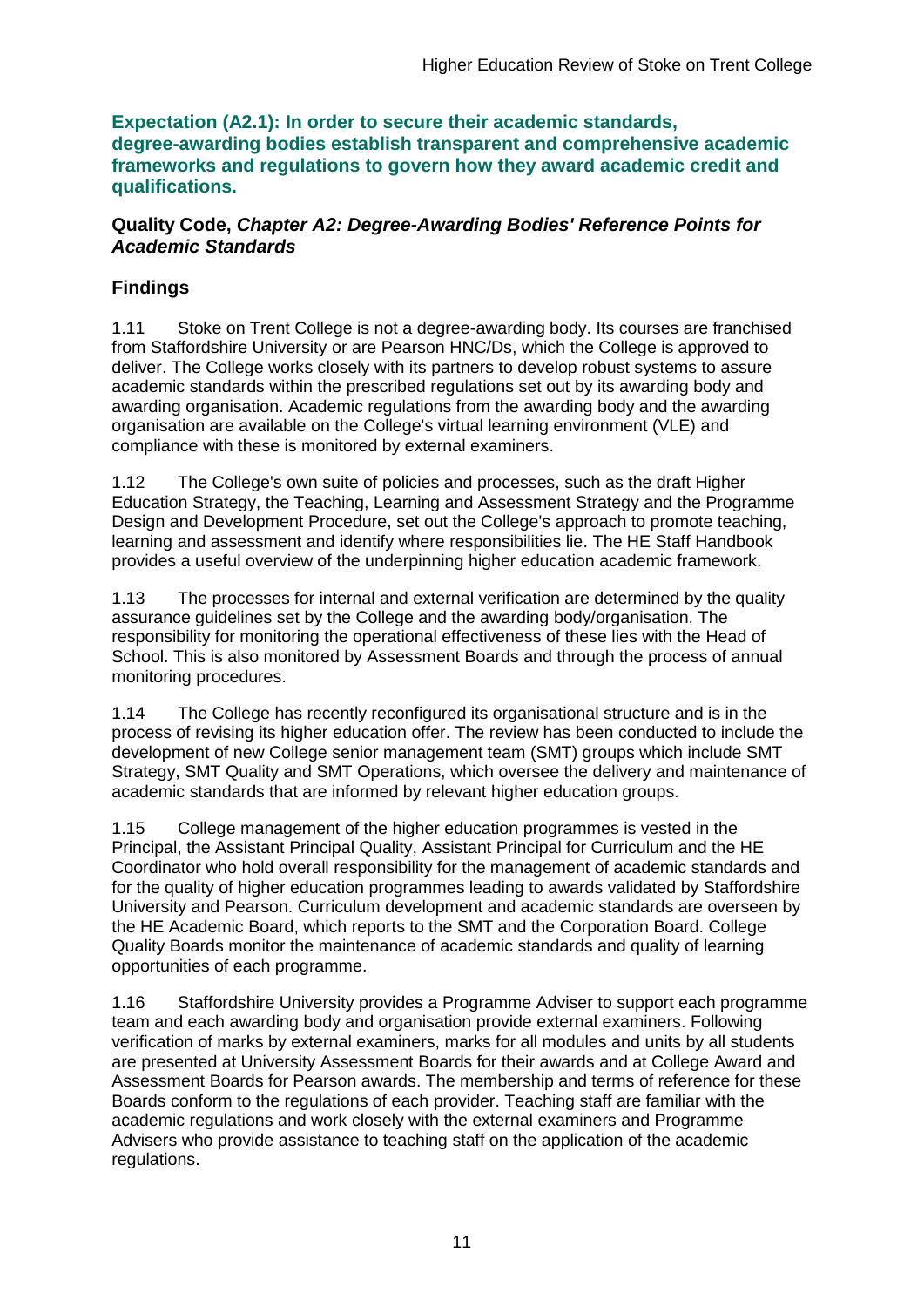1.17 The clear and comprehensive academic frameworks, regulations and processes in place, aligning with those of its awarding body and awarding organisation, would allow the Expectation to be met.

1.18 The team tested the operational effectiveness of the committee framework through scrutiny of the relevant committee minutes and through meetings with staff. Communication between the various committees is effective and it is clear that the College's processes and systems are rigorous and understood by staff. Processes are aligned with the Quality Code. The team was able to track issues through from an Assessment Board to action identified within the Quality Improvement Plan and hence reported upon to the HE Academic Board. Such issues included matters arising from external examiner reports, strategic developments regarding consideration of student feedback, and the subsequent approval of a revised Learner Involvement Strategy.

1.19 The review team concludes that the College has transparent and comprehensive academic frameworks and that the Expectation is met. The associated level of risk is judged to be low, since the College works with, and is answerable to, its degree-awarding body and awarding organisation.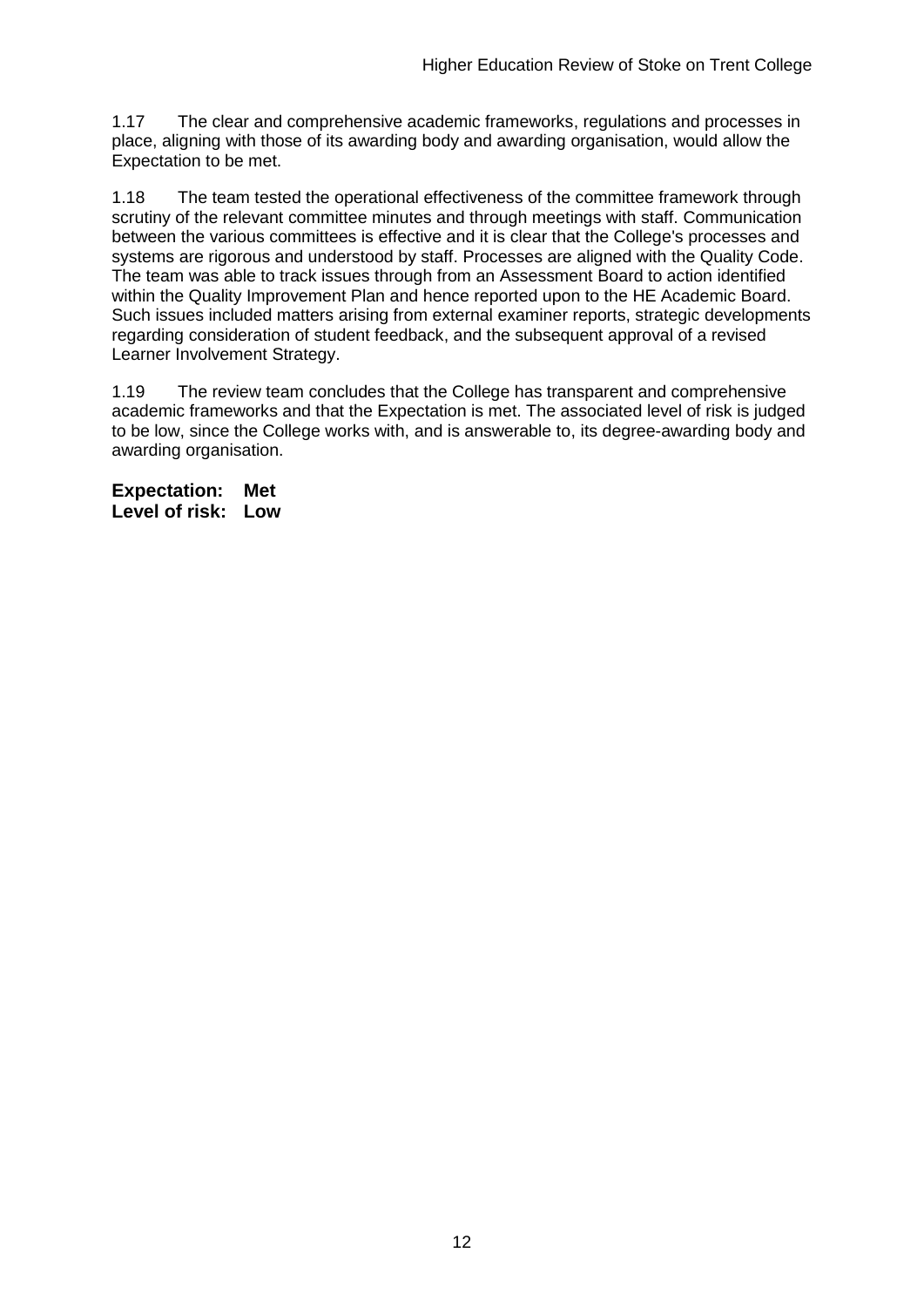**Expectation (A2.2): Degree-awarding bodies maintain a definitive record of each programme and qualification that they approve (and of subsequent changes to it) which constitutes the reference point for delivery and assessment of the programme, its monitoring and review, and for the provision of records of study to students and alumni.** 

#### **Quality Code,** *Chapter A2: Degree-Awarding Bodies' Reference Points for Academic Standards*

### **Findings**

1.20 Each programme has a programme handbook produced to a University or Pearson template. This contains the programme specification and module handbooks and serves as the definitive document used as the reference point for delivery and assessment of the programme by College staff. Approval is sought by the College, as an approved delivery centre, to deliver specific units taken from their programme specification and is thus used as the template. Validation documentation and details of any subsequent changes to the programmes are held by the University and College and routinely shared with students. The University and Pearson provide all students with a transcript recording their results at the conclusion of each stage of their studies and on completion or exit. The University also issues the degree certificate for students on successful completion of their studies.

1.21 The procedures put in place by the degree-awarding body and awarding organisation, together with their implementation and maintenance by the College, would allow the Expectation to be met.

1.22 The review team analysed information relating to this Expectation in programme specifications embedded with programme handbooks and (re-)validation documentation. During the review, the team met Heads of School and academic and support staff, and also examined documentation available online.

1.23 The programme handbooks are comprehensive, useful and accessible, and the programme specifications are included. Programme handbooks are kept up-to-date and made accessible to students throughout the year through the VLE. The review team also saw evidence of the programme specifications and module handbooks as individual documents on the VLE, further supporting access to key documentation for students.

1.24 Although the University formally issues records of study to students, the College is responsible for submitting these to the University for verification at Assessment Boards. Students the team met are generally aware of their progression opportunities and information is provided in the programme handbooks. Students expressed satisfaction with the level of information they receive from tutors and programme documentation.

1.25 Overall, the review team considers that the College fulfils its responsibilities to the awarding body and makes effective use of definitive programme records as the reference point for the delivery and assessment of programmes. The review team therefore concludes that the Expectation is met and the level of risk is low.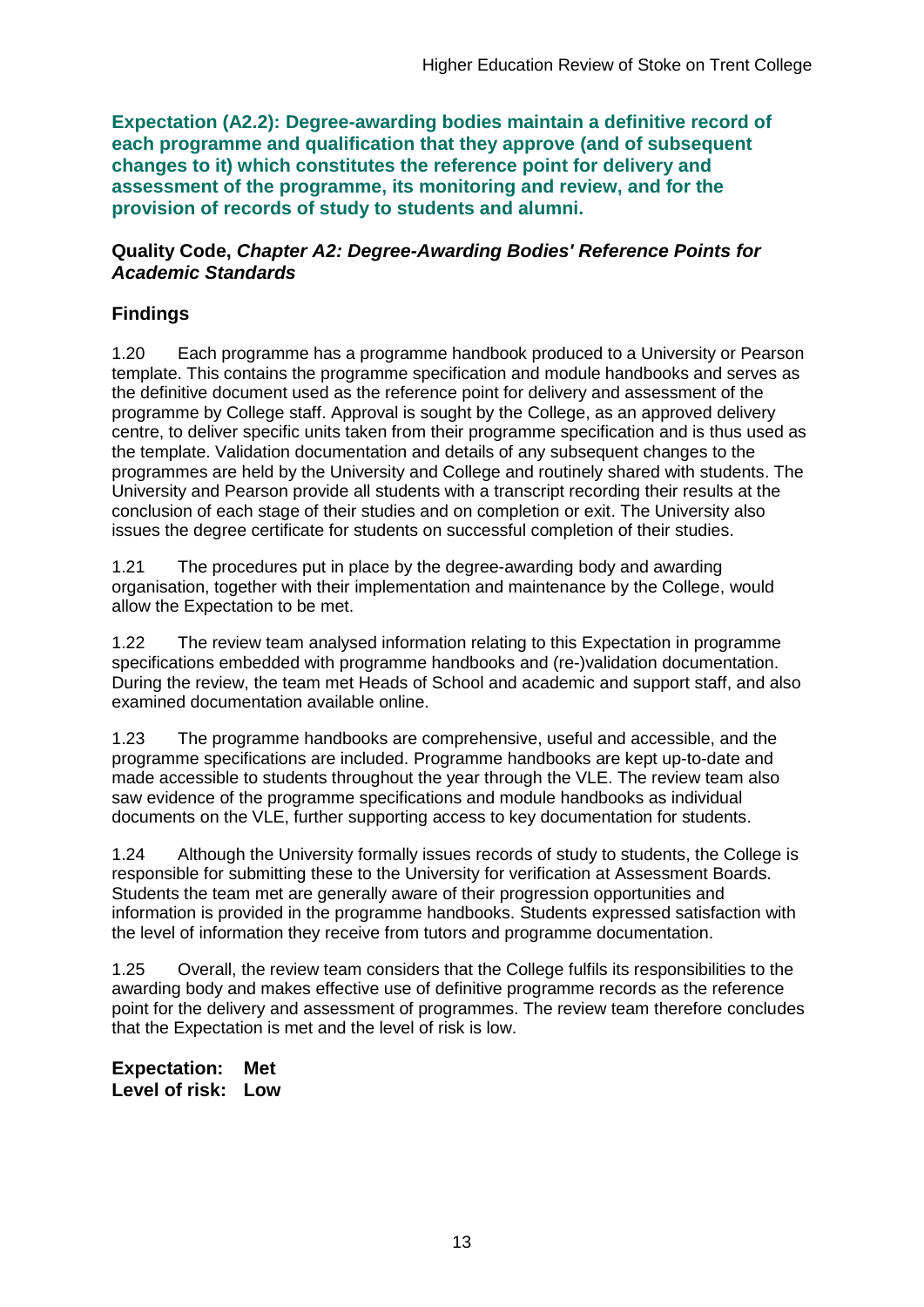**Expectation (A3.1): Degree-awarding bodies establish and consistently implement processes for the approval of taught programmes and research degrees that ensure that academic standards are set at a level which meets the UK threshold standard for the qualification and are in accordance with their own academic frameworks and regulations.**

#### **Quality Code,** *Chapter A3: Securing Academic Standards and an Outcomes-Based Approach to Academic Awards*

### **Findings**

1.26 The approval of higher education programmes offered at the College is ultimately the responsibility of the awarding body and awarding organisation. The majority of the programmes awarded by the University are franchised programmes and a number are offered by more than one provider. Awarding body approval is undertaken by the University and attended by appropriate staff from the College. Once approved, changes can only be made to programmes through a formal process which requires approval by the University. The University of Staffordshire is the awarding body for the majority of the Higher National awards provided by the College. These are validated by the University under licence from Pearson. A small number of Higher National awards are made by Pearson, for which the College is an approved delivery centre. Approval is sought from them for the College to deliver specific programmes with units taken from their programme specifications.

1.27 The procedures put in place by the College degree awarding body and awarding organisation together with their implementation and maintenance by the College would allow the Expectation to be met.

1.28 The review team tested the role of the College in maintaining academic standards through its contribution to the design and approval of modules, programmes and qualifications by scrutinising a range of documentation submitted as part of programme approval processes. During the visit, the team met staff, employers and students to explore the operation of the University process and the College's internal approvals policy and procedure.

1.29 The requirements of the awarding body and awarding organisation are well understood among academic and professional service staff, and the College makes an appropriate contribution to the production of validation documentation in line with awarding body requirements, contributes to validation events and plays its role in ensuring that conditions are met and the validation process is concluded properly. The module change process operates in accordance with the regulations of the awarding body.

1.30 The review team considers that the College carries out its responsibilities effectively to ensure that the programme design process meets the Expectations of the Quality Code. The College adheres to the approval processes of its awarding body, including those that ensure that programmes are approved at a level which meets the UK threshold standard. The review team therefore concludes that the Expectation is met and the level of risk is low.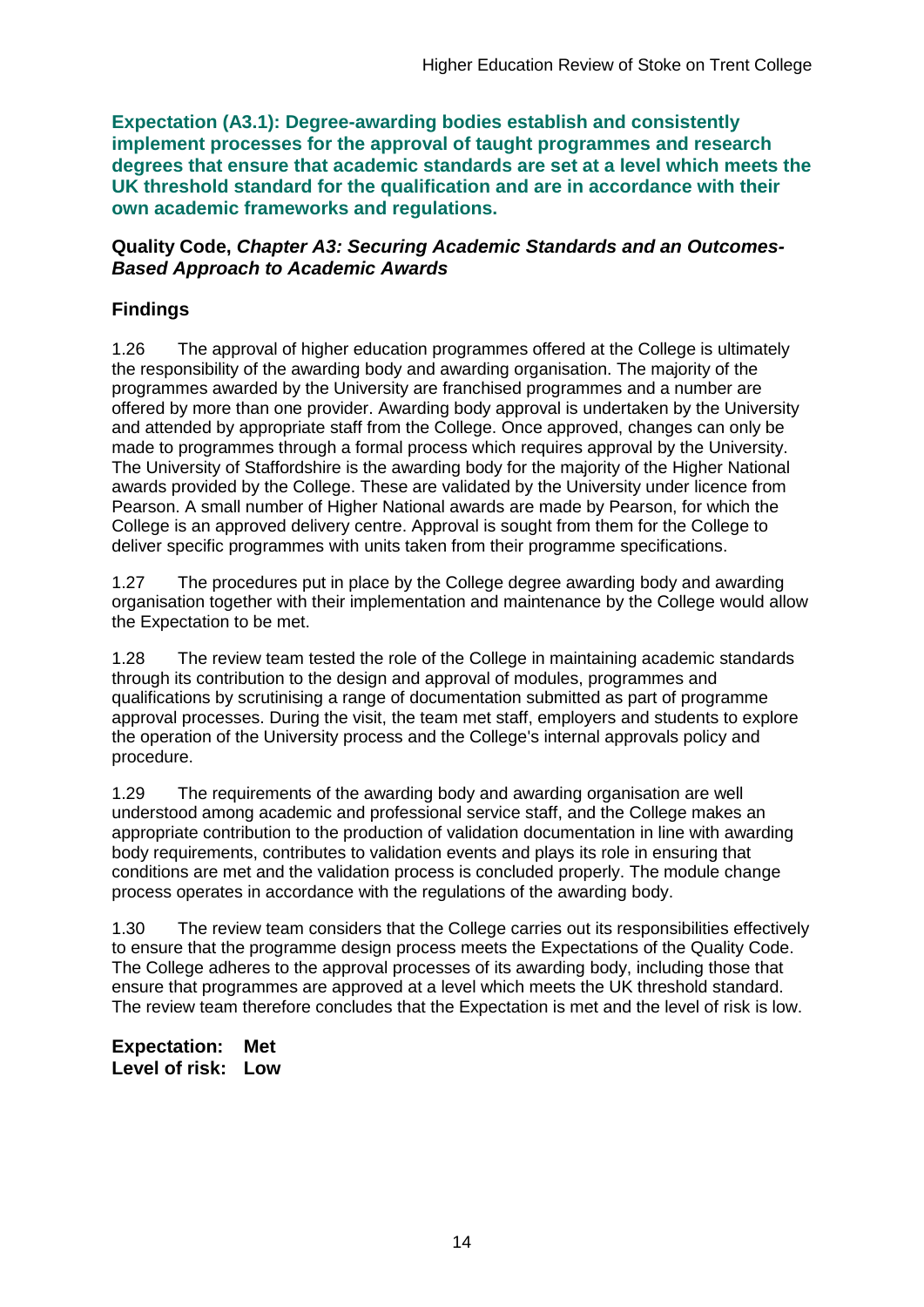**Expectation (A3.2): Degree-awarding bodies ensure that credit and qualifications are awarded only where:** 

- **the achievement of relevant learning outcomes (module learning outcomes in the case of credit and programme outcomes in the case of qualifications) has been demonstrated through assessment**
- **both UK threshold standards and their own academic standards have been satisfied.**

### **Quality Code,** *Chapter A3: Securing Academic Standards and an Outcomes-Based Approach to Academic Awards*

### **Findings**

1.31 The College is responsible for setting and marking assessments in accordance with the policies, procedures and regulations of its awarding body and its awarding organisation. The College meets its commitments to its awarding organisation through detailed procedural guidance relating to assessment on its Pearson programmes. Definitive programme documentation for both Staffordshire and Pearson programmes includes programme specifications, which set out the aims and intended learning outcomes of the programme and maps these to the Learning, Teaching and Assessment Strategy, and module descriptors, which detail how module assessment strategies deliver programme outcomes.

1.32 The policies and procedures of the College, backed up by those of the awarding body and awarding organisation are robust and would allow the Expectation to be met.

1.33 The review team considered the effectiveness of the approach to the award of credit and qualifications by looking at relevant University, Pearson and College policies, regulations and procedures, programme specifications, module descriptors, student handbooks, assessment information and reports from Assessment Boards. The review team also met academic, support and senior staff to discuss the procedures in place.

1.34 Assessment is designed to ensure that programme learning outcomes can be met. Programme specifications and module records demonstrate that each qualification is allocated to the relevant level of the FHEQ and the University validation processes ensure that the level and volume of study are appropriate. The College produces and maintains definitive module records and assessment briefs. Staff met by the review team demonstrated an understanding of the assessment regulations and policies, and provided evidence of engagement with them. There was widespread understanding of the key role that assessment plays in the demonstration of learning outcomes.

1.35 The College procedural guidance for Pearson awards sets out the framework for the moderation and marking of student-assessed work for those programmes. The review team was given no corresponding procedural guidance relating to the award of University programmes, and the document that it did see did not cover the requirements for first and second marking and the moderation of its awarding body assessment. However, from its meetings with staff and the documentation that the team saw, it was able to confirm that the University requirements were well known, disseminated through handbooks and being followed.

1.36 Students confirmed that the academic credit of individual modules or units and intended learning outcomes are clearly communicated to them through induction processes, programme handbooks, information presented on the VLE and lecturing staff.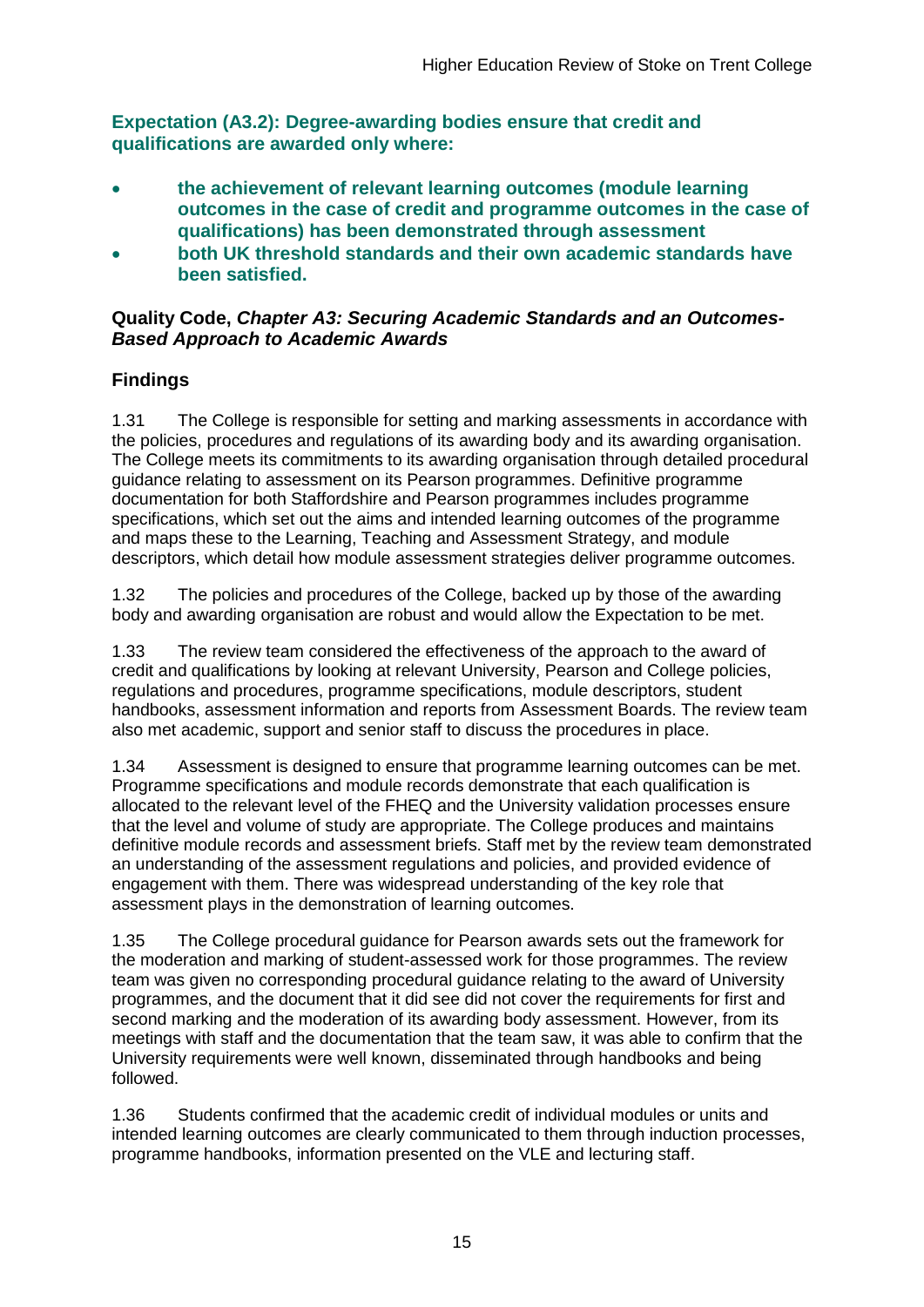1.37 The operation of Subject Assessment Boards is robust. In the case of University programmes, Assessment Boards are chaired by the University and attended by College staff. Assessment Boards for Pearson programmes are chaired by a senior member of College staff to ensure independence from the programme team, and follow a clearly defined procedure.

1.38 The College follows the arrangements for assessment set out by its awarding body and awarding organisation and carries out its responsibilities effectively to ensure that the achievement of relevant learning outcomes has been demonstrated through assessment. The review team therefore concludes that the Expectation is met and the level of risk is low.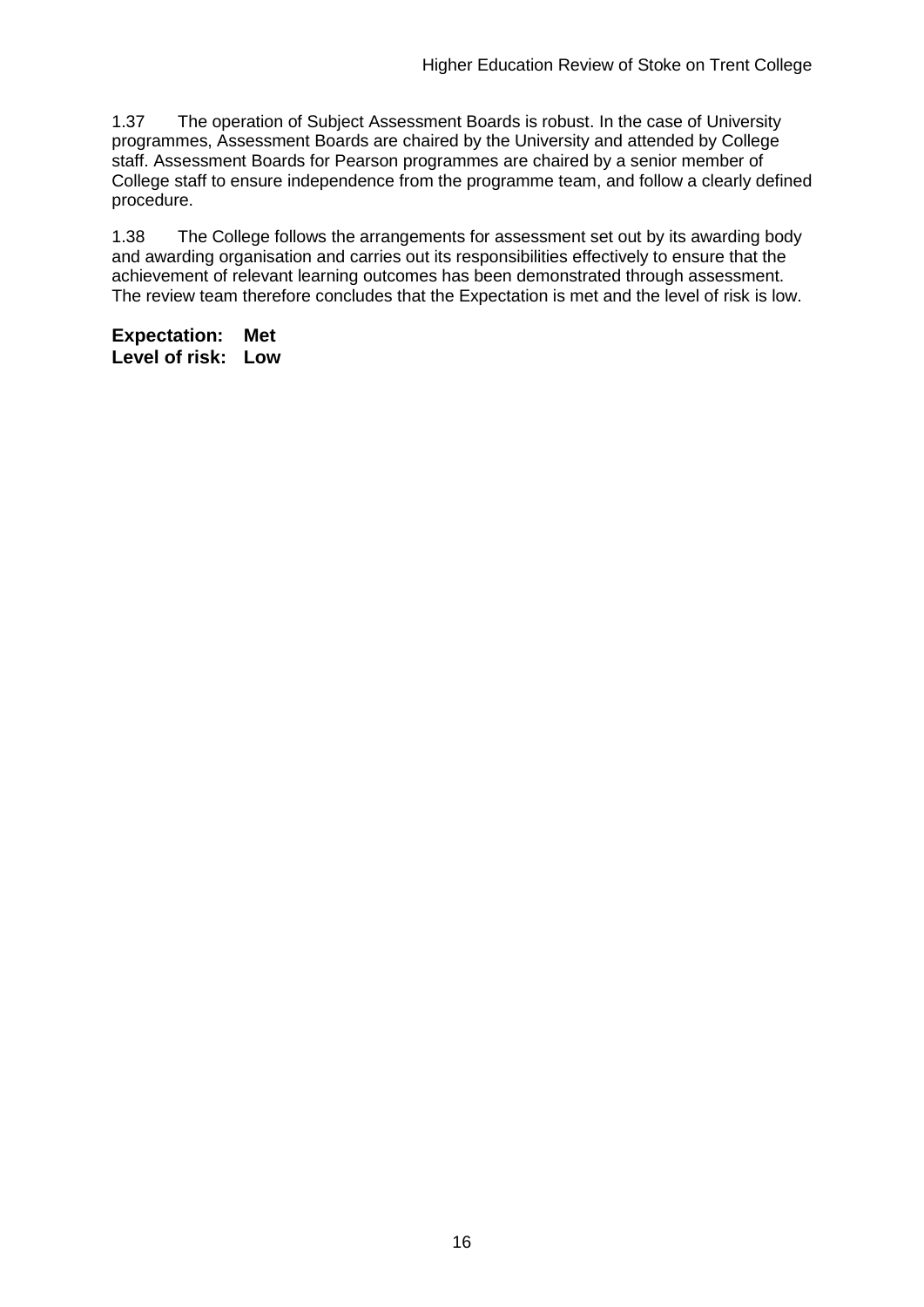**Expectation (A3.3): Degree-awarding bodies ensure that processes for the monitoring and review of programmes are implemented which explicitly address whether the UK threshold academic standards are achieved and whether the academic standards required by the individual degree-awarding body are being maintained.**

#### **Quality Code,** *Chapter A3: Securing Academic Standards and an Outcomes-Based Approach to Academic Awards*

### **Findings**

1.39 All higher education programmes delivered at the College are subject to annual monitoring. This is conducted in line with the processes established by the awarding body and awarding organisation. College staff submit an AMR to the University using a template prescribed by the latter. This brings together module reflection, external examiner views, a commentary on management information, and other relevant annual monitoring data. It is submitted to the University together with an action plan. The University also requires the College to submit a Partnership Annual Summary Report which brings together programme information to provide an overview of all its Staffordshire University awards. The College uses its own annual monitoring process for its Pearson provision. These have been designed to mirror the reporting process for the University provision. Each AMR is considered alongside the Pearson report from the standards verifier. The University undertakes periodic review of each programme. The review team heard that while there had not yet been a periodic review of the provision delivered on behalf of Pearson, the awarding organisation would be carrying out such a review of those HNC/Ds at national level.

1.40 The policies and procedures of the College, backed up by those of the awarding body and awarding organisation are robust and would allow the Expectation to be met.

1.41 The review team tested the approach to monitoring and review by analysing documentation, minutes and actions plans, Curriculum Area Self-Assessment reports, Quality Improvement Plans, and the College overall self-assessment report. During the visit, the review team met staff and student representatives engaged in monitoring and periodic review activities.

1.42 The College undertakes annual monitoring of its awarding body programmes, following a template provided by the University, and submits that to the appropriate University faculty. Annual monitoring for Pearson programmes is undertaken by the College, using a similar template (see Expectation B8). From the evidence it saw and the meetings that it held, the review team was able to confirm that there were appropriate procedures in place for the monitoring and review of programmes and that staff at the College share a common understanding of how programme monitoring works and follow all procedures effectively. External examiners confirm that academic standards are met.

1.43 Overall there are procedures in place from the awarding body and awarding organisation for the monitoring and review of programmes which explicitly address whether the UK threshold academic standards are achieved and whether the academic standards required by the individual organisation are being maintained. These are understood and followed by College staff. The review team concludes, therefore, that the Expectation is met and the associated level of risk is low.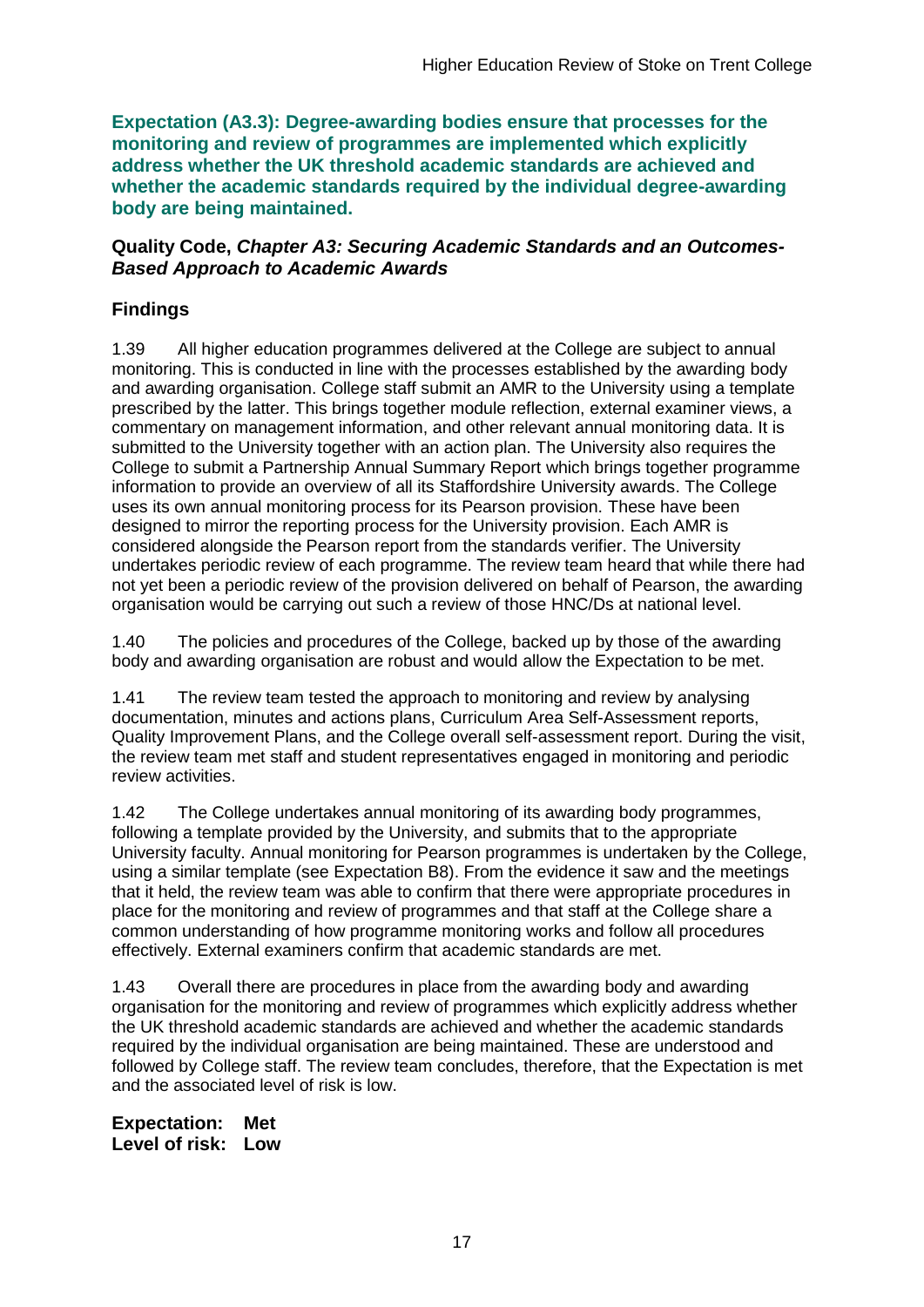**Expectation (A3.4): In order to be transparent and publicly accountable, degree-awarding bodies use external and independent expertise at key stages of setting and maintaining academic standards to advise on whether:**

- **UK threshold academic standards are set, delivered and achieved**
- **the academic standards of the degree-awarding body are appropriately set and maintained.**

### **Quality Code,** *Chapter A3: Securing Academic Standards and an Outcomes-Based Approach to Academic Awards*

### **Findings**

1.44 Academic standards for the higher education provision are set in partnership between the College and its respective awarding body and organisation. In addition, to support the maintenance of academic standards, the University appoints external examiners for each programme. The external examiner reports annually to the awarding body on the conduct of the programmes. Pearson allocates an external examiner for its awards. The external examiners liaise with the College as its approved centre to negotiate arrangements for standards verification visits and sampling of students' work. Although there is a shared responsibility for the design and approval of programmes, in respect of the degree-awarding body, in practice the team found that there has been limited input from independent and external industry experts as part of the programme approval process. An exception to this is the development of the FdSc ICT with British Telecom (BT), and in addition the team heard that employers were involved in the revalidation process for the FD Childhood Studies.

1.45 The principal reference point used by the College to inform its higher education is the Quality Code. College policies and procedures relating to admissions, teaching and learning, student support and representation are aligned to the Quality Code and staff are familiar with the various precepts. The appropriateness of teaching and learning is also aligned to the FHEQ.

1.46 Within the University's collaborative arrangements provision, there are separate reporting arrangements for each college in the partnership, but only one report. The College extrapolates the relevant comments in respect of its programmes and compiles an action plan relating to any issues raised.

1.47 There is a recognition of prior learning (RPL) scheme and process which is delegated to the College. An example of this taking place effectively is in respect of 12 students claiming accreditation of prior learning (APL) for the Professional and Academic Skills module within the FD ICT.

1.48 The College is responsible for the production of assessment briefs and examination papers in conjunction with the University. In the case of Pearson, the College has operational responsibility for setting assessments in direct compliance with Pearson requirements.

1.49 The policies and processes in place would allow the Expectation to be met.

1.50 The team scrutinised a range of relevant documentation including policies and procedures relating to external examining, such as the operation of Assessment Boards, and external examiner reports.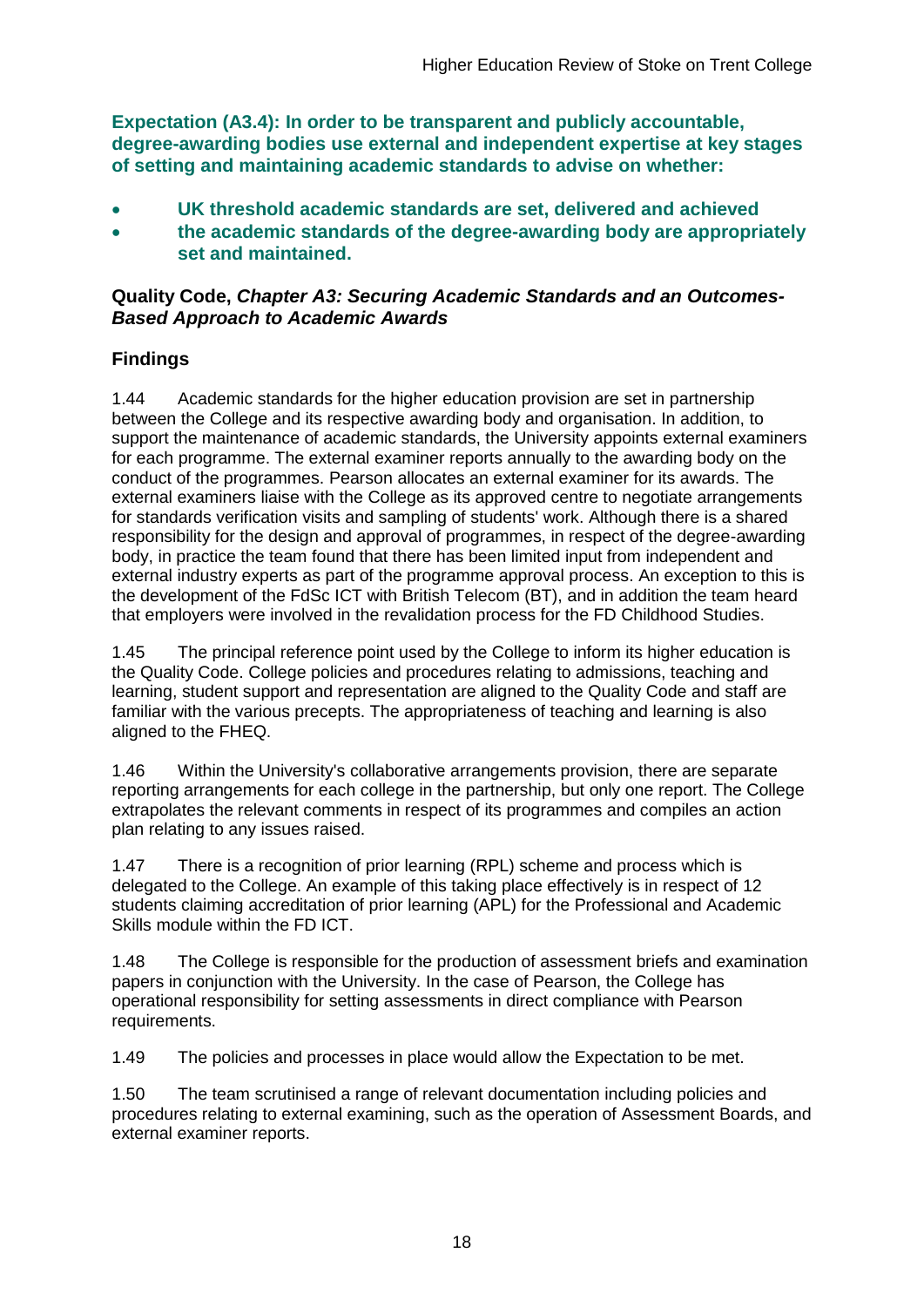1.51 The team explored with the College its degree of confidence in its ability to meet and maintain academic standards, especially in relation to familiarity with the Quality Code (in particular Part A) and the work of the examining boards which involved external examiners.

1.52 In meetings, staff demonstrated a clear understanding of their responsibilities regarding externality. The team could evidence that the engagement of programme leaders and teaching staff is continuous, since actions to be taken in relation to external examiner reports are reported upon and monitored throughout the year. This occurs through a variety of annual monitoring processes, such as programme area quality improvement plans, and at committees such as the HE Academic Board and Quality Boards.

1.53 External examiners are recognised as an essential element of the verification of assessment, and their confirmation of appropriate outcomes at the Assessment and Awards Boards at the end of the academic year, which are in the form of a written report for Pearson-approved programmes, confirms the academic standard of the programme. In respect of the University, the Assessment Board confirms the overall standards of all University programmes.

1.54 Assessments are appropriate and at the national standard. External examiner reports are made available to students through the VLE, and students confirmed that the reports are shared with them. The review team noted that while one report was critical regarding the approach to the contextualisation of generic grade descriptors, the issues were satisfactorily resolved by the programme team, for example in Performing Arts.

1.55 The College uses external expertise to some extent to maintain and ensure the academic currency of its awards and to support the vocational relevance of the programmes of study, for example with regard to the FdA Early Childhood Studies, which is sector endorsed. There are no employer advisory boards, but the College does engage productively with some employers, for example BT with whom it has developed the FdSc ICT.

1.56 The team concludes that Expectation A3.4 is met. The associated level of risk is judged to be low, since the systems in place enable the College to fulfil its contractual responsibilities, make use of appropriate external expertise, identify and resolve issues promptly, and prepare appropriately for external participation in the assessment process.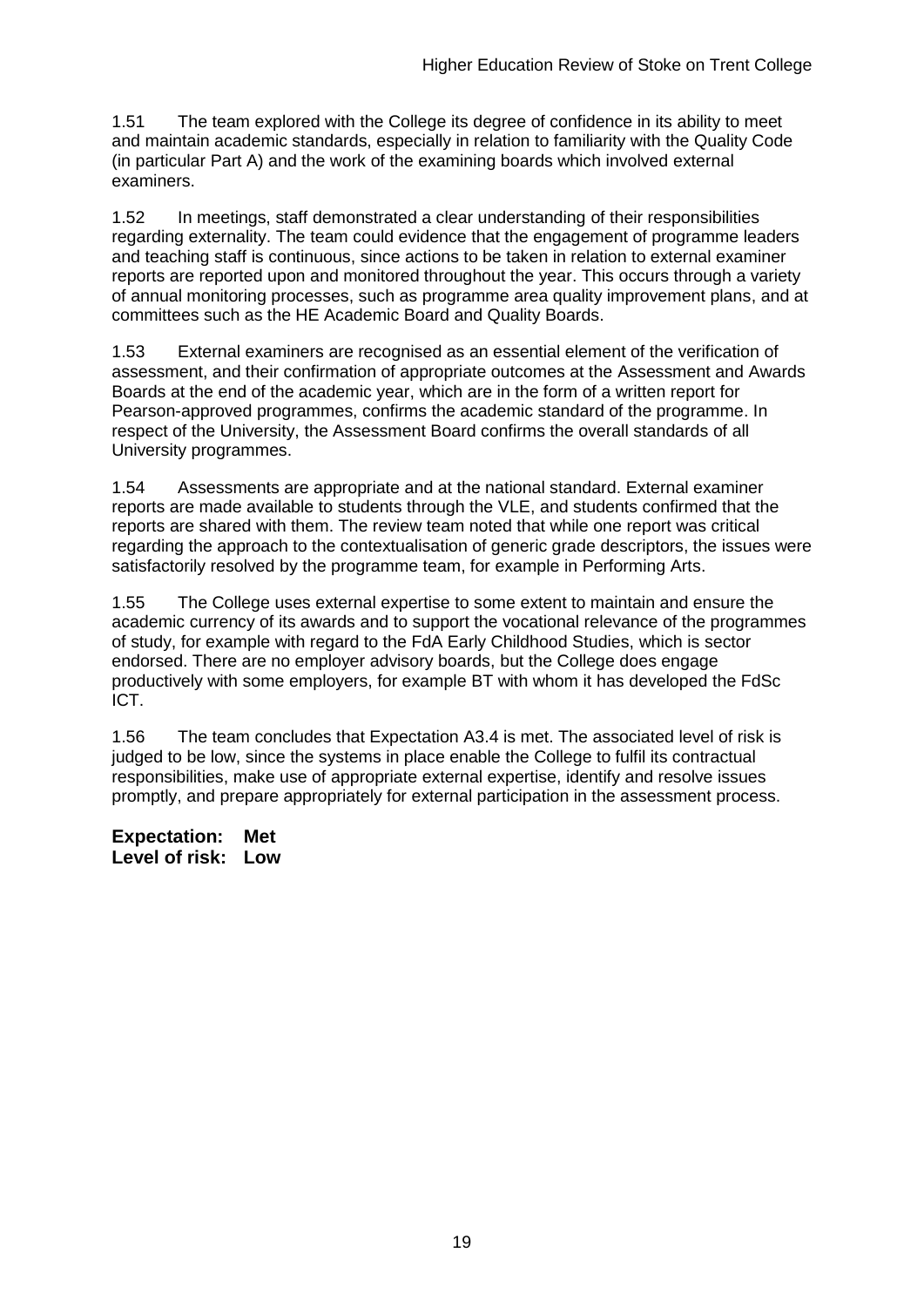# **The maintenance of the academic standards of awards offered on behalf of degree-awarding bodies and other awarding organisations: Summary of findings**

1.57 In reaching its judgement, the review team matched its findings against the criteria specified in Annex 2 of the published handbook.

1.58 All seven of the Expectations for this judgement area are met and the associated level of risk is low in each case. There are no features of good practice, recommendations or affirmations in this judgement area. Moreover there are no features of good practice, recommendations or affirmations located in other judgement areas that relate to this area.

1.59 The review team notes that the primary responsibility for much of this judgement area lies not with the College but with its awarding body and organisation. The College has good relationships with its awarding body and organisation and responds appropriately to their requirements. The College has internal policies and systems to ensure that it can meet the requirements of the awarding body and organisation, and systems are effectively implemented. The College has good policies and processes to maintain academic standards, and staff and students have a clear understanding of standards. Given that all Expectations in this judgement area are met with low risk, the review team concludes that the maintenance of academic standards of awards offered by the College on behalf of its awarding body and awarding organisation **meets** UK expectations.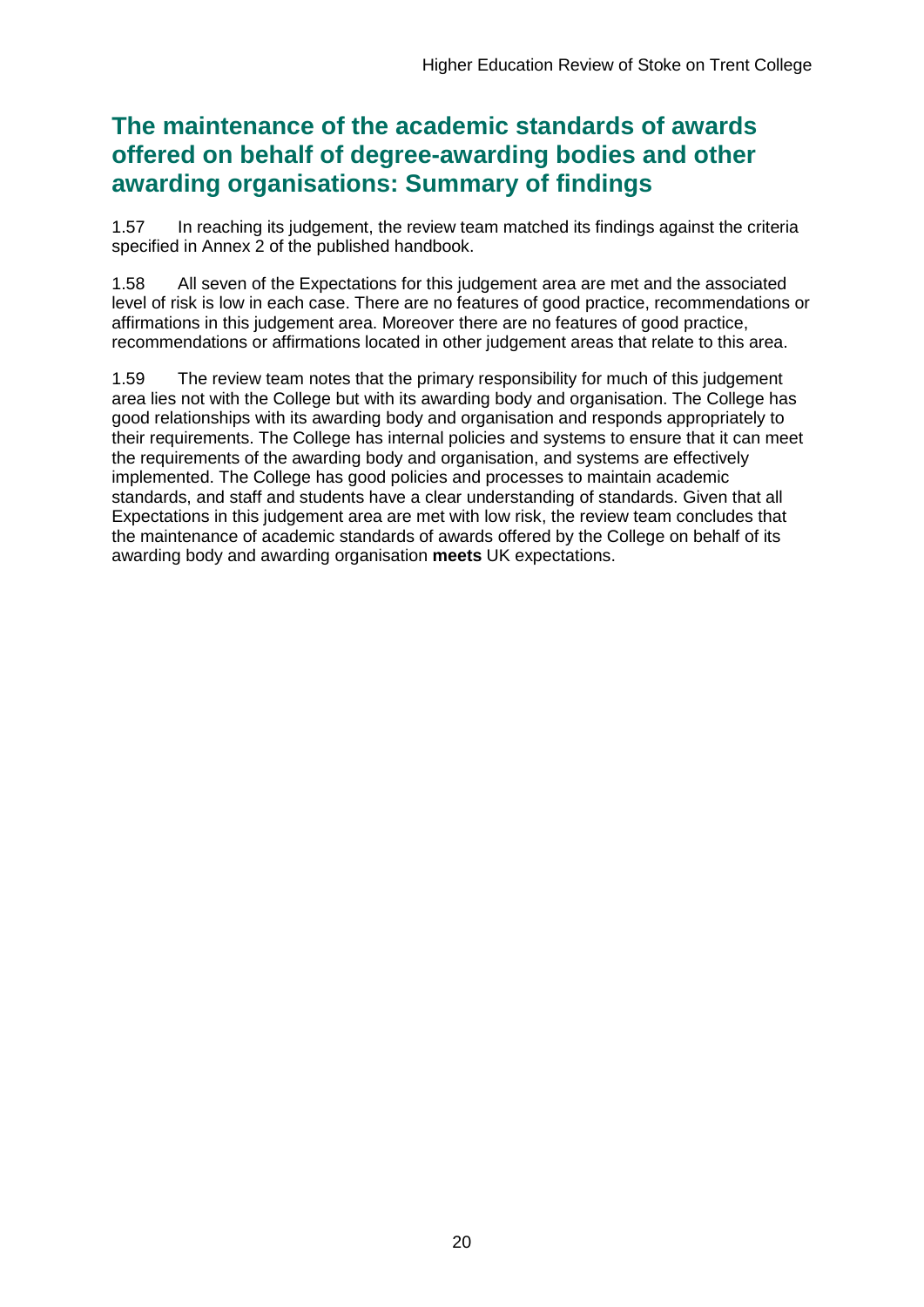# <span id="page-21-0"></span>**2 Judgement: The quality of student learning opportunities**

**Expectation (B1): Higher education providers, in discharging their responsibilities for setting and maintaining academic standards and assuring and enhancing the quality of learning opportunities, operate effective processes for the design, development and approval of programmes**

### **Quality Code,** *Chapter B1: Programme Design and Approval*

### **Findings**

2.1 As outlined under Expectation A3.1, the design and approval of higher education programmes offered at the College are ultimately the responsibility of its awarding body and awarding organisation. These arrangements are supported by the College's own procedures for the planning and approval of programmes. New programmes are considered on the basis of local needs including providing progression opportunities from the College Level 3 programmes. Proposals for programmes are reviewed by heads of school and curriculum managers before submission through the College programme design and development procedure. Final authority for programme approval rests with an SMT panel. Similar processes are used where a programme has to be withdrawn due to changing external or internal circumstances. Where awards are made by the University, programmes will either be submitted there for validation or the programmes will be franchised to the College. Where awards are made by Pearson, the College produces internal programme specifications specific to the combinations of units offered on its Higher National programmes.

2.2 The College policies and processes in place together with the relationship with the awarding body and awarding organisation would allow the Expectation to be met.

2.3 In reviewing the approach to programme approval, the team met a range of College staff, including those involved with the development, design and approval of programmes, and looked at a range of programme documentation, approval reports and minutes, including those of the awarding body.

2.4 There are appropriate procedures for the approval and withdrawal of programmes, and these are fully disseminated within the College. Details of validation structures are appended to the Higher Education Strategy and set out in specific guidance, and staff are provided with a checklist for programme approval.

2.5 Overall, the review team considers that the College operates effective processes for the design, development and approval of programmes and discharges its responsibilities to the awarding body with regard to academic standards and the quality of learning opportunities. The review team therefore concludes that the Expectation is met and the level of risk is low.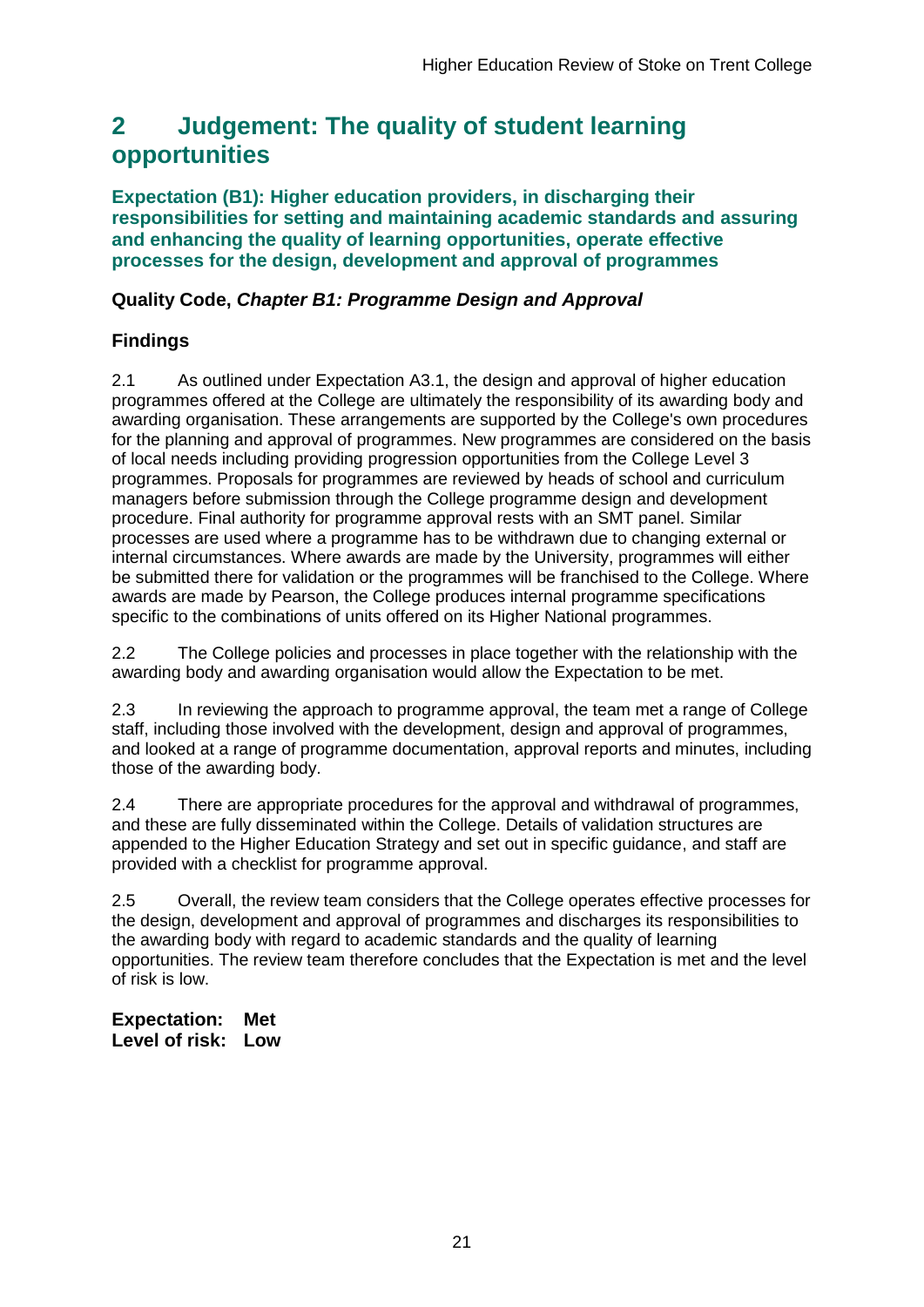**Expectation (B2): Recruitment, selection and admission policies and procedures adhere to the principles of fair admission. They are transparent, reliable, valid, inclusive and underpinned by appropriate organisational structures and processes. They support higher education providers in the selection of students who are able to complete their programme.**

### **Quality Code,** *Chapter B2: Recruitment, Selection and Admission*

### **Findings**

2.6 The College has a clear process for student admissions, which is outlined in the Higher Education Admissions Policy and Admissions Procedure. All higher education students, including those on Higher National awards for which Pearson is the awarding organisation, are recruited through the University. The College has a clear policy and procedure relating to admissions, which aligns with this Expectation, and the role of the awarding body is clearly defined within the recruitment, selection and admissions process.

2.7 The Higher Education Admissions Policy and Admissions Procedure are made available on the website, and entry requirements are also detailed in programme handbooks and on the UCAS website. Responsibility for the admissions process for the University awards is clearly articulated within the collaboration agreement with the University. All students apply to the University via UCAS and the College is responsible for submitting admissions recommendations to the University in accordance with the admissions criteria detailed in programme documentation and following an interview conducted by College staff where required. Equity is managed in the interviewing process by adhering to the entry criteria and making use of the National Academic Recognition Information Centre to check on the translation of non-standard qualifications.

2.8 The College policies and processes in place would allow the Expectation to be met.

2.9 The review team tested the College's approach to recruitment, selection and admissions through meeting with senior staff, staff responsible for admissions, students and a representative from the University. The team also reviewed various College documents relating to admissions, including the admissions policy and procedure, and information and guidance available on the website.

2.10 The College clearly outlines and understands its responsibilities in relation to admissions and the requirements of its degree-awarding organisations, and staff within the College undertaking admissions interviews are trained and supported. The College has a complaints and appeals process in place, detailed within the Higher Education Policy. The new admissions and selection policy is part of an ongoing development of a suite of policies and this has led to an affirmation in Expectation B3. The College does not have its own directly funded HEFCE numbers and as a consequence has entered into an arrangement with the University to ensure all higher education students at the College are recruited and enrolled through the University as well as the College (see also Expectation B10).

2.11 A number of students progress to higher education after completing further education at the College. Students met by the review team spoke positively about the support and guidance from the College in making this transition. The College also has progression agreements with Staffordshire University and Keele University.

2.12 The team considers that the policies, procedures and practices for recruiting and admitting students are clear, fair and explicit. The review team therefore concludes that the College meets the Expectation and the consistent application of the admissions policies means that the risk to the quality of learning opportunities is low.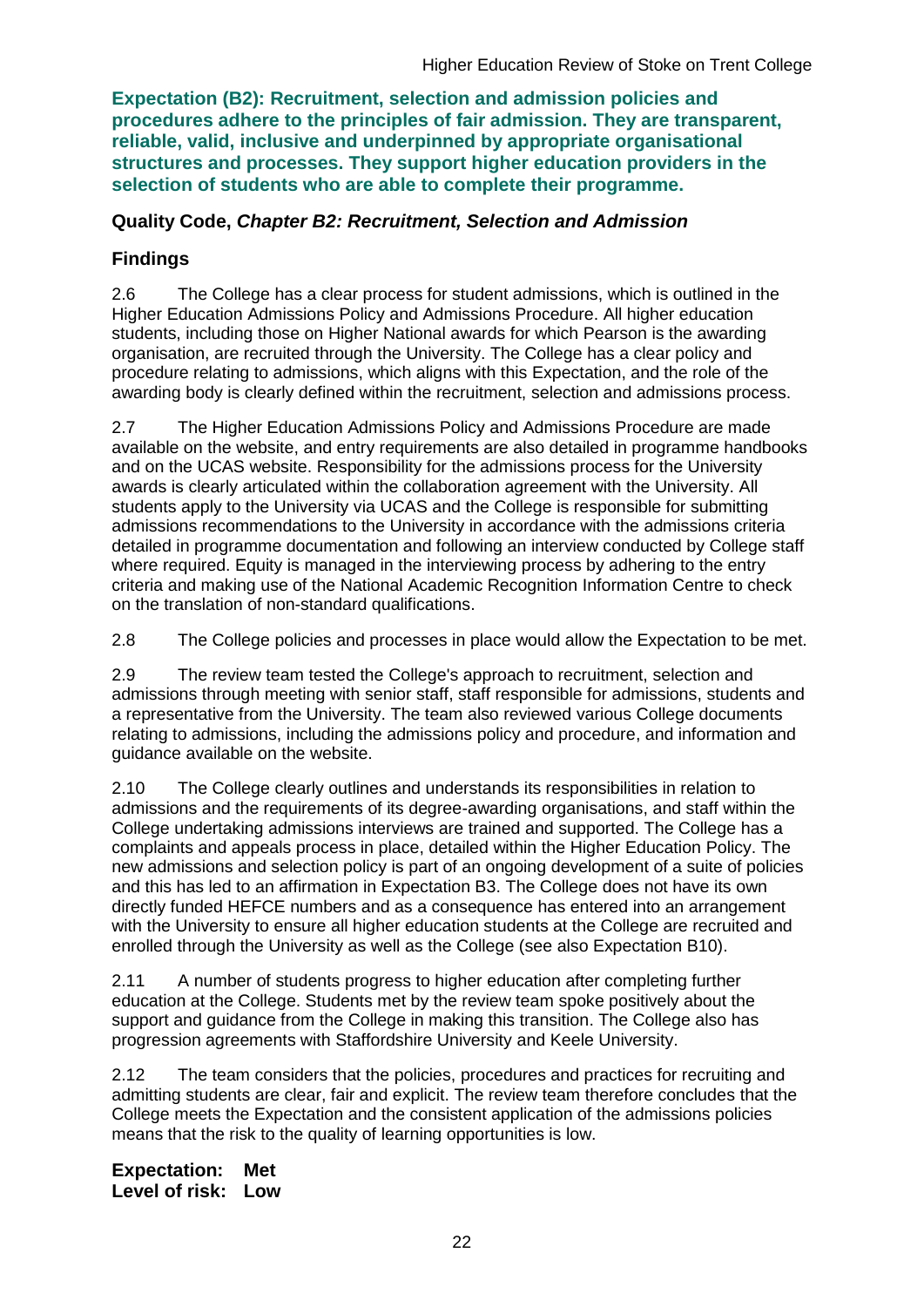**Expectation (B3): Higher education providers, working with their staff, students and other stakeholders, articulate and systematically review and enhance the provision of learning opportunities and teaching practices, so that every student is enabled to develop as an independent learner, study their chosen subject(s) in depth and enhance their capacity for analytical, critical and creative thinking.**

### **Quality Code,** *Chapter B3: Learning and Teaching*

### **Findings**

2.13 The College's approach to teaching and learning is informed by a range of policies and strategies, and in particular the Higher Education Strategy, which has recently been revised. The aim of the Higher Education Strategy is to link the College's key priorities to other strategic documents, policies and procedures. These include the College's Strategic Plan, Business Plan, Stoke on Trent College Educational Character statement, Stoke on Trent College Statement of Intent, a revised Learner Involvement Strategy and the Teaching and Learning Development Procedure policy, which articulates the College's approach to teaching and learning, including continuing professional development. The majority of the policies and strategies have been recently developed or revised, in line with the new organisational restructure.

2.14 The range of policies is informed by four key objectives, which are underpinned by a commitment to aligning strategies, policies and procedures to meet the Expectations of the Quality Code for the assurance of academic quality and standards and the development of teaching and learning. Application of the procedures provides opportunities for students' development of independent learning and higher-level transferable skills, and ensures that their experience is distinctive from their previous learning experience.

2.15 The College operates a lesson observation procedure which is explicitly aligned with the Quality Code and is a feature of the quality improvement process. Peer observation of staff teaching higher education is undertaken by peers involved in delivery at a similar level. Staff performance is monitored through lesson observations which are graded and enable staff to identify continuing professional development opportunities and scholarly activities, such as the promotion of the VLE. Observations are underpinned by a College process of themed 'Learning Walks', which include, for example, observation of e-learning teaching activities. This process identifies useful improvement strategies to increase the exploitation of the VLE as a major learning and teaching tool.

2.16 The College has strategies and policies in place to review and potentially enhance teaching and learning activities, the learning environment and student engagement. The approaches taken by the College would enable the Expectation to be met.

2.17 The review team scrutinised documentation, processes and policies and met teaching and professional support staff, a small group of employers and students to determine the ways in which the College enhances the provision of learning opportunities and teaching practices so that every student is enabled to develop as an independent learner and enhance their analytical, critical and creative thinking.

2.18 The production of the HE Deal charter is key to the development of a higher education ethos which promotes students' independent learning and the College's commitment between higher education staff and students to promote high levels of achievement. However, the team heard that this key document for setting out student entitlements is not routinely monitored. As a result of recent restructuring, the College has undertaken a review of strategies, policies and procedures. The team considered the range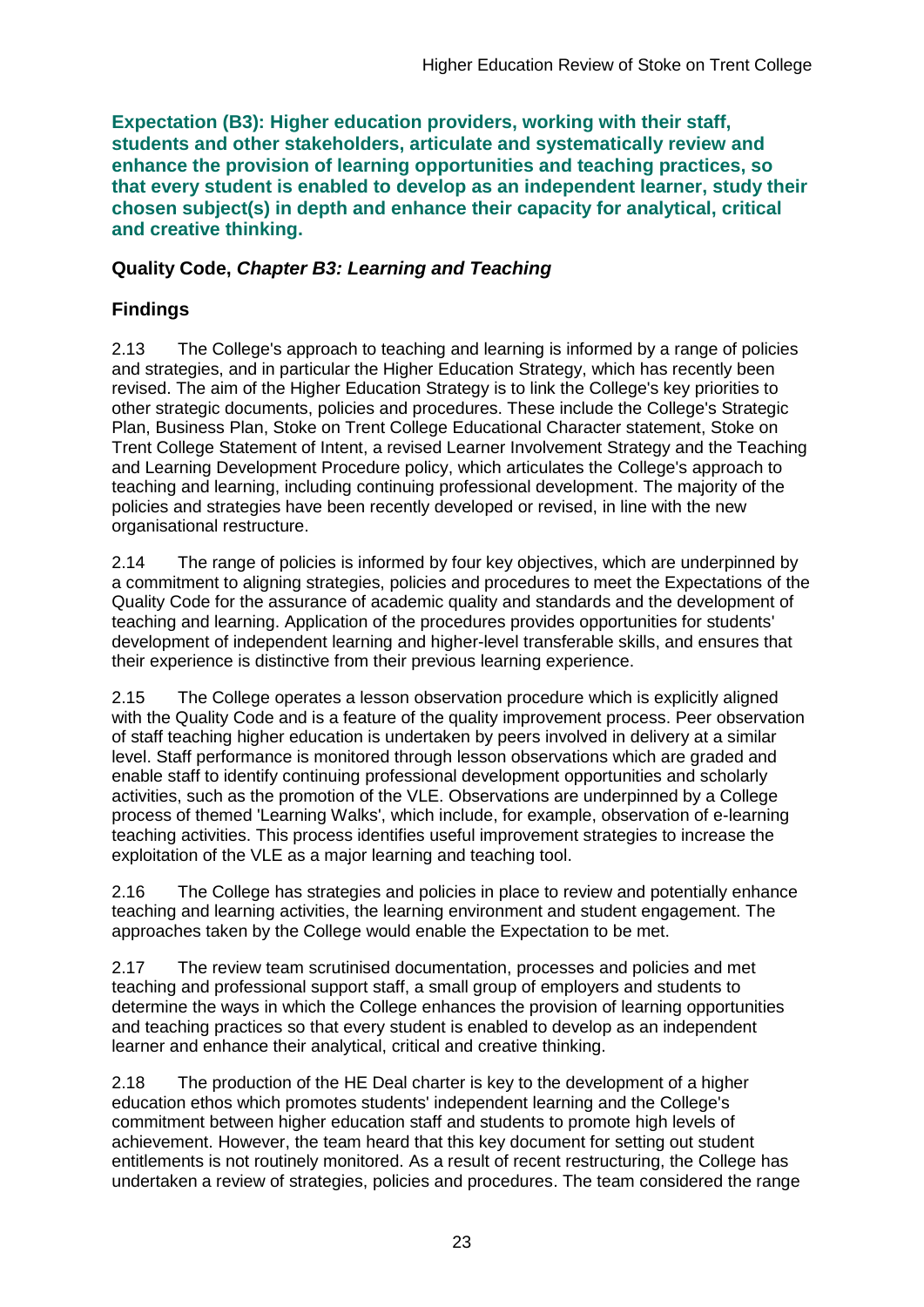of new documentation which is more specifically relevant to the higher education provision, including the draft Higher Education Strategy. The review team **affirms** the ongoing development of a coherent suite of strategies, policies and procedures for the College higher education provision which is shared and understood by staff, students and stakeholders.

2.19 However, although policies and procedures are being put into place, they have not all been implemented or evaluated and consequently it is not yet clear how effective the impact will be. For example, the team examined documentation such as the Learner Involvement Strategy, which has not yet been fully implemented across the higher education provision.

2.20 The quality of learning and teaching at higher education level is rigorously monitored, reviewed and evaluated in line with further education processes, including quality improvement planning. Policies are monitored through the Principal and Chief Executive to the Corporation and it is clear that the committee structure assures an effective underpinning framework for the consideration of higher education matters. For instance, the team was able to track discussion regarding the revised HE Deal through to Corporation approval.

2.21 Staff are encouraged to participate in a broad range of staff development activities at all levels and heads of school prepare an annual teaching and learning development schedule in liaison with their allocated continuing professional development contact as appropriate. Activities are rigorously monitored, evaluated and routinely reported upon through the committee structure, for example at HE Academic Board, and good practice is shared at the Higher Education Teacher's Group. The team noted that there is currently no engagement with the Higher Education Academy. All College staff contributing to the delivery of higher education are approved by the degree-awarding body and have Associate Lecturer status, which allows them access to the University's library and electronic resources. Staff are encouraged to enhance their academic qualifications by undertaking fee-waivered higher-level qualifications delivered at the University. The review team heard that staff value the variety and extent of staff development opportunities provided by the College.

2.22 Staff development activities ensure that teaching staff have a clear understanding of the FHEQ and its implications for course design, delivery and assessment. Programme teams use the VLE to maintain programme documentation and develop a wide range of teaching and learning materials. Staff are expected to use the VLE to communicate with students. Programme specifications are produced by the awarding bodies, unless the programme has been devised and designed by the College, in which case a full programme specification is produced as part of the external validation process. Where the College delivers a programme, franchised from the University, its programme specification is used. For Pearson programmes, a general programme specification is produced by the awarding organisation, and one is produced by the programme team which is specific to the delivery at the College.

2.23 The effectiveness of programmes is evaluated on an ongoing basis by the programme team through evaluation of teaching sessions, retention and achievement data, programme meetings, analysis of student surveys and the annual monitoring processes. Any actions raised as a result of monitoring activities inform the future planning and development of the programme. Higher education programmes validated by the University are subject to their evaluation process and periodic review. Students confirmed to the review team that they read their programme handbooks and find the information contained in them useful.

2.24 Students benefit from a wide range of support and guidance mechanisms including learning support services, which are tailored to provide individual support for the transition of students from Level 3 to Level 4 and above. This has contributed to the good practice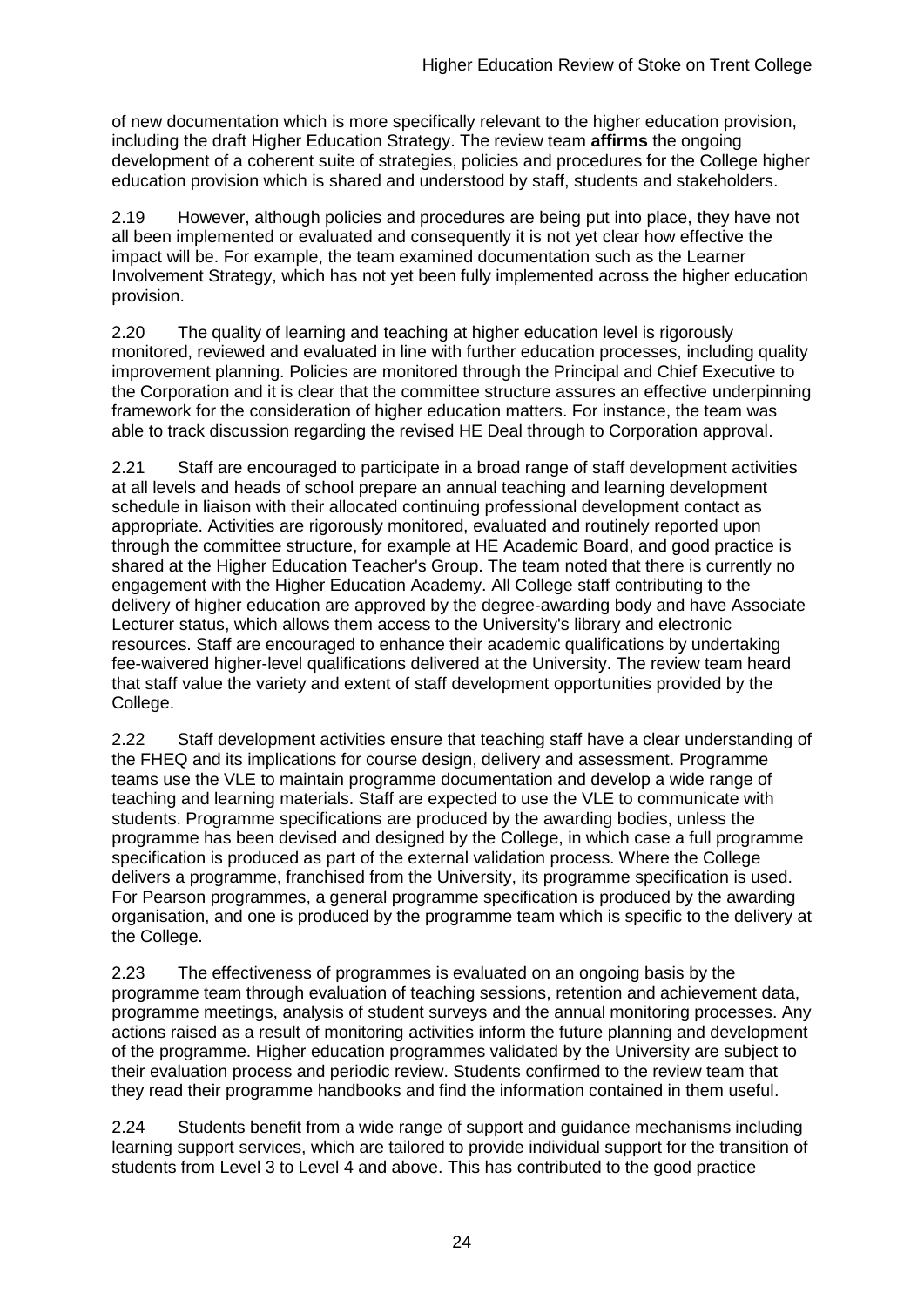identified for Expectation B4. Learning and teaching activities are supported by an appropriate level of learning resources at the College. Students, including students on Pearson programmes, also benefit from full access to the learning resources provision at the University. The review team heard that students receive an introduction to the learning resources facilities at both institutions, and that they make effective use of the services provided, such as access to e-resources. The team considers that the current negotiated arrangements for all students to have full access to Staffordshire University resources is **good practice**.

2.25 The review team heard from students and student representatives that feedback at course level is taken seriously and has led to improvements in their learning experience; for example, extending the opening hours of the Learning Resource Centre. Students are able to benefit from a range of opportunities which enables them to provide feedback on aspects of learning and teaching, including induction processes at course level. Student feedback is a standing item on the agenda of Quality Boards and this includes, among other topics, consideration of the National Student Survey.

2.26 The review team concludes that it has confidence in the College's approach to working with their staff, students and other stakeholders to articulate and systematically review and enhance the provision of learning opportunities and teaching practices so that every student is enabled to develop as an independent learner, study their chosen subject(s) in depth and enhance their capacity for analytical, critical and creative thinking. Therefore the Expectation is met and the level of risk is low.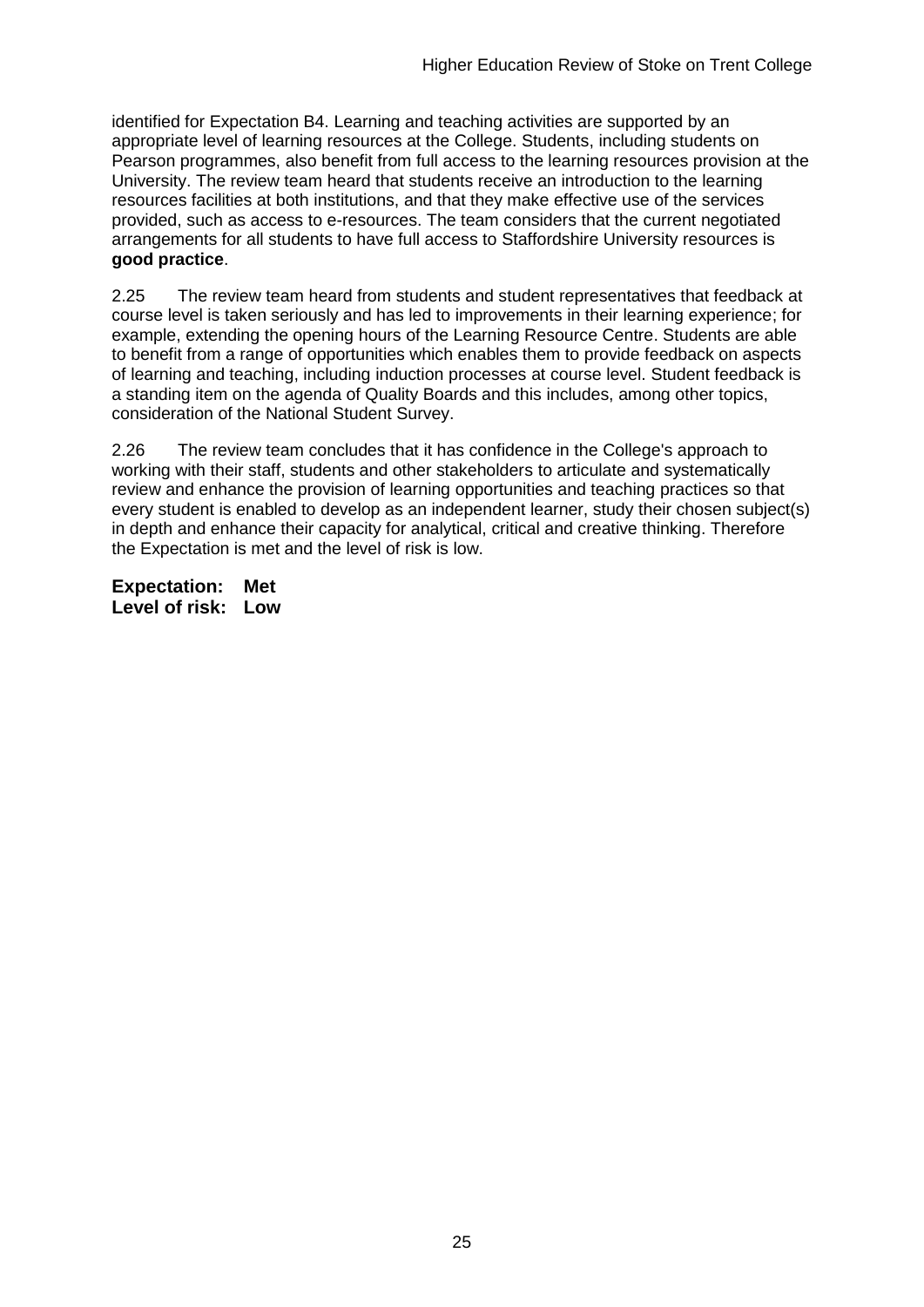**Expectation (B4): Higher education providers have in place, monitor and evaluate arrangements and resources which enable students to develop their academic, personal and professional potential.**

### **Quality Code,** *Chapter B4: Enabling Student Development and Achievement*

### **Findings**

2.27 The College's Higher Education Strategy reflects the Strategic Plan, and prioritises student acquisition of graduate skills to equip them for further studies and employment. The College monitors and evaluates support for student development and achievement through various annual review processes, such as AMRs, self-assessment reports and the Quality Improvement Plan, which are subject to regular monitoring. The College has produced a revised Learner Involvement Strategy, underpinned by an action plan which identifies key performance indicators, but it is too soon to measure the impact of this. A formal agreement is in place to allow students access to the resources of the University. Support is provided for disabled students in accordance with policy and procedural guidance issued by the University Student Enabling Centre.

2.28 The strategies and processes that the College employs to monitor the arrangements and resources in place would allow the Expectation to be met.

2.29 The review team considered a range of documentary evidence and met staff and students to investigate the approach the College takes to ensuring that students develop their academic, personal and professional potential.

2.30 The College provides an effective infrastructure for student support which includes admissions, learning support services, information and careers guidance and library services. The review team heard that these services are highly regarded by students, and that the available services are personalised to support the individual requirements of students.

2.31 Students are supported to identify areas of employability to be developed to facilitate progression and achievement so that their transferable skills can suitably be promoted. The visibility of employability skills is also ensured within programme specifications and module descriptors, including, for example, a module on entrepreneurship. Personal tutors are allocated to each student in accordance with the degree-awarding body's personal tutoring policy and the College's Curriculum Policy. All students are entitled to one tutorial each term with a nominated tutor.

2.32 The Accelerate programme is specifically designed for students on higher education programmes and provides support and guidance to ensure that students are equipped with higher education and employability skills. Students are able to access additional workshops which include information technology skills, research skills, Harvard referencing, presentation skills, curriculum vitae preparation and reflective learning, and they confirmed that they find these activities helpful.

2.33 Professional support services staff undertake annual monitoring of their services and this is effective in securing improvements which are integral to the College's commitment to the development of students' academic, personal and professional potential.

2.34 Additionally, the review team heard about a variety of initiatives to provide individual support for students, such as assisting with late enrolments, providing study skills sessions, proofreading students' assignments and bespoke maths and English workshops where there is identified need. The team considers that the institutional commitment throughout the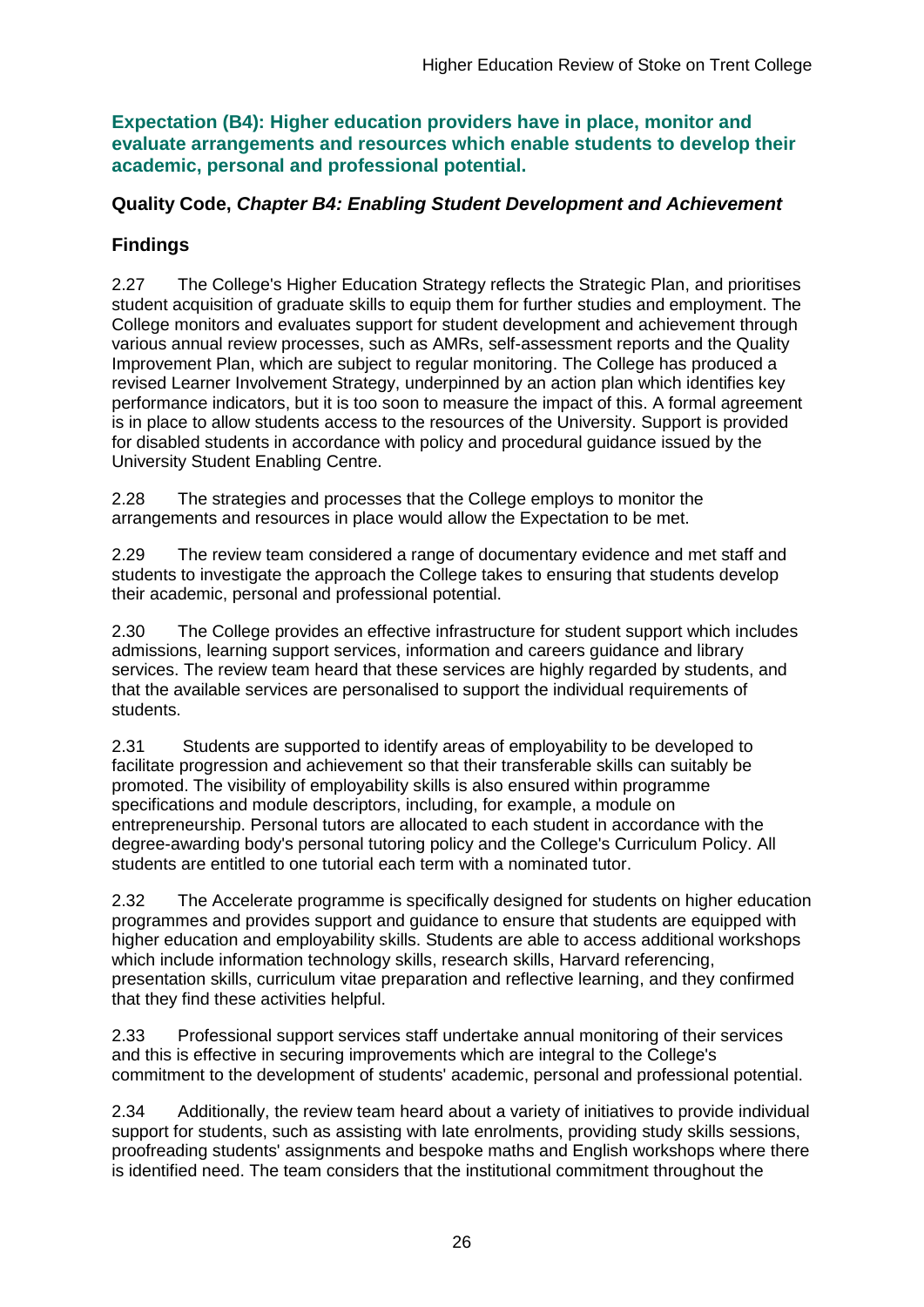organisation to providing individualised student support to enable students to develop their academic, personal and professional potential is **good practice**.

2.35 Students were very positive about the resources provided by the Learning Resource Centre and also in respect of their access to the learning resources provision at the University. The team explored the full extent of exploitation of the College's VLE and considered that it was effectively used as a major learning and teaching tool by staff and students. Staff are trained by a range of dedicated professional support staff to use the VLE and students are familiarised with it at their initial induction. The continuing development of learning materials and resources is assured by the introduction of a merit system which is subject to rigorous monitoring and target setting.

2.36 In meetings with staff and employers, the review team was unable to confirm that employers' views were central to curriculum design and delivery and that all staff had a regular opportunity to engage with employers. The development of the FdSc ICT is an exception in that the provision is tailor-made to suit the training requirements of BT and the programme has been expanded to include further pathways and modules to suit the needs of the employer. The College recognises that there is variation in the engagement of programme teams and is seeking to address this through the draft Higher Education Improvement Plan. In furtherance of this, the team **recommends** that by June 2016, the College should take deliberate steps to engage employers more consistently in the delivery and monitoring of programmes to allow students to develop their academic, personal and professional potential.

2.37 There are a small number of students on placement. Students studying on programmes franchised from the degree-awarding body follow the University's procedures for placements where applicable. The College has existing procedures for work placements but these are not specific to higher education students. Students confirmed that employability skills are embedded into their programmes through programme specifications and individual modules and that arrangements related to work placements, where they exist with a small number of students, work effectively.

2.38 The review team concludes that Expectation B4 is met, since student development is placed clearly at the heart of teaching and learning support at the College. The associated level of risk is judged as moderate, given the lack of consistency of employer engagement across the higher education programme areas regarding their systematic contribution to the development of students' academic, personal and professional potential.

**Expectation: Met Level of risk: Moderate**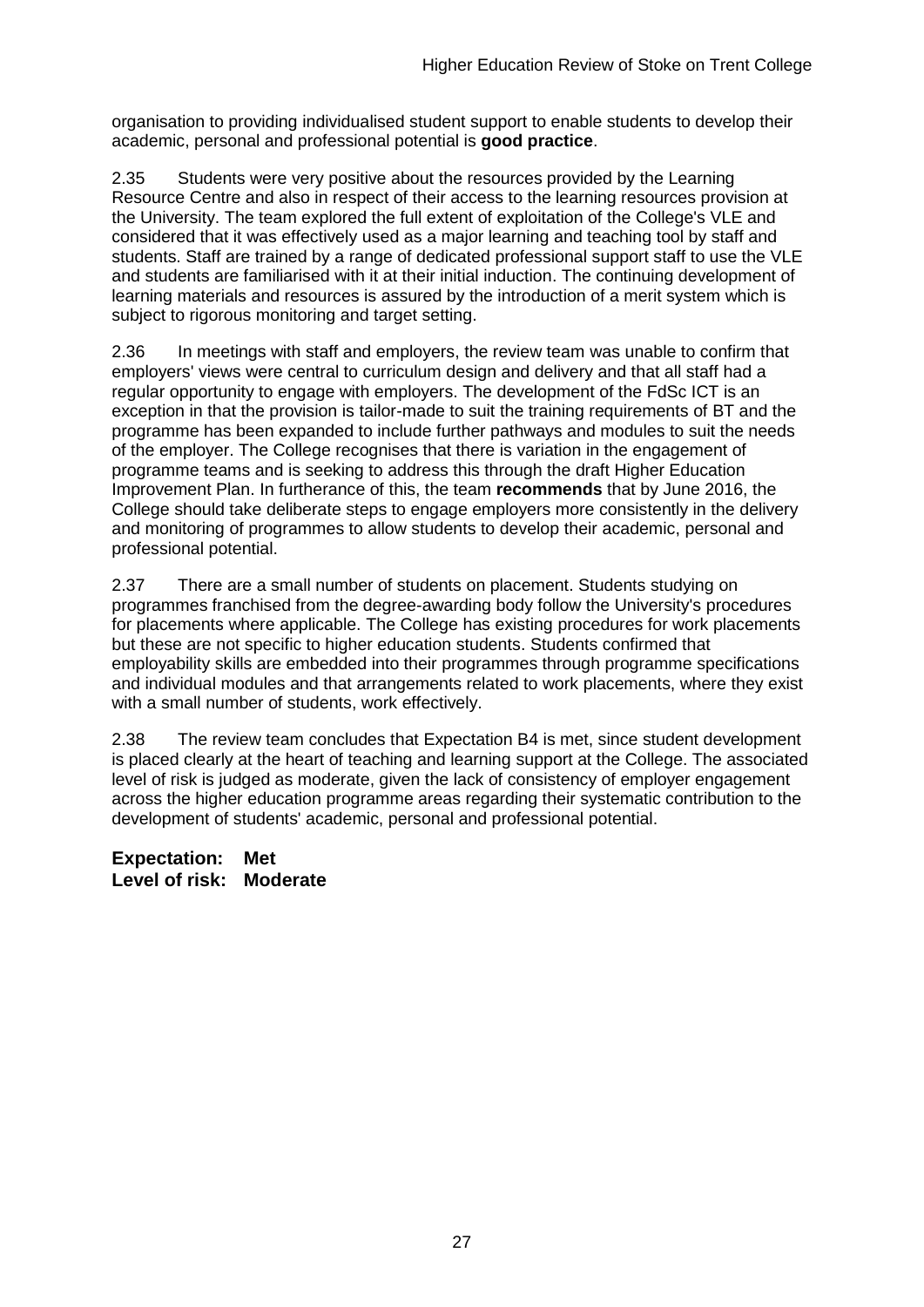**Expectation (B5): Higher education providers take deliberate steps to engage all students, individually and collectively, as partners in the assurance and enhancement of their educational experience.**

### **Quality Code,** *Chapter B5: Student Engagement*

### **Findings**

2.39 The College provides a wide range of mechanisms for students to give feedback on their learning experience at programme level. The College has recently developed a specific Learner Involvement Strategy to support the implementation of its student engagement ethos. The College encourages each programme to elect two student representatives to participate in College higher education groups. New student representatives are trained and provided with a Student Representative Handbook. Students confirmed that they are aware of their student representatives. Higher education students are represented on the HE Academic Board and HE Quality Board.

2.40 The Learner Involvement Strategy outlines structures for representation and gathering feedback via a variety of mechanisms such as learner surveys and the Higher Education Student Council. This has recently been updated for 2015-16 to include higher education student engagement explicitly. The College has an ongoing development of a suite of strategies, policies and procedures which has led to an affirmation in Expectation B3. While this includes student engagement, the review team was made aware that students had not been involved in the development of the Learner Involvement Strategy, and awareness of its existence from students and staff is limited.

2.41 The College has appropriate meeting structures to ensure the student voice is heard at programme level. Student representatives attend programme committee meetings and there is a Higher Education Student Council. These arrangements would enable the College to meet the Expectation.

2.42 The review team analysed the operation and effectiveness of student engagement by examining the involvement of student representatives in College committee and programme structures, the impact of the student voice and the feedback provided by the College in response to student comments. The review team examined documentation such as the Learner Involvement Strategy, the Student Representative Handbook, and the minutes and action plans from associated committees; explored the use of the VLE; and met students, student representatives, staff and employers during the visit.

2.43 The strong relationship between staff and students means that student feedback is often dealt with informally. Students are made aware of any actions taken by the College through 'You Said, We Did' posters, regular interactions with their student representatives and staff and via the VLE. Students generally consider their views to be appreciated and acted upon by the College. The review team saw evidence of the College responding to student feedback, including extending the library opening hours and providing higher education students with different-coloured lanyards, which was very much appreciated by all higher education students.

2.44 The College encourages student feedback at programme level via programme meetings and module and unit evaluations, which are considered by programme teams and used to inform the Quality Improvement Plans. The College has acknowledged that student engagement above programme level is not consistent or effective. The review team was made aware that some key student-facing documentation, such as the Learner Involvement Strategy and the HE Deal, had not been developed in consultation with the student body. Furthermore, the review team saw no evidence that the HE Academic Board had considered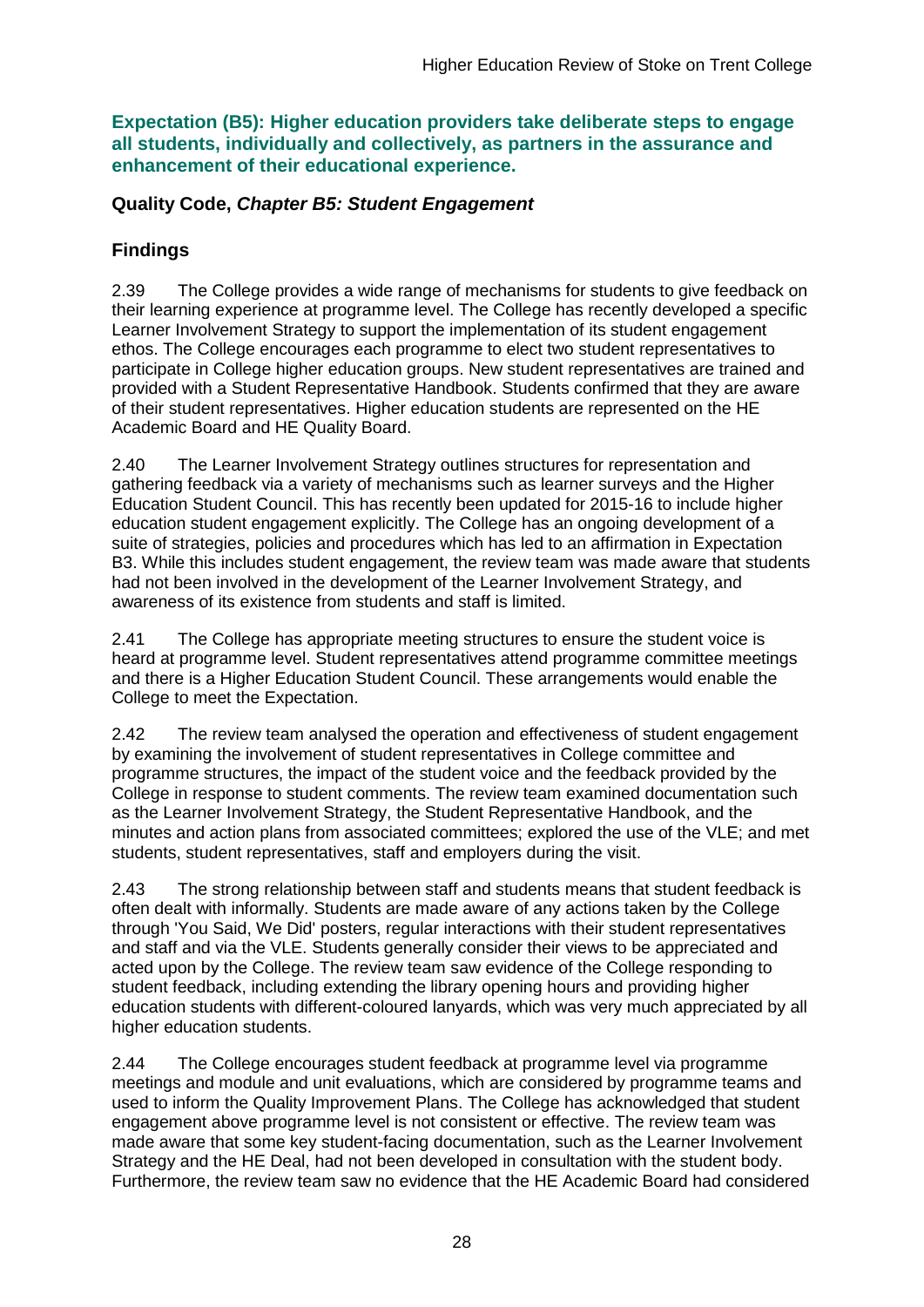the student feedback collected via the HE Student Council. The review team therefore **recommends** that by July 2016 the College take deliberate steps to involve students as partners at strategic levels in the assurance and enhancement of their learning experience.

2.45 Overall, the College actively and effectively seeks feedback from its students at programme level and responds appropriately. The team concludes that Expectation B5 is met but, owing to the lack of student representation at strategic levels in the assurance and enhancement of their learning experience, the team considers the level of risk to be moderate.

**Expectation: Met Level of risk: Moderate**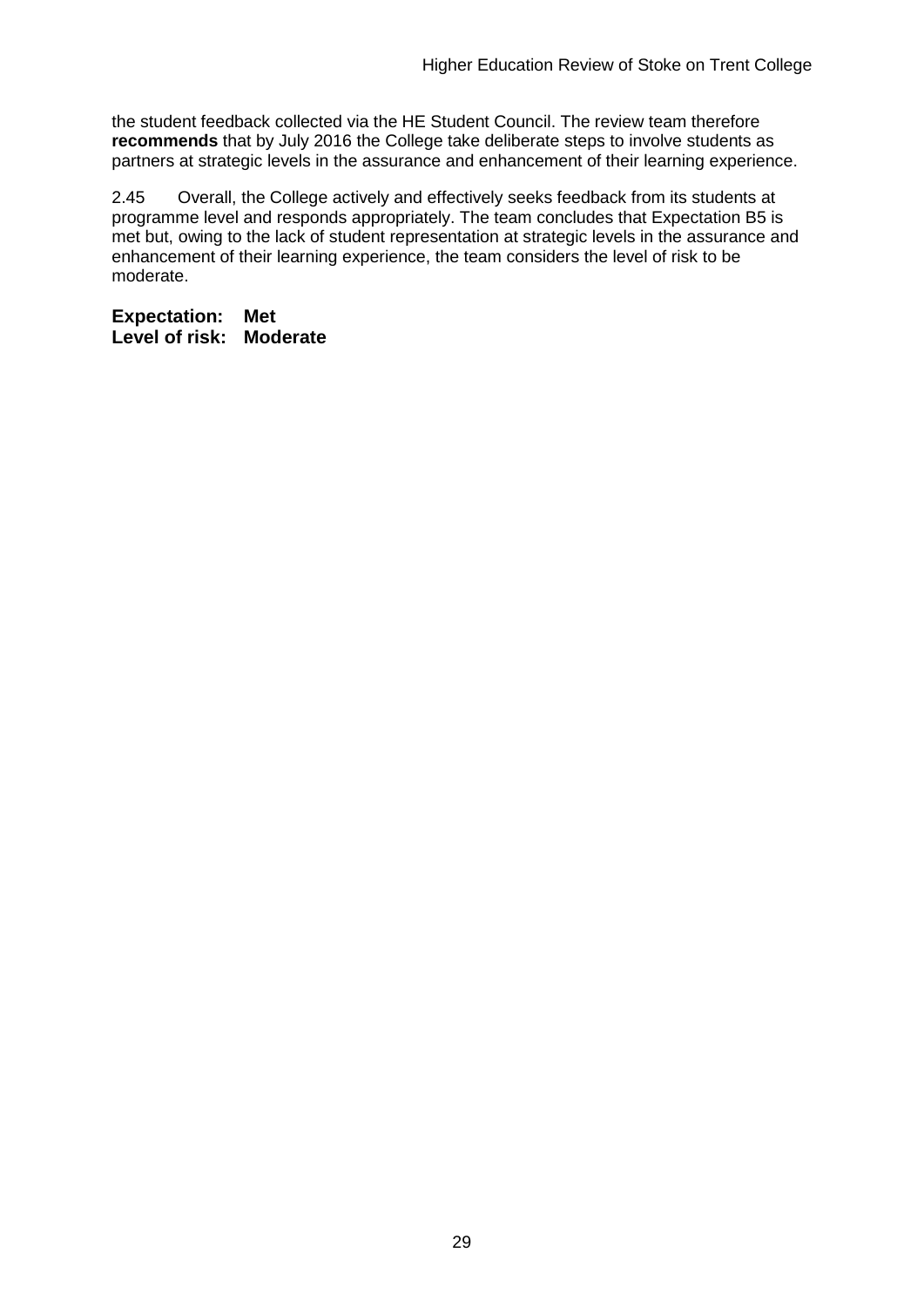**Expectation (B6): Higher education providers operate equitable, valid and reliable processes of assessment, including for the recognition of prior learning, which enable every student to demonstrate the extent to which they have achieved the intended learning outcomes for the credit or qualification being sought.**

#### **Quality Code,** *Chapter B6: Assessment of Students and the Recognition of Prior Learning*

### **Findings**

2.46 As outlined under Expectation A3.2, the assessment practices for higher education programmes provided by the College are governed by the regulations and procedures of the awarding body and awarding organisation. The overall approach to assessment is set out in the document Assessment Protocols and Processes Assessments (June 2013). Assessment for awards made by the University is checked through the involvement of programme advisers, standardisation and internal moderation activities. Assessment for University programmes follows awarding body regulations and guidelines which are available to staff and students on the College and University VLEs. Assessed work is internally verified by the University to ensure appropriateness, achievement of learning outcomes and marking to agreed criteria. Assignment briefs are constructed for Pearson programmes to meet the requirements of the awarding organisation. These are approved and moderated internally before approval by the standards verifier. Details of assessment are contained in student handbooks and on the VLE and explained at the start of each module or unit. Students are issued with assignment briefs which are devised by the College to awarding body and organisation guidelines. The College has processes for accreditation of certificated and noncertificated prior learning and prior experiential learning.

2.47 The policies and procedures of the College, together with the regulations and procedures of the awarding body and awarding organisation, would allow the Expectation to be met.

2.48 The review team explored the approach to assessment by reviewing relevant documentation including policy and procedure documents, programme documentation, student handbooks, reports of external examines and standards verifiers, assignment briefs and feedback to students. During the visit, the team met senior and academic staff, and professional service staff involved in supporting assessment.

2.49 The College operates equitable, valid and reliable processes of assessment. Students confirm that they are made fully aware of assessment tasks, understand what is required of them and find the assessment appropriately challenging. Students report that they are satisfied with the volume and promptness of feedback on assessed work, and that the College kept to its ambition of a four-week turnaround time.

2.50 Application for mitigating circumstances for awards of the University programmes must be made to the awarding body. The review team saw detailed policy documents relating to assessment malpractice by staff and students, plagiarism and the management of reasonable adjustment, provided by the University for its programmes, and by the College for Pearson programmes. The College does not operate a consistent system of antiplagiarism software, with some programmes using such software and others not, as it is of the view that the small number of students on each programmes means that staff are familiar with the work of students and can be relied upon to identify any plagiarised work.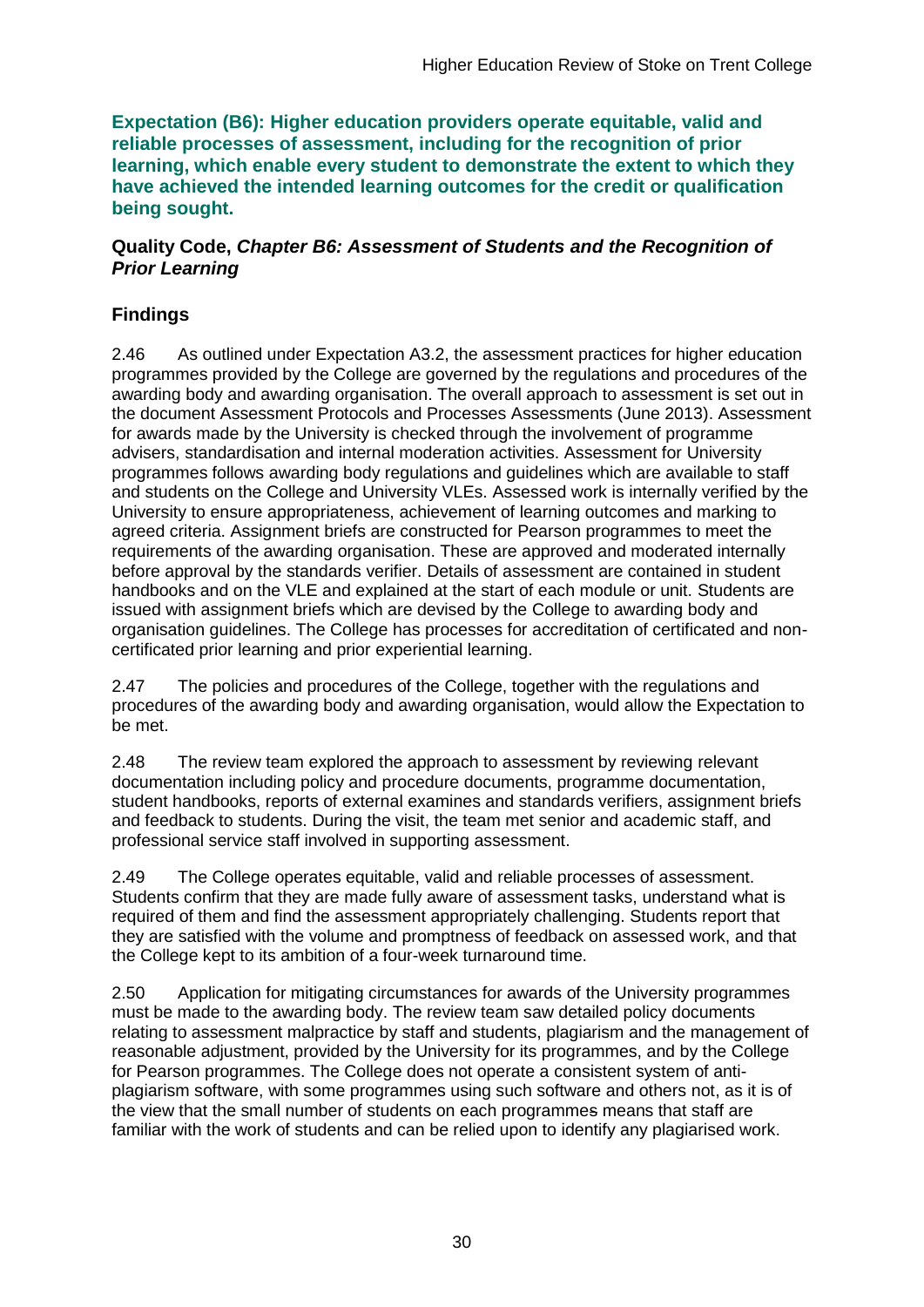2.51 Overall, policies and procedures for the assessment of students and accreditation of prior learning are in place and effective. Students have appropriate opportunities to show they have achieved the learning outcomes for the award of a qualification or credit. The review team concludes, therefore, that Expectation B6 is met and the associated level of risk is low.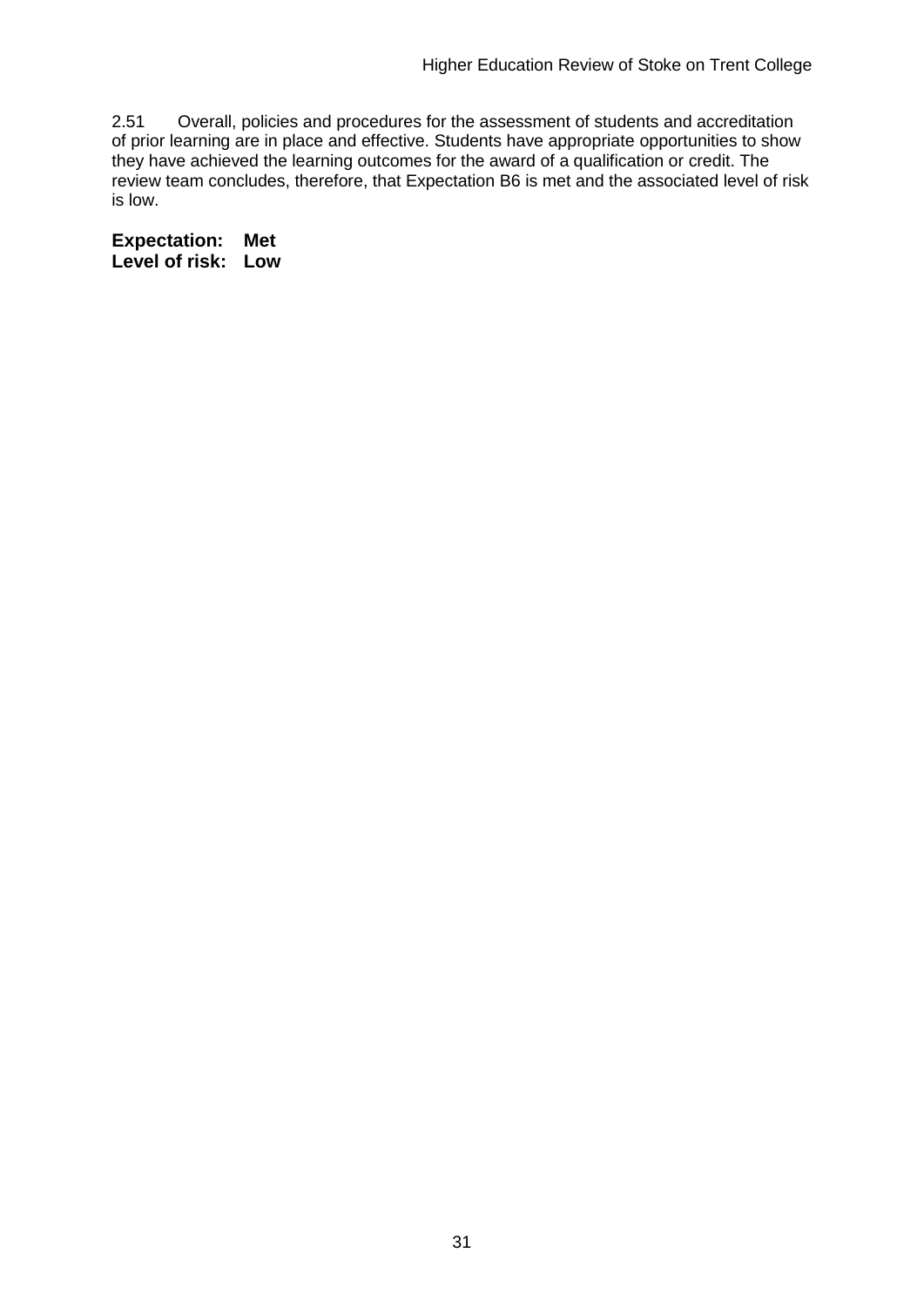### **Expectation (B7): Higher education providers make scrupulous use of external examiners.**

### **Quality Code,** *Chapter B7: External Examining*

### **Findings**

2.52 External examiners are provided by Pearson and the University for their respective awards. The nomination, appointment and role of external examiners fall within the remit of the regulations and processes of the degree-awarding body and awarding organisation. External examiners are allocated by Pearson and the University, rather than being nominated by the College.

2.53 The University is responsible for making programme documentation, including programme specifications, programme handbooks, module handbooks and module descriptors, available to the external examiner. The University, in conjunction with the College, is responsible for making student work available to the external examiner. The external examiners submit reports directly to the University in accordance with the procedures set out by the University's quality assurance procedures. The University shares copies of the reports with the College.

2.54 The University provides a response to the external examiner report in consultation with the College. Subsequent to approval by the University, it then submits the formal response to the external examiner. The contents, including any recommendation and examples of good practice, are included in the AMR.

2.55 The external examiners appointed by the awarding body and the awarding organisation, and the College's recognition of the role of the external examiners, and the processes in place to ensure that external examiner reports are considered and responded to, would allow the Expectation to be met.

2.56 The team considered a range of documentation, policies and procedures and met staff and students to establish the scrupulous use of external examiners in the College. In addition, the team scrutinised a number of external examiner reports and was satisfied that any issues arising are addressed appropriately through the College's committee processes. For example, the team was able to track issues from an external examiner report through to the relevant Quality Board, HE Academic Board and SMT meeting.

2.57 Academic review is undertaken in accordance with the University's quality assurance procedures. The College's Assistant Principal Quality maintains a central record of all external examiner visits.

2.58 In the case of Pearson, the examiner visits the College to sample students' assessed work after internal verification, according to sampling requirements. Examiners meet programme staff and, where possible, students to discuss matters arising from assessment and delivery which are included in the external examiner report.

2.59 The College's Quality Systems Officer extracts strengths, weaknesses, areas for development and action points from external examiner reports. These are considered by programme teams and the heads of school. Action plans are produced which are then subject to review by the Assistant Principal Quality. Monitoring is undertaken by the Quality Systems Officer who produces an exception report for the senior management team. All action plans are included in AMRs for each programme area. Summary reports are circulated monthly and reported upon as appropriate to the Quality and Performance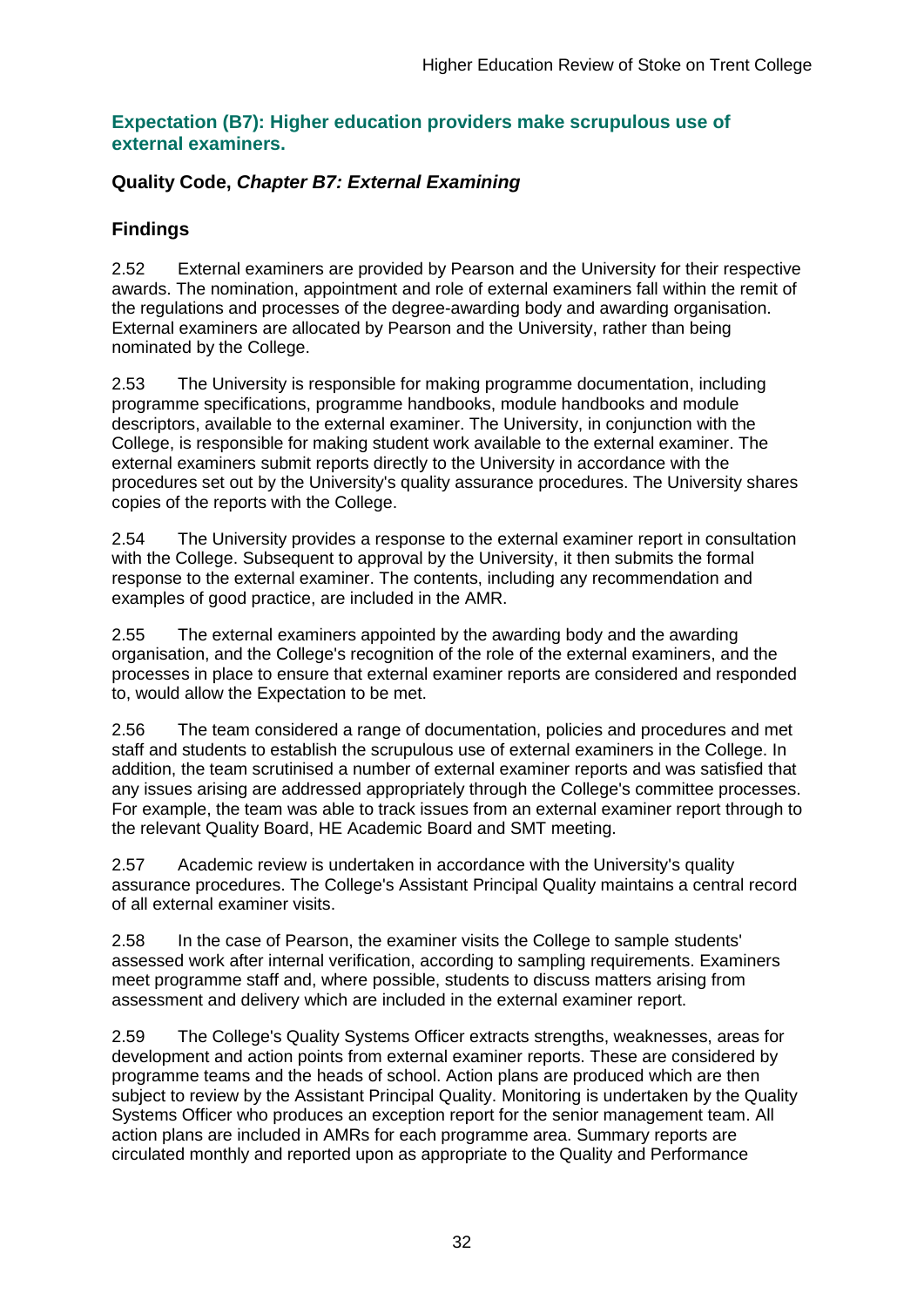Committee of the Corporation. Outcomes are recorded and any identified good practice is shared through continuing professional development events.

2.60 However, in respect of the degree-awarding body, the review team found the presentation of external examiner reports cumbersome, as comments made may not be pertinent to all colleges within the University partnership.

2.61 The team heard that external examiner reports are shared with students, and that students are familiar with the names and details of their external examiners, which are provided in programme handbooks. Students are aware that the College responses to external examiner reports are provided on the VLE.

2.62 The team heard that professional support staff are familiar with the processes relating to external examiners and that they contribute to the College responses as appropriate to their role and responsibilities.

2.63 The review team concludes that the measures in place to ensure the scrupulous use of external examiners' reports to maintain academic standards for each qualification are effective. Expectation B7 is met and the associated level of risk is low.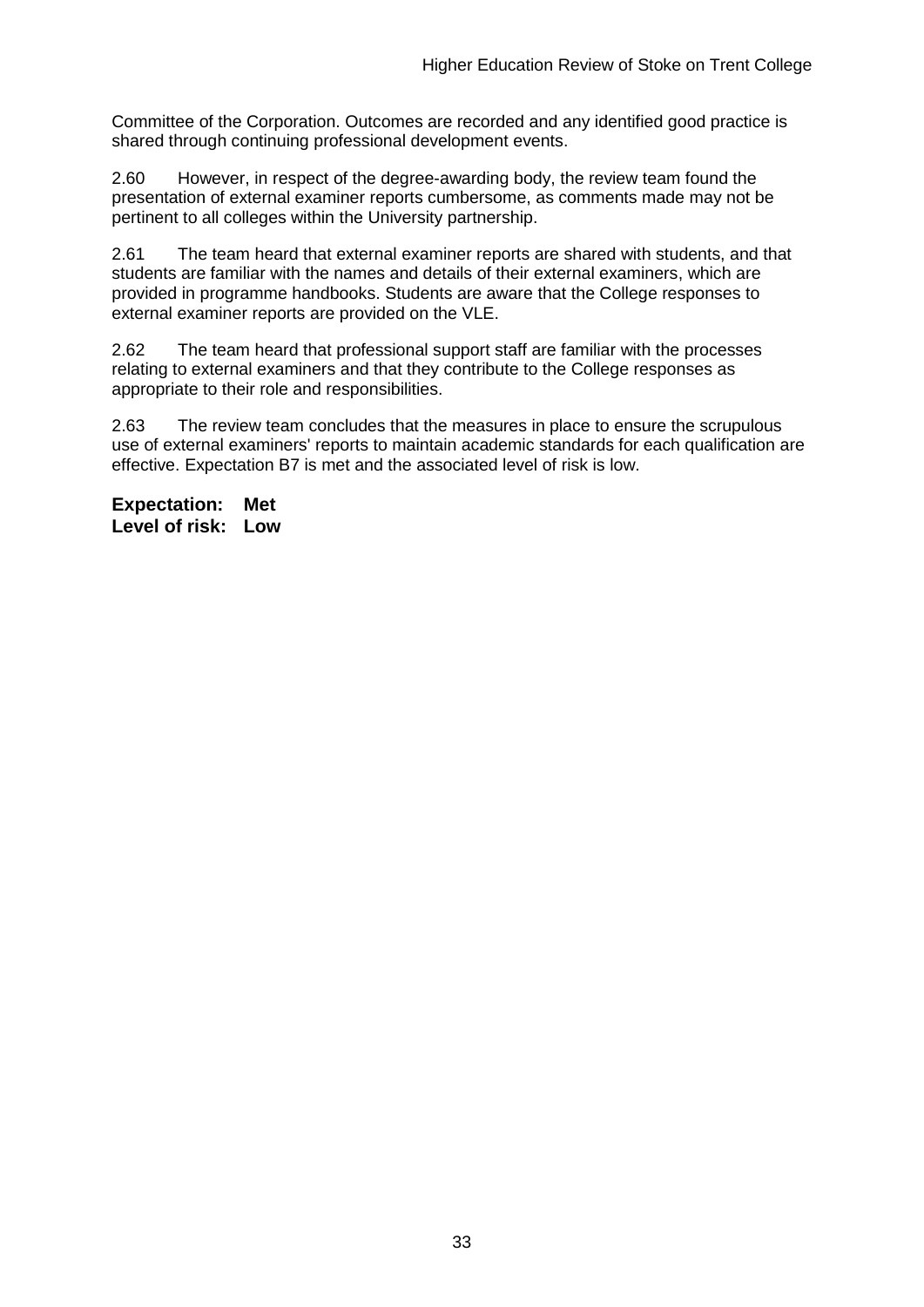**Expectation (B8): Higher education providers, in discharging their responsibilities for setting and maintaining academic standards and assuring and enhancing the quality of learning opportunities, operate effective, regular and systematic processes for monitoring and for review of programmes.**

### **Quality Code,** *Chapter B8: Programme Monitoring and Review*

### **Findings**

2.64 As outlined under Expectation A3.3, the College monitors and reviews its higher education provision through procedures that meet the needs of its awarding body and awarding organisation. Annual monitoring of University programmes requires programme teams to follow a template provided by the University, and submit that together with an action plan. Annual monitoring for Pearson programmes is undertaken by the College, using a similar template. These are considered by an HE Quality Board for each subject area, chaired by the Assistant Principal (Quality). The Boards consider the reports in detail, confirming actions from last year and approving action plans. Annual monitoring is used by the College to inform Quality Improvement Plans. The College has an HE Academic Board that has oversight of the annual monitoring process as one of its terms of reference. Periodic reviews are undertaken by the University for its awards. The College engages with Pearson during Pearson's periodic review of their HNC/Ds. However, as noted previously, no review by the College of its own Pearson provision has yet taken place as the awards have not been in place long enough to warrant such a process.

2.65 The College policies and procedures, together with the regulations and procedures of the awarding body and awarding organisation, would allow the Expectation to be met.

2.66 In testing the approach, the review team read relevant documents, including procedural documents, AMRs, external examiner reports, the minutes of the Higher Education Board, and quality improvement plans. It also met with relevant staff and students.

2.67 Staff met by the review team demonstrated an understanding of the processes involved, although there was some confusion with terminology, with the term 'Quality Improvement Plan' used interchangeably for different reporting and action processes, which has the potential to hamper clarity. This contrasted with the clear timeline and terminology provided to aid the review process. Staff met by the review team demonstrated a clear understanding of the volume of programme modifications that would trigger a revalidation. During the review, however, the team was informed that the University periodic review process could trigger revalidation, could confirm that no revalidation was required, or could combine review and revalidation if a new programme specification were submitted. It was not clear to the review team that these various options were well understood within the College.

2.68 The annual monitoring and review process gives due consideration to student feedback. Student evaluations are considered by programme teams and Heads of School and are used to inform Quality Improvement Plans. Annual monitoring makes appropriate use of external examiner reports for University programmes and standards verifier reports for Pearson programmes and generate action plans in response. The review team saw College Quality Improvement Plans for 2014-15 and 2015-16. Both identified actions, target dates and indicators of success. The review team understood that the later of these two plans represented a more strategic approach to improvement than the earlier one. The annual review process can lead to consideration of the viability of programmes and the triggering of the College Programme Withdrawal Procedure. Where a programme is discontinued, students on that programme would continue to complete their studies to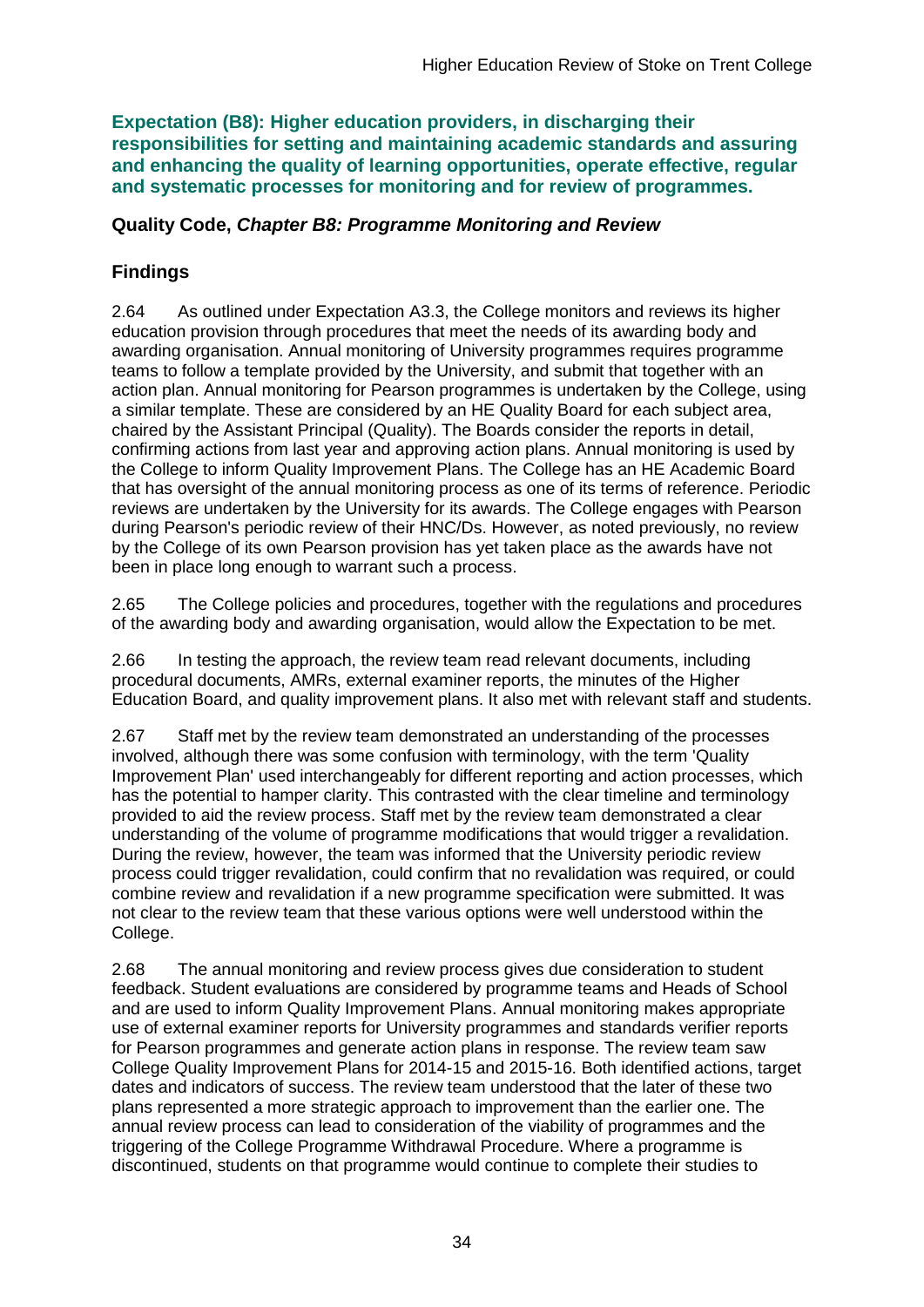achievement of the award with full delivery and support provided. The review team saw evidence that the HE Strategy Group was actively managing the annual review cycle.

2.69 The College makes little use of employers in the delivery or monitoring of programmes and this has led to a recommendation in Expectation B4 to take deliberative steps to engage employers more consistently and hence allow students to develop their academic, personal and professional potential.

2.70 Overall, the review team confirms that the lines of responsibility, timescales and templates for completing monitoring are clear. The team considers that the College carries out its responsibility for the monitoring and review of programmes effectively and therefore concludes that the Expectation is met and the level of risk is low.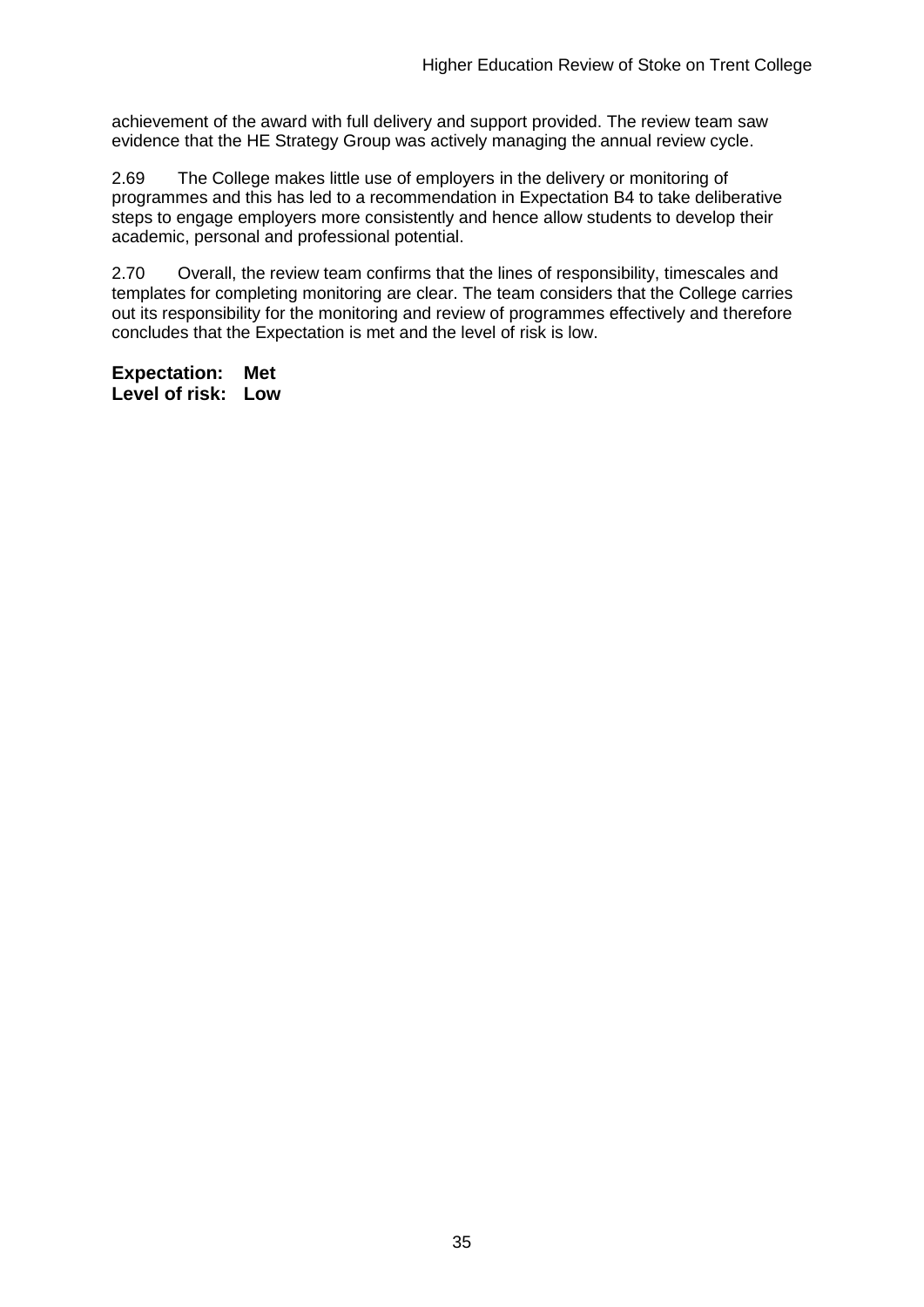**Expectation (B9): Higher education providers have procedures for handling academic appeals and student complaints about the quality of learning opportunities; these procedures are fair, accessible and timely, and enable enhancement.** 

### **Quality Code,** *Chapter B9: Academic Appeals and Student Complaints*

### **Findings**

2.71 The College's process for handling complaints is set out in the Customer Feedback Procedure and is applicable to both further and higher education provision at the College. The College has its own Student Appeals Procedure (Higher Education) for all College higher education programmes that are not validated or franchised by the University. Appeals against academic decisions on programmes validated by the University are considered through the University Academic Award Regulations. The complaints and appeals process for applicants is outlined in the College's Admissions Policy made available on the College website.

2.72 The policies and procedures of the College would allow the expectation to be met.

2.73 The review team tested the College's approach to student appeals and complaints through meetings with students, professional support staff, senior staff, academic staff, and representatives from the awarding body. The team also consulted documentation, including the associated policies for complaints and appeals, student programme handbooks, and the collaborative agreements with the University.

2.74 During the visit, the review team discussed appeals and complaints with staff and students. The College encourages informal discussion of complaints at a programme or school level to seek early resolution. Staff and students feel that information about complaints and appeals is easily accessible. However, neither staff nor students understood the difference between complaints and appeals. In particular, students met by the review team stated that an appeal was the next step in the complaints process if the complaint was unsuccessful. Furthermore, the examples of early complaint resolution provided to the review team were in fact examples of responding to student feedback at an informal level (see Expectation B5). One member of staff claimed that the distinction would be made upon how it was presented by the student. Therefore, the review team **recommends** that by February 2016 the College ensure that staff, students and other relevant stakeholders are fully and accurately informed about the differences between a complaint and an appeal.

2.75 The College's process for appeals for Pearson programmes is outlined in the Student Appeals Procedure (Higher Education) and is explicit that the University programmes are not in scope.

2.76 During the visit, the review team found that there was confusion among College staff and the representative from the University about the route available for students to make an academic appeal. The review team was presented with conflicting information on whether appeals were considered by the College or University in the first instance. This is further compounded by the fact that students met by the review team were confident that they could seek clarification from the staff at the College or their programme documentation, which was also not explicit in the process to be followed. Therefore, the review team **recommends** that by February 2016 the College ensure that staff and students are fully and accurately informed about the procedures on how to appeal in respect of courses validated or franchised from the University.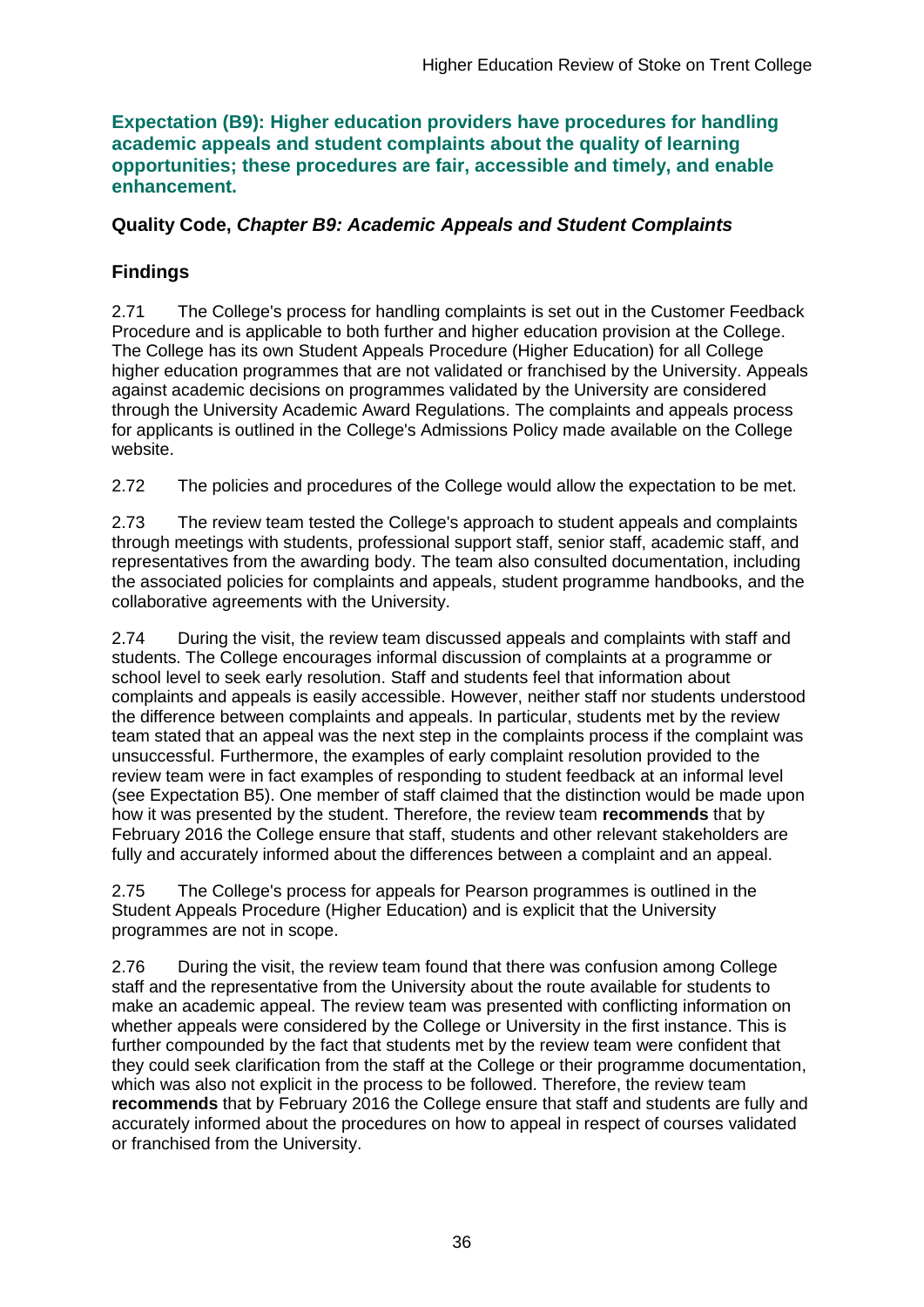2.77 The review team was unable to test how the College used the information collected via the complaints and appeals processes as there had been no formal complaints or appeals from higher education students within the last three years. The review team was provided with information on the processes followed for reporting complaints to the Corporation Board, HE Academic Board and SMT.

2.78 There is confusion among staff and students about the difference between complaints and appeals and also regarding the policies and procedures relating to appeals concerning the University. This confusion amounts to significant gaps in structures and procedures and ineffective operation of this part of the College's governance structure. The review team thus concludes that Expectation B9 is not met and that the level of risk is serious.

**Expectation: Not met Level of risk: Serious**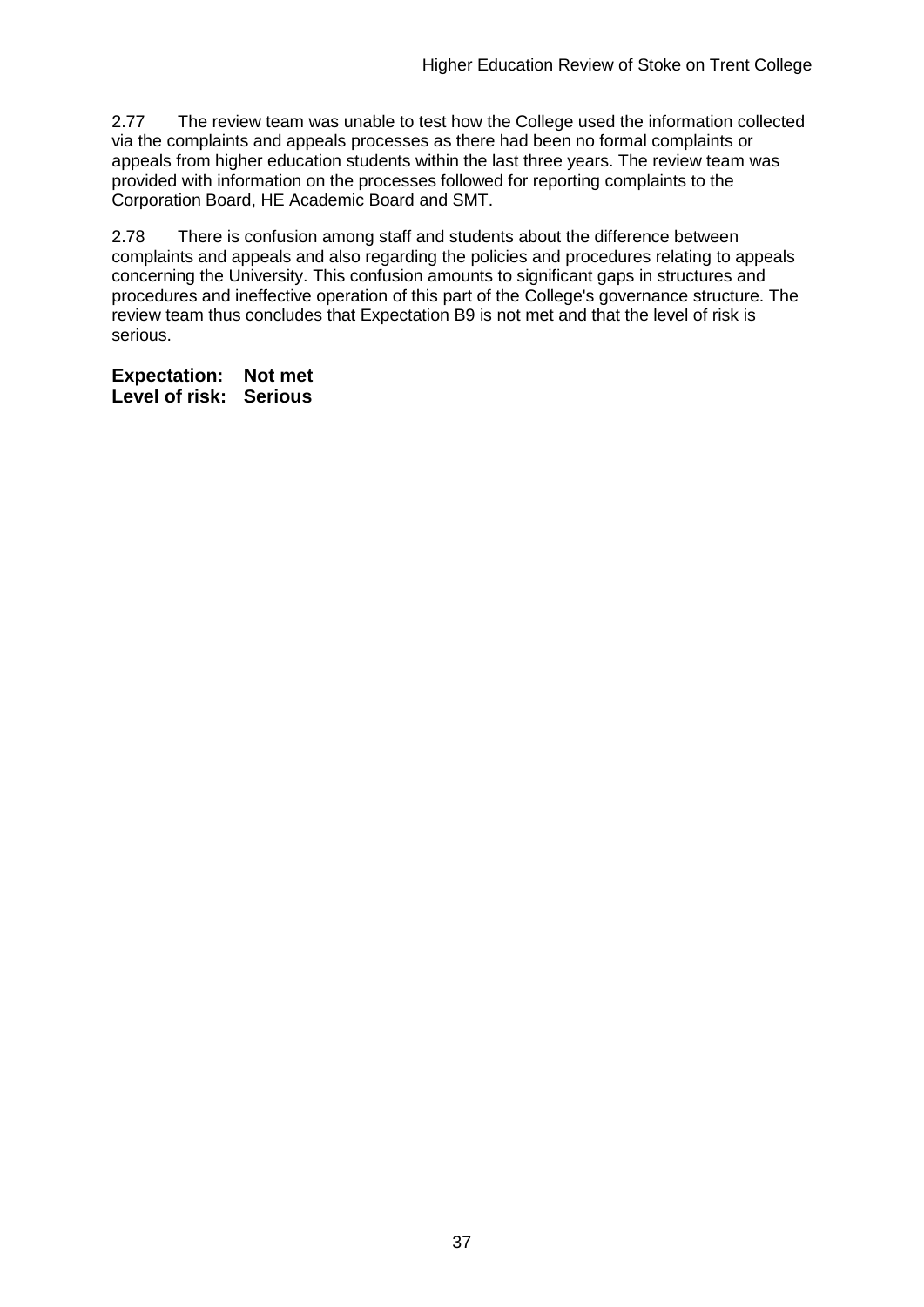**Expectation (B10): Degree-awarding bodies take ultimate responsibility for academic standards and the quality of learning opportunities, irrespective of where these are delivered or who provides them. Arrangements for delivering learning opportunities with organisations other than the degree-awarding body are implemented securely and managed effectively.**

### **Quality Code,** *Chapter B10: Managing Higher Education Provision with Others*

### **Findings**

2.79 The College takes responsibility for managing its relationship with employers in respect of student work placements provided on foundation degrees. The College articulates its commitment to developing the employability and work-readiness of its students through its revised Higher Education Strategy.

2.80 In developing programmes designed to reflect local need, the College adopts a strategic approach to delivering learning opportunities with employers. Currently, the College is evaluating its higher education portfolio.

2.81 The policies and procedures of the College, together with the regulations and procedures of the University, would allow the Expectation to be met.

2.82 The review team tested the evidence by reading handbooks and the College's selfevaluation document submitted for this review, and holding meetings with senior, teaching, professional and support staff, employers, and students to discuss the management and organisation of work-based learning.

2.83 The College does not delegate any responsibility for the delivery of higher education programmes or assessment to other organisations. Students studying on programmes such as the FdSc Information and Communication Technology and HNC Applied Computing are in related employment and sponsored by their employers. They may undertake some independent study in the workplace but no formal assessment takes place.

2.84 Students studying on the FdA Early Childhood Studies undertake work placements in their workplace which are supervised by their employers. The University provides guidelines for work placements and documentation which is completed by students and their placement providers.

2.85 Workplace mentors, usually a line manager or placement supervisor, provide formative assessment on assignment drafts. Students are encouraged to identify real-life projects and briefs which form the basis of the work-related assessment, such as reflective logs. Employers confirmed that students are allocated workplace mentors.

2.86 The employer handbook for the FdA Education Teaching Assistants was useful as it clarified the responsibilities of both student and employers. However, it is out of date, as the front cover states 2012-13 and some details such as staffing have since changed. In addition, the team was provided with a Higher National workplace agreement but there was no indication of how this works in practice or how it is monitored.

2.87 Students working towards foundation degrees confirmed that they undertake workbased activities and that they value their work experience. They confirmed that the College and staff at all levels were committed to supporting them in the workplace.

2.88 The review team met with three employers who spoke positively of the support and regular contact they were offered by the College, even though one programme has recently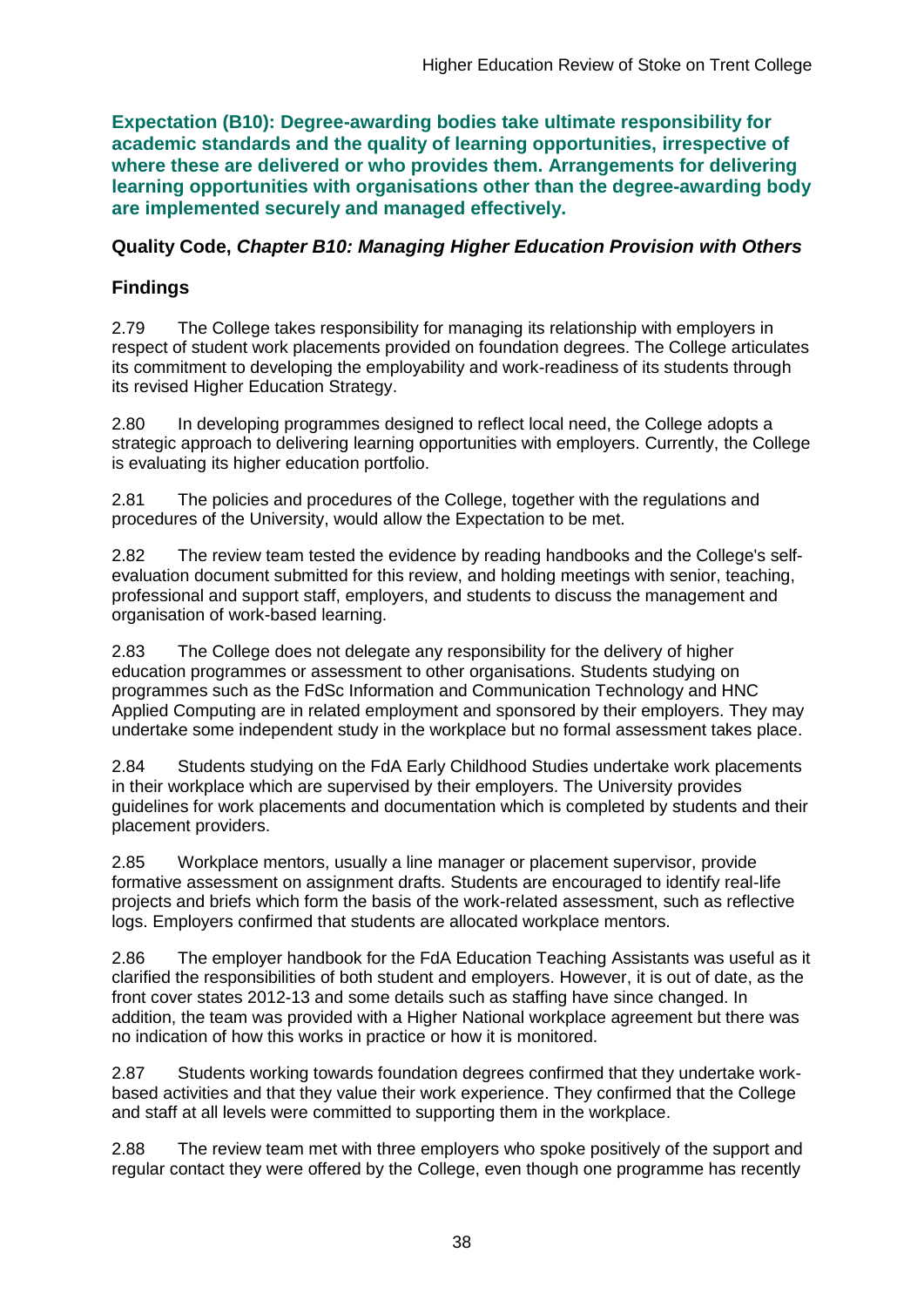terminated. The team heard that the employer representative from BT was able to contribute through a service-level agreement to the validation of the FdSc Information and Communication Technology.

2.89 As described in the introduction to this report, in some subjects the College offers Higher National Certificates and Diplomas leading to awards made under licence by the University, whereas in engineering the College offers Higher National Certificates and Diplomas leading to awards made directly by Pearson. There are currently a little under 30 students on such awards.

2.90 Students on courses leading to Pearson awards are registered with the University to make them eligible to receive student loans - the College not being registered with Student Finance England in its own right. During the visit, the review team heard that the formal agreement governing this arrangement had lapsed in summer 2014 and continued to operate informally. Furthermore, the team was told that the University had informed the College of its intention to discontinue the arrangement completely with effect from the end of the current academic year; that is, before some of the students on the courses affected were due to complete their studies. An informal note of a meeting between the College and the University specified that in the event of the College not being able to offer students the facility to complete their awards, the University would allow the students '…to complete on campus or would identify suitable alternative routes to enable existing students to complete their studies'. Yet because the subjects being studied by these students are not within the University's academic portfolio, it was not clear that completing on the University's campus was possible. Nor was it clear from the evidence what the 'suitable alternative route' was or how it would operate.

2.91 The team was extremely concerned about the lack of a formal agreement covering this arrangement and about the potential impact of the arrangement being withdrawn entirely in summer 2016. The team was also concerned that the College staff involved in discussions with the University had not communicated the University's intentions to the College HE Academic Board, with the result that the Board had not had the opportunity to consider the College's responsibilities and risks. In summary, the situation demonstrated that the College does not have in place arrangements for these students that are implemented securely and managed effectively, and that this demonstrated a serious risk to the quality of their learning opportunities. The review team therefore **recommends** that by February 2016 the College formalises the arrangements with Staffordshire University to ensure that those students who are studying for Pearson awards are able to complete their programmes.

2.92 The College has students on Pearson programmes who it cannot guarantee will be able to complete their programme of study due to the lack of a formal agreement with the University. This represents a serious risk to these students' learning opportunities. In the light of this concern, the review team concludes that the Expectation is not met. The level of risk for these students' learning opportunities caused by this significant gap in policy and procedures is serious.

**Expectation: Not met Level of risk: Serious**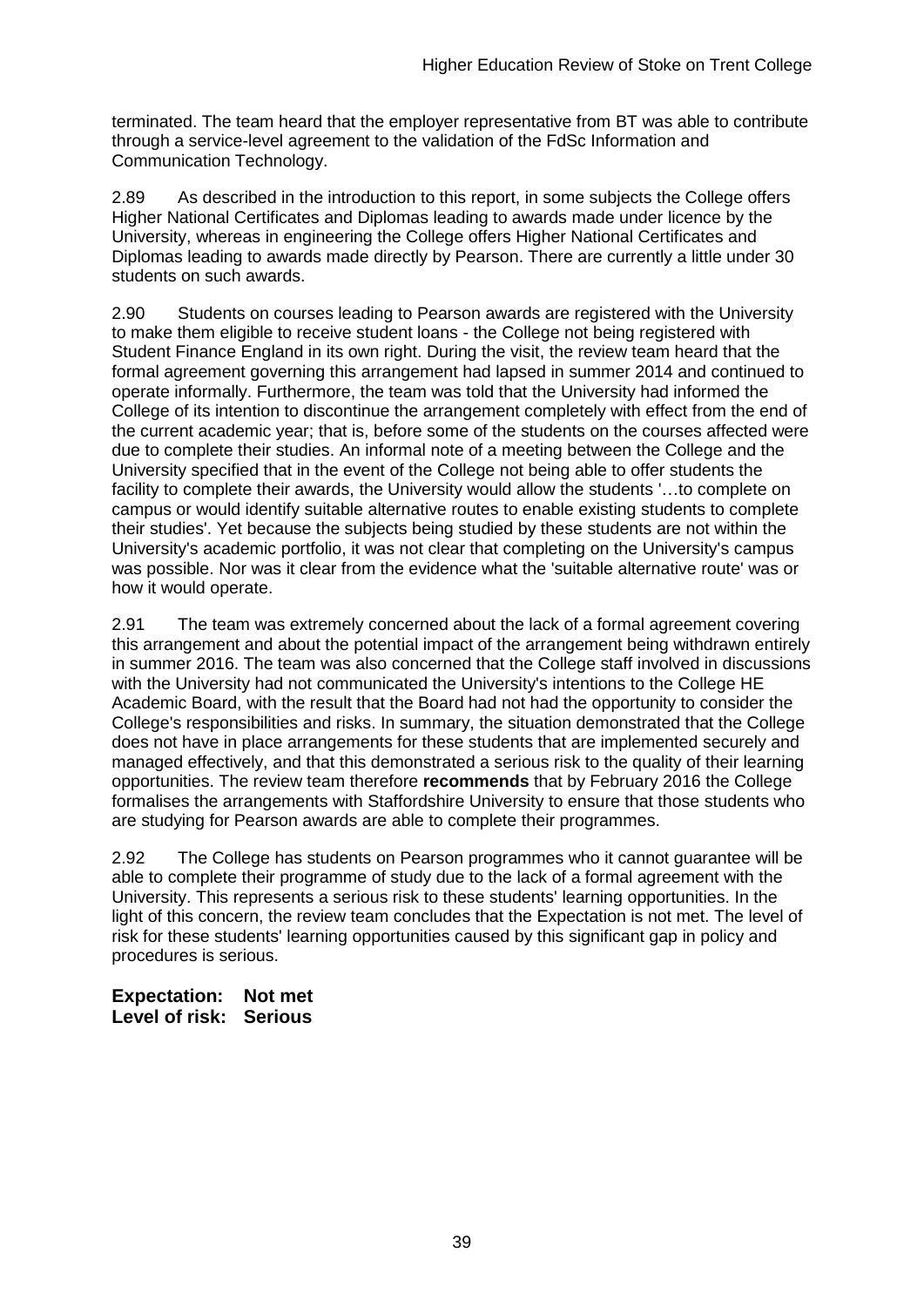**Expectation (B11): Research degrees are awarded in a research environment that provides secure academic standards for doing research and learning about research approaches, methods, procedures and protocols. This environment offers students quality of opportunities and the support they need to achieve successful academic, personal and professional outcomes from their research degrees.**

**Quality Code,** *Chapter B11: Research Degrees*

### **Findings**

2.93 The College does not offer research degrees and therefore this Expectation is not applicable.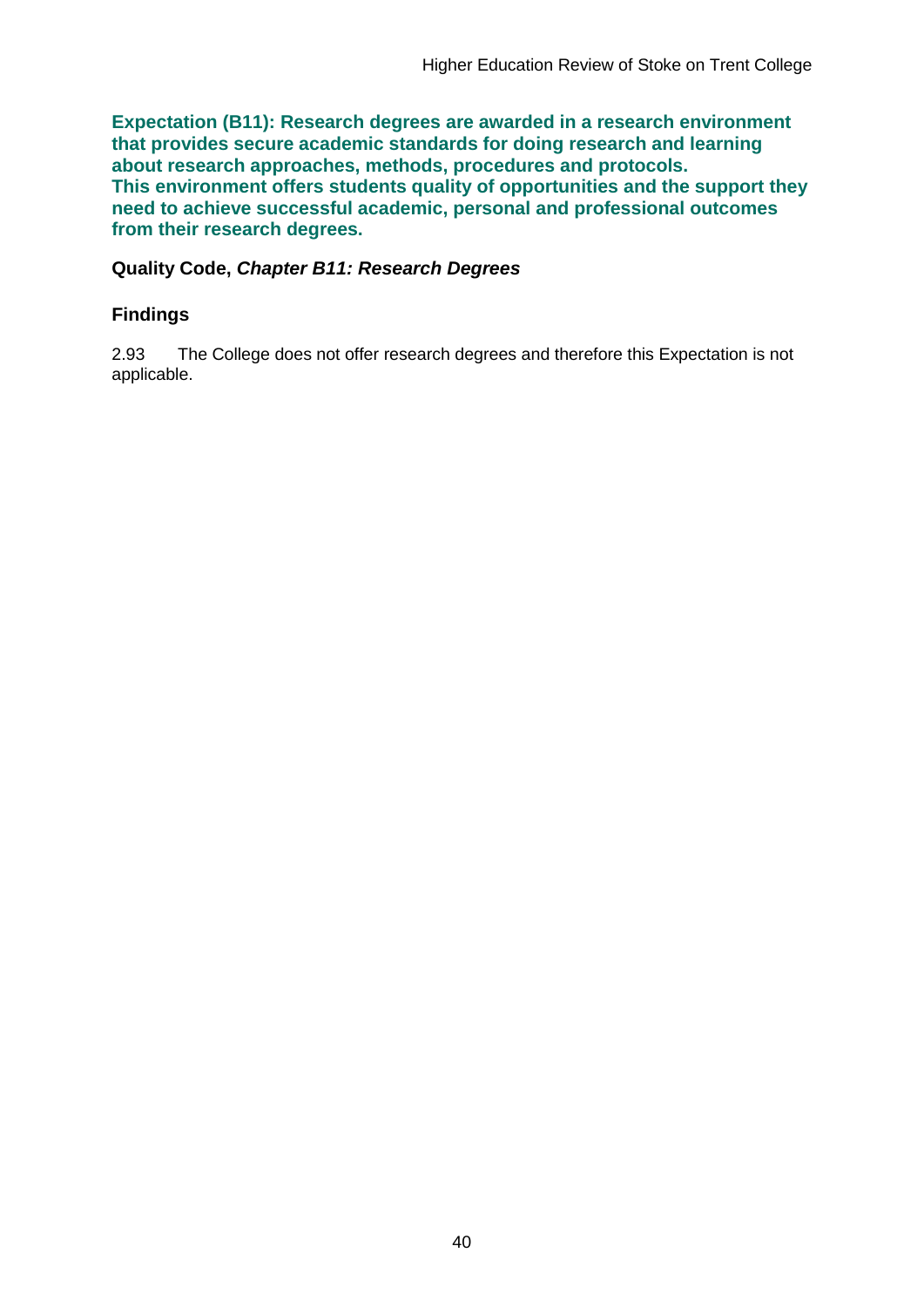# **The quality of student learning opportunities: Summary of findings**

2.94 In reaching its judgement, the review team matched its findings against the criteria specified in Annex 2 of the published handbook.

2.95 Of the 10 applicable Expectations for this judgement area (the College has no engagement with Expectation B11), six are met with low risk. Two are met but with a moderate risk (Expectations B4 and B5). The moderate risk in Expectation B4 centres around the involvement of employers in the delivery and monitoring of programmes whereas the moderate risk in Expectation B5 concerns the involvement of students at strategic levels of the organisation.

2.96 However, in addition, two Expectations are not met and are judged to have serious risks (Expectations B9 and B10). The serious risk in Expectation B9 is around the confusion among staff and students regarding the difference between a complaint and an appeal and the lack of understanding of staff and students as to how the appeals process for the University awards operates. These twin confusions mean that students have no understanding of how to appeal to whom. This lack of clarity puts student learning opportunities and fairness at serious risk. The serious risk in Expectation B10 concerns students on Pearson awards. Because the College has no agreement with Student Finance England, the students are enrolled through Staffordshire University and access student finance through this mechanism. However, the College has no formal agreement in place to continue this practice until the end of the students' programme of study and students could thus be left with no mechanism to continue their studies.

2.97 The review team identifies two areas of good practice in this judgement area. The first is located in Expectation B3 and concerns the current arrangements for all the College higher education students (including those on Pearson programmes) to have full access to Staffordshire University resources. The second is located in Expectation B4 and concerns the College-wide commitment to providing individualised student support.

2.98 There are five recommendations associated with this judgement area, located in Expectations B4, B5, B9 and B10. These concern taking deliberate steps to involve employers more in the delivery and monitoring of programmes (Expectation B4); taking deliberate steps to involve students as partners at strategic levels (Expectation B5); ensuring that everyone is fully and accurately informed about the difference between a complaint and an appeal (Expectation B9); ensuring that staff and students understand how to appeal in respect of University programmes (Expectation B9); and formalising the arrangement with the University concerning the students on Pearson programmes (Expectation B10).

2.99 There is one affirmation in this judgement area located in Expectation B3 which concerns the ongoing development of a suite of strategies, policies and procedures for the College higher education provision.

2.100 The review team notes that while six Expectations in this judgement area are met with low risk, two are met with moderate risk and crucially two are not met, with serious risk (Expectations B9 and B10). The review team therefore concludes that the quality of student learning opportunities at the College **does not meet** UK expectations.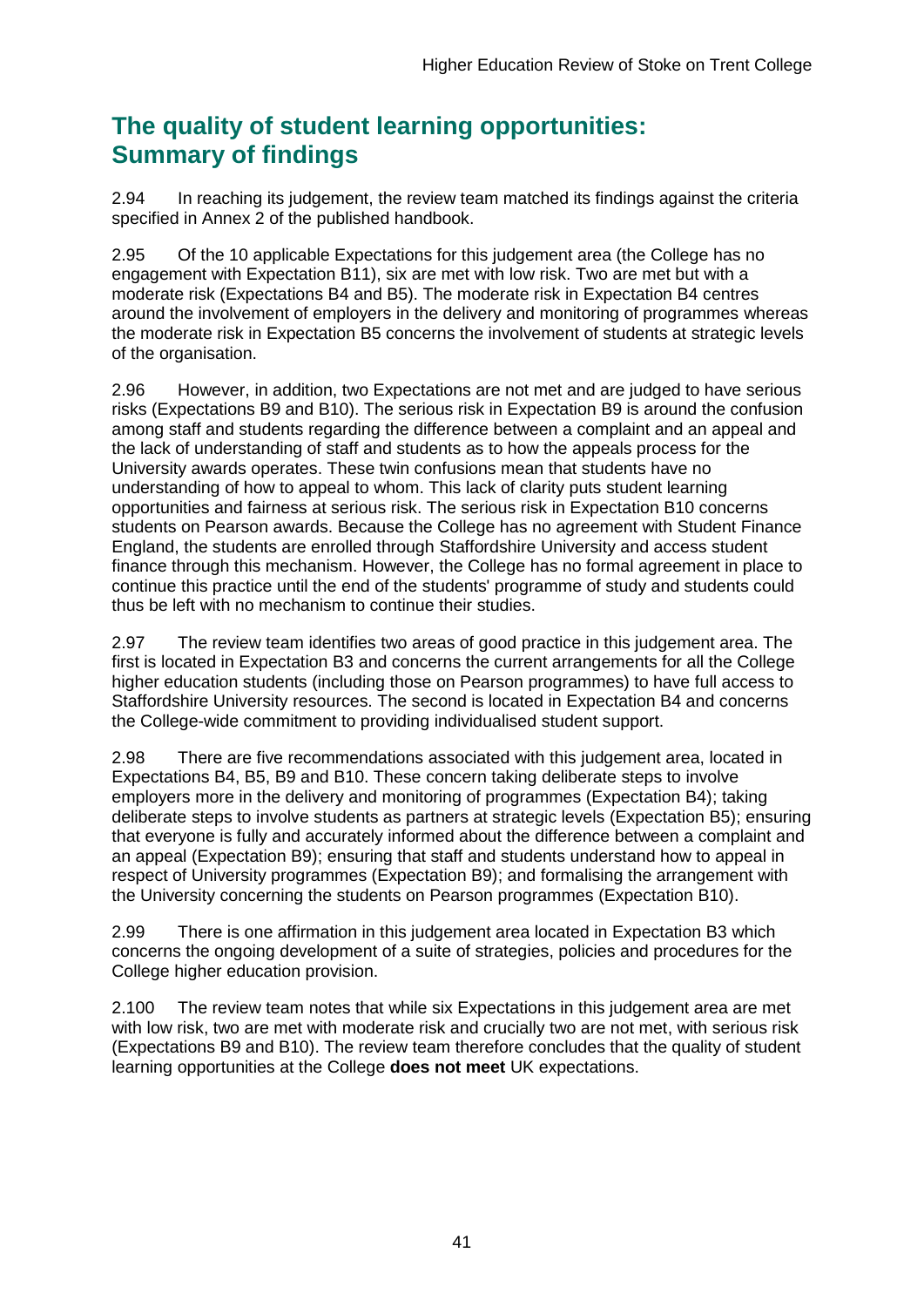# <span id="page-42-0"></span>**3 Judgement: The quality of the information about learning opportunities**

### **Expectation (C): UK higher education providers produce information for their intended audiences about the higher education they offer that is fit for purpose, accessible and trustworthy**

### **Quality Code, Part C: Information about Higher Education Provision**

### **Findings**

3.1 The College makes a wide range of information available to its stakeholders including current and prospective students, staff, employers and the public. Its website contains a dedicated section for its higher education provision that includes details of programmes on offer, how to apply and relevant policies and procedures. The College also provides an annual printed prospectus. Arrangements for monitoring information are detailed within the External Communications Policy and the process is clearly understood by staff. The College's Director of Marketing and Admissions is ultimately responsible for the oversight of information and liaises with College programme teams and Heads of Department who have responsibility for constructing the information. The HE Coordinator undertakes an audit check of the information provided by higher education programmes. The Corporation has ultimate responsibility for approval of policies and procedures.

3.2 The review team found that the College's approach to managing information and the extent to which it was fit for purpose, trustworthy and accessible was robust and would allow the Expectation to be met.

3.3 The review team tested this Expectation by reading a wide range of documentation including the College prospectus, programme handbooks, and policies and procedures. The team also viewed the College website and received a demonstration of the VLE as well as meeting students, staff and employers.

3.4 Threshold standards are in place for staff engagement with the VLE, as well as minimum standards for the availability of documentation, adherence to which is considered through an audit by the Educational Technologists who also make regular reports on progress across the College. The team found that the use of the VLE was consistent, with many course areas having already achieved the highest internal award (Gold rosettes). The students met by the review team were content with the information provided on the VLE.

3.5 During the visit, the review team was informed that staff are able to access information about the College's numerous quality assurance systems and procedures through a staff intranet known as the 'HE Community'. Staff are also provided with a Higher Education Staff Handbook. Staff were aware of the information contained on the staff intranet, and of the need to take account of the differing awarding bodies and the different policies and procedures that related exclusively to higher education. The ongoing development of a suite of strategies, policies and procedures has led to an affirmation in Expectation B3. However, staff were unable to distinguish between complaints and appeals and provide a clear process for the consideration of academic appeals on University programmes, and this has led to two recommendations in Expectation B9.

3.6 The College publishes a range of information for current students, including a programme handbook and a HE Deal which outlines the respective expectations of students and staff. Programme handbooks, which include programme specifications and module handbooks, are provided by the University and updated by the College to contextualise to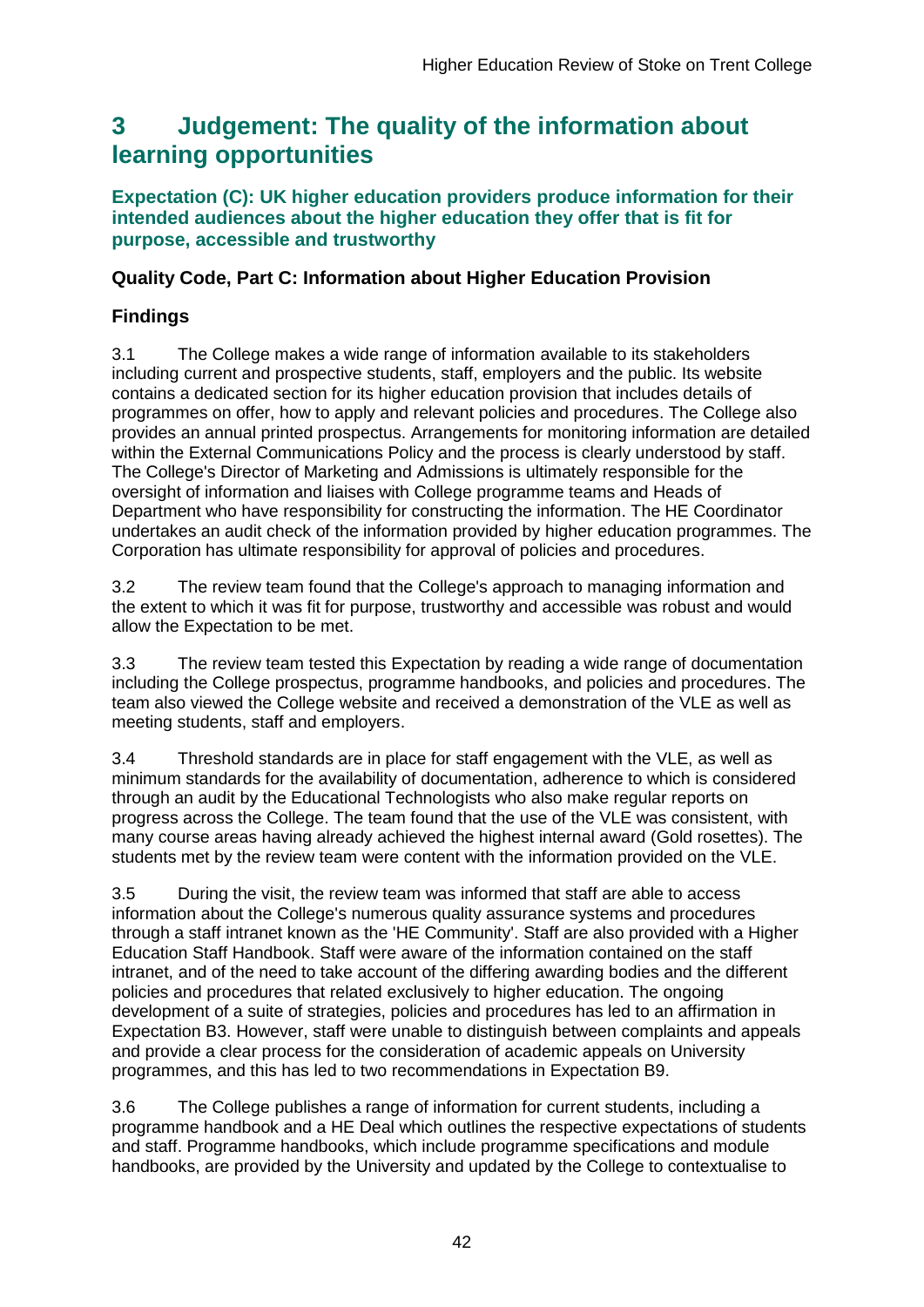Stoke on Trent College students. The College produces handbooks for the Pearson awards. Students confirmed that these were helpful to them and fit for purpose.

3.7 The review team met a small sample of employers with different relationships with the College. The employers felt that the information provided to them was good, although they were not routinely provided with an employers' handbook.

3.8 External examiner reports are published on the College VLE and names of external examiners in programme handbooks.

3.9 Overall, the review team concludes that information about learning opportunities at the College is on the whole comprehensive, accurate and well received by students. There are some issues to be addressed in respect of clarifying appeals and complaints procedures as detailed in Expectation B9. However, the review team concludes that the Expectation is met in both design and operation and the associated level of risk is low.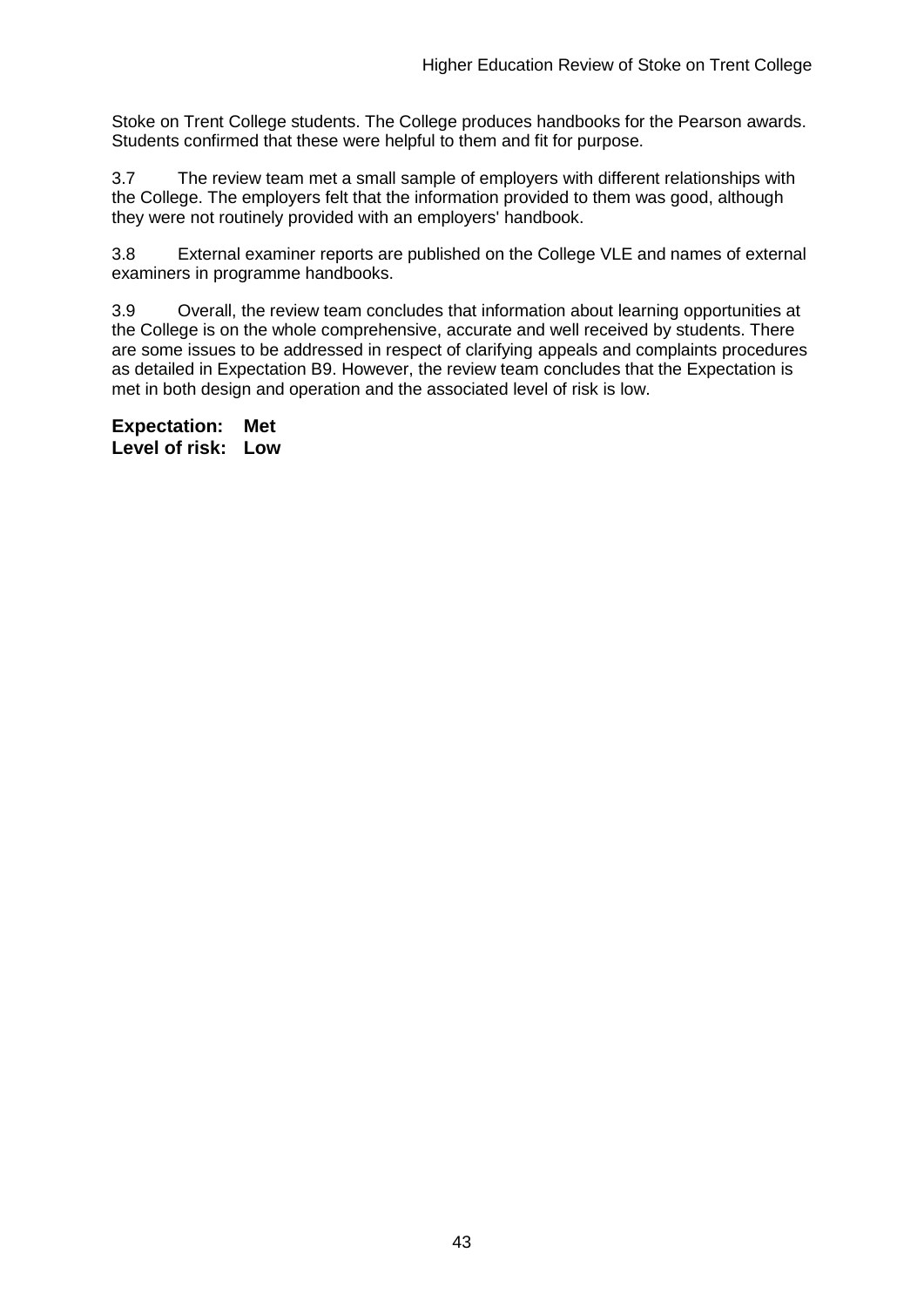# **The quality of the information about learning opportunities: Summary of findings**

3.10 In reaching its judgement, the review team matched its findings against the criteria specified in Annex 2 of the published handbook.

3.11 Expectation C is met and the associated level of risk is low. There are no recommendations, affirmations or features of good practice primarily located in this area, though the recommendations located in Expectation B9 concerning ensuring all students, staff and stakeholders are informed of the difference between a complaint and an appeal and ensuring staff and students understand the appeals process for University programmes are relevant to this judgement area. In addition, the affirmation in Expectation B3 concerning the ongoing development of a suite of strategies, policies and procedures for the College higher education provision is also relevant to this judgement area.

3.12 Given that the Expectation is met, the level of risk is low and there are no recommendations, the review team concludes that the quality of the information about learning opportunities at the College **meets** UK expectations.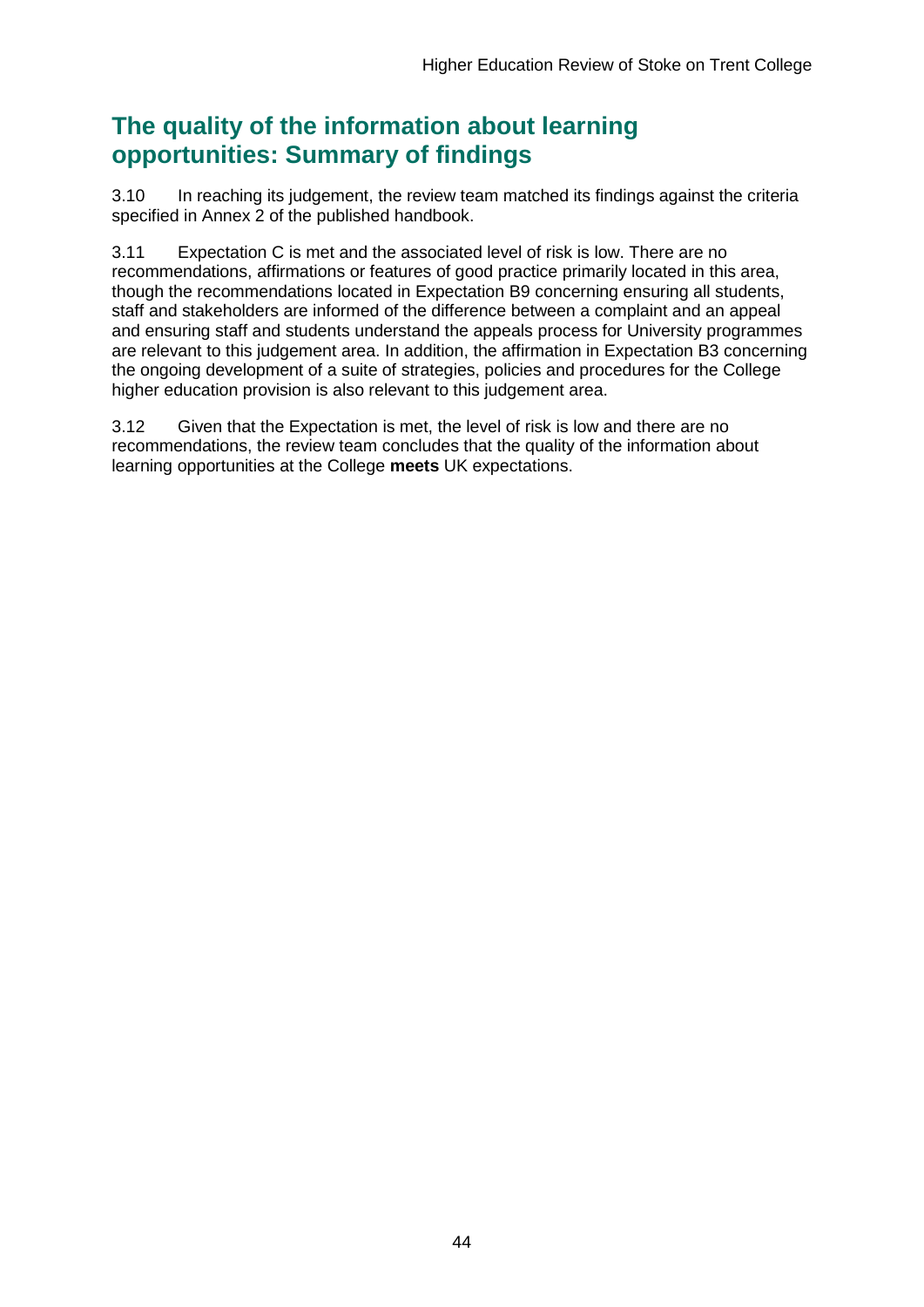# <span id="page-45-0"></span>**4 Judgement: The enhancement of student learning opportunities**

### **Expectation (Enhancement): Deliberate steps are being taken at provider level to improve the quality of students' learning opportunities.**

### **Findings**

4.1 The College states that it is committed to enhancing the learning opportunities and experience of its higher education students. It seeks to do this in two ways. First, student feedback from module and unit evaluations, from the HE Student Council and through programme meetings provides a formal source of information. Second, relatively small group sizes and regular communication between staff and students ensure that issues which might enhance the student experience and quality of learning opportunities can be discussed informally. The College sees both sources of information as providing a basis for taking deliberate steps to enhance the quality of the student learning experience. It seeks to evaluate such activity through the programme evaluation process and at programme team meetings, and intends that actions that enhance learning opportunities on one programme can be discussed and shared through the HE Programme Leaders and Teachers Group, with staff development sessions identifying the expectations of enhancement and sharing of good practice.

4.2 The policies and procedures of the College would allow the Expectation to be met.

4.3 The review team considered the effectiveness of this approach to enhancement by reviewing a number of documents including reviews, reports, strategies, quality improvement plans and action plans. The team also discussed enhancement in meetings with the Principal, senior and academic staff, employers, students and student representatives.

4.4 During the review, the team saw and heard some evidence that the quality of the student learning experience is being enhanced through these mechanisms. Initiatives include the development of a buddies system, where existing students are linked to new students as a means of offering mentoring and assessment support. This initiative is supported by data which indicates that those in the buddies system perform better in assessment than those on the same programme not in the buddies system, and that the increased performance is experienced both by those being mentored and those mentoring. As a result, the decision has been taken to spread the arrangement across the College provision.

4.5 Other initiatives include the strategic initiative to enhance the VLE, the use of the science centre at Staffordshire University to enable students to have access, among other resources, to MMR spectrometers and the Forensic Science House, the One-Stop Shop in the Hub, and the Accelerate programme.

4.6 The review team recognised that the bottom-up approach being taken makes a contribution to the enhancement of the student learning experience. It is not able to conclude, however, that on its own it provides an effective enhancement strategy. The review team recognises that the annual monitoring and review system is beginning to make an appropriate contribution to the enhancement of the student experience and recognised the contribution of the HE Quality Boards and the role that the HE Strategy Group is playing in managing the annual review cycle and the enhancement that came about as the result of it. The review team notes the greater strategic focus that the Quality Improvement Plan for 2015-16 is providing, and recognises that this will create a focus for an embedded enhancement strategy. In the light of these considerations, the review team **affirms** the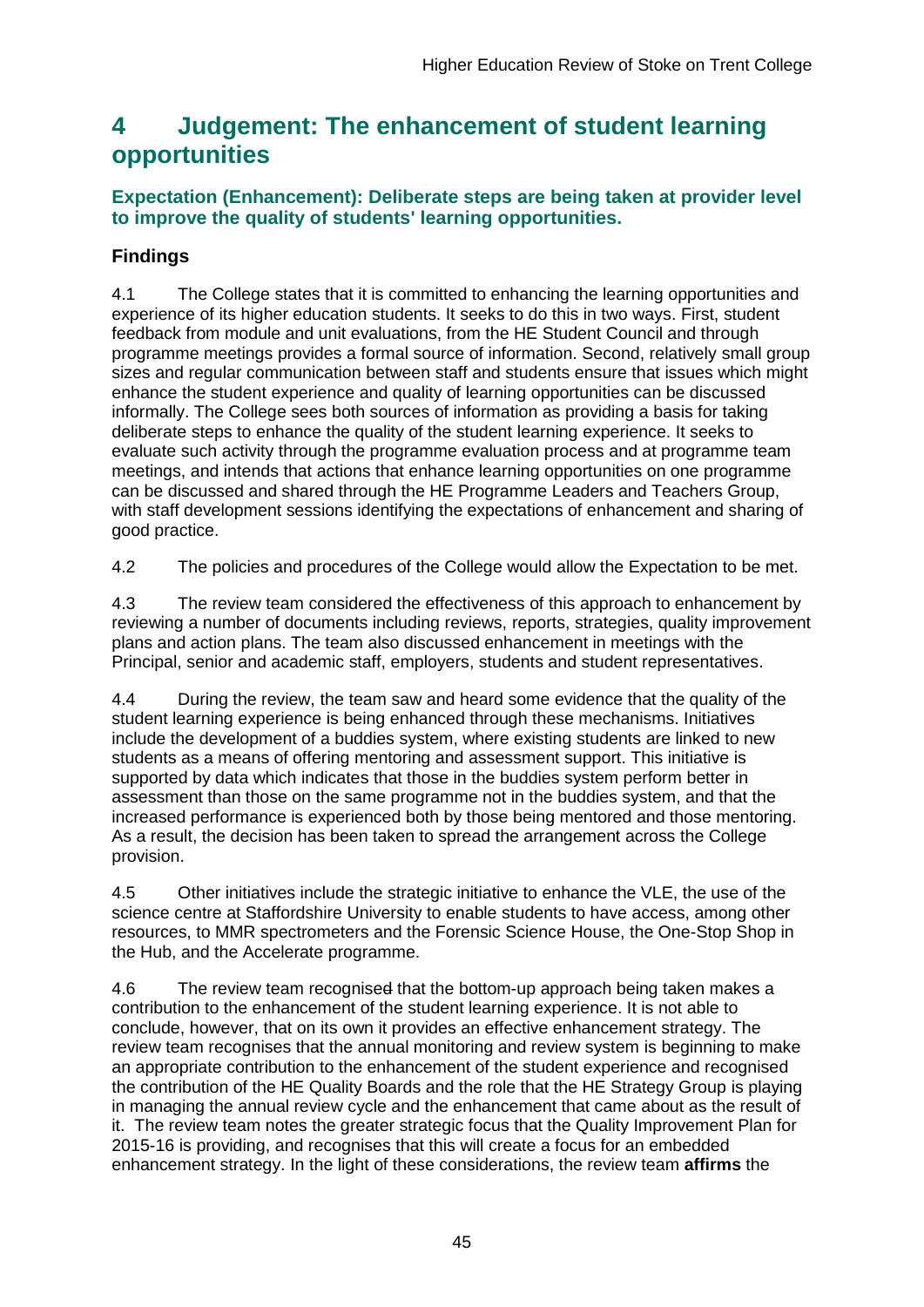ongoing revision and implementation of the policies and procedures for higher education to ensure deliberate steps to enhance the quality of student learning opportunities.

4.7 Overall, therefore, the College undertakes work to enable deliberate steps to be taken to improve the quality of the student learning opportunities and the review team therefore concludes that the Expectation is met and the level of risk is low.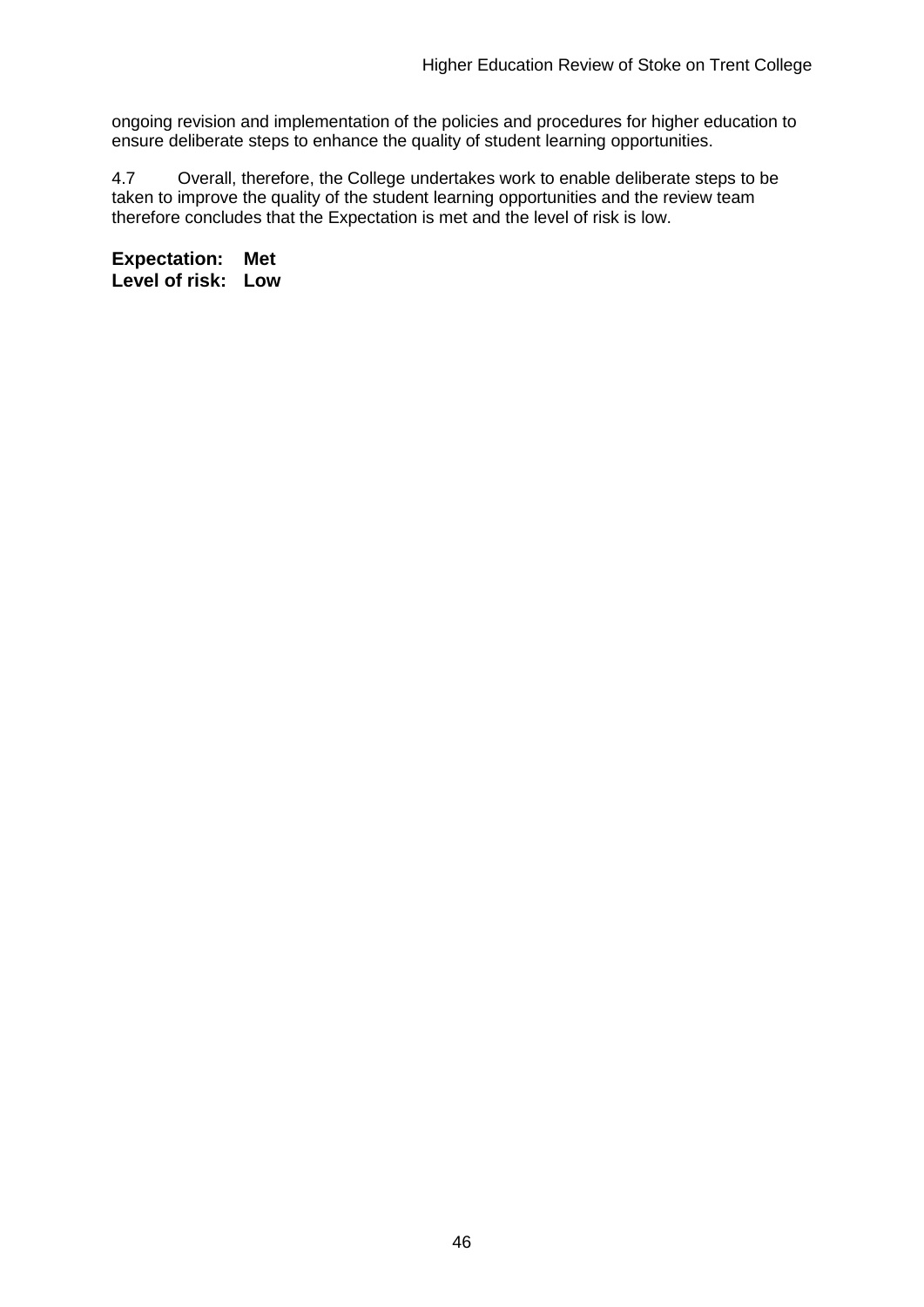# **The enhancement of student learning opportunities: Summary of findings**

4.8 In reaching its judgement, the review team matched its findings against the criteria specified in Annex 2 of the published handbook.

4.9 The Expectation is met and the associated risk is low.

4.10 There are no features of good practice or recommendations in this judgement area. There is one affirmation relating to the ongoing revision and implementation of policies and procedures for higher education which support the enhancement of student learning opportunities.

4.11 Given that the Expectation is met, the review team concludes that the enhancement of student learning opportunities at the College **meets** UK expectations.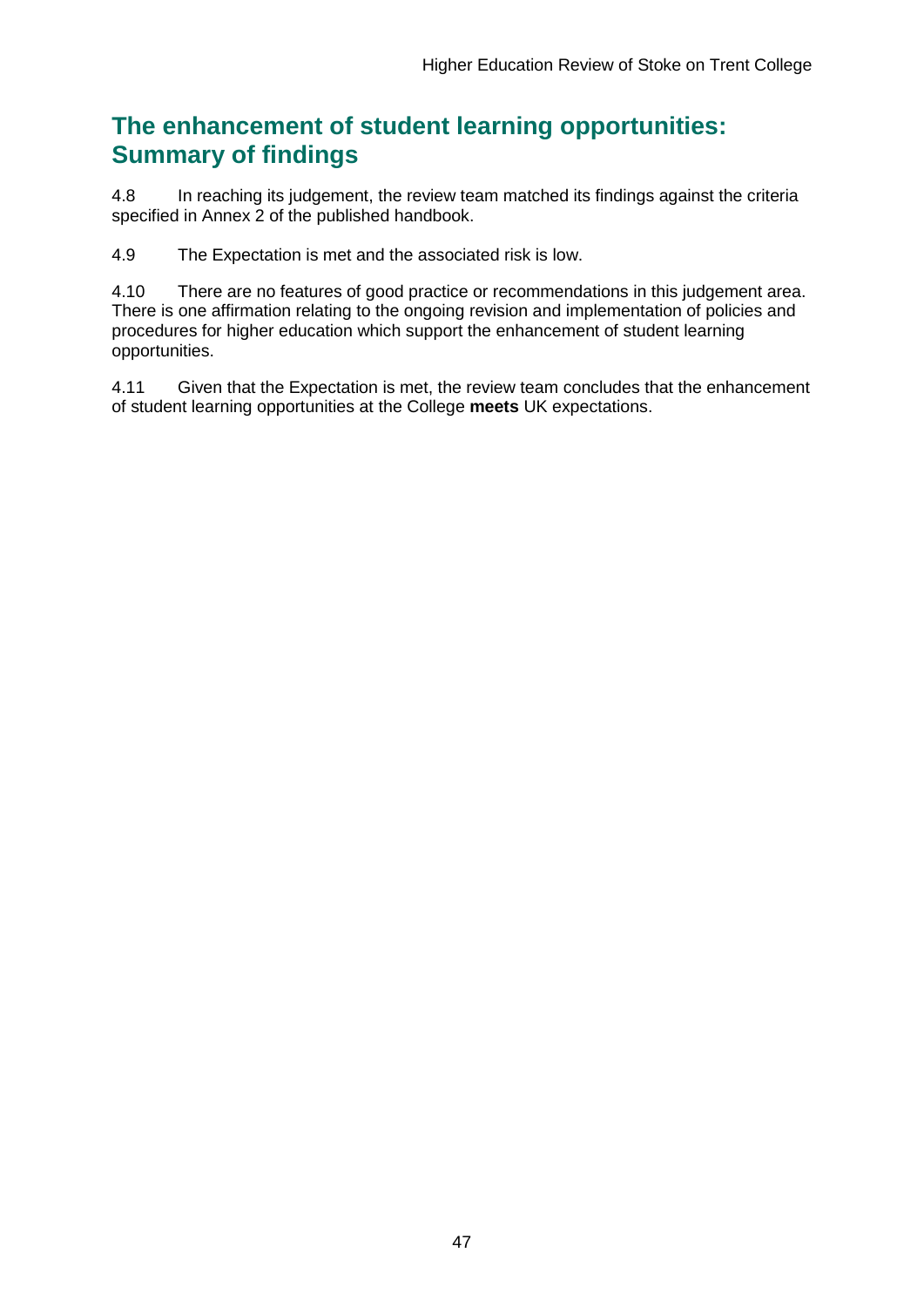# <span id="page-48-0"></span>**5 Commentary on the Theme: Student Employability**

### **Findings**

5.1 The College is a member of the University Quarter which comprises a partnership between Stoke City Council, Staffordshire University, Stoke on Trent College and City of Stoke on Trent Sixth Form College. The UNIQ partnership aims to create a suitable infrastructure for learning and aims to ensure that residents of Stoke on Trent have access to high-quality information, advice and guidance, and seamless progression opportunities from further to higher education within the city.

5.2 The College outlines its commitment to developing the employability and workreadiness of students through its Mission Statement, Business Plan and revised Higher Education Strategy which focus on employer engagement activities, particularly at curriculum level and supporting students to obtain employment opportunities.

5.3 The College is in the process of reviewing its higher education portfolio and intends to address local and regional employment needs by using more targeted labour market intelligence, widening participation, increasing choice of higher education routes, and meeting the skills needs of the region. The College seeks to ensure that its priorities support local priorities and national objectives, structured in such a way that enables students to access financial support for their programmes, while enabling and encouraging articulation and progression. To meet this need and address labour market requirements, the College is developing a suite of Higher Apprenticeship programmes. In this way, the College provides a higher-level vocational progression choice for its existing full-time students, as well as enabling higher education opportunities for adults.

5.4 The College is focused on developing the employability skills of students, but recognises that more can be done to engage with employers. An employer survey is undertaken but senior staff are aware that the survey criteria do not sufficiently evaluate higher education. At the present time, there are no employer advisory boards, though employers, such as BT, have been involved in designing programmes with the College.

5.5 The FdSc Information and Communication Technology attracts students from all over the UK and the team found that there is a very productive relationship with BT regarding collaboration in respect of curriculum development, which has led to the introduction of new modules.

5.6 The higher education qualifications offered by the College are all employability related. Employability skills are built into all programmes and students speak highly of the way in which the College provides support for the embedding of transferable skills (this is discussed in more depth in Expectations B3 and B4).

5.7 The team heard that students are encouraged to develop presentation skills, team working and working to deadlines. There are some good examples of case studies provided by the College which demonstrate students' success in developing a career, starting a business, for example in complementary therapies, and achieving individual aspirations to progress to further study at university or to management positions in the workplace.

5.8 Careers advice and guidance is provided by the College's Student Services Unit and teaching staff and professional support staff, including the Learning Resource Centre staff, work effectively with students to develop their curriculum vitae skills, prepare them for interviews, undertake research into local industries and provide academic progression and potential career choices.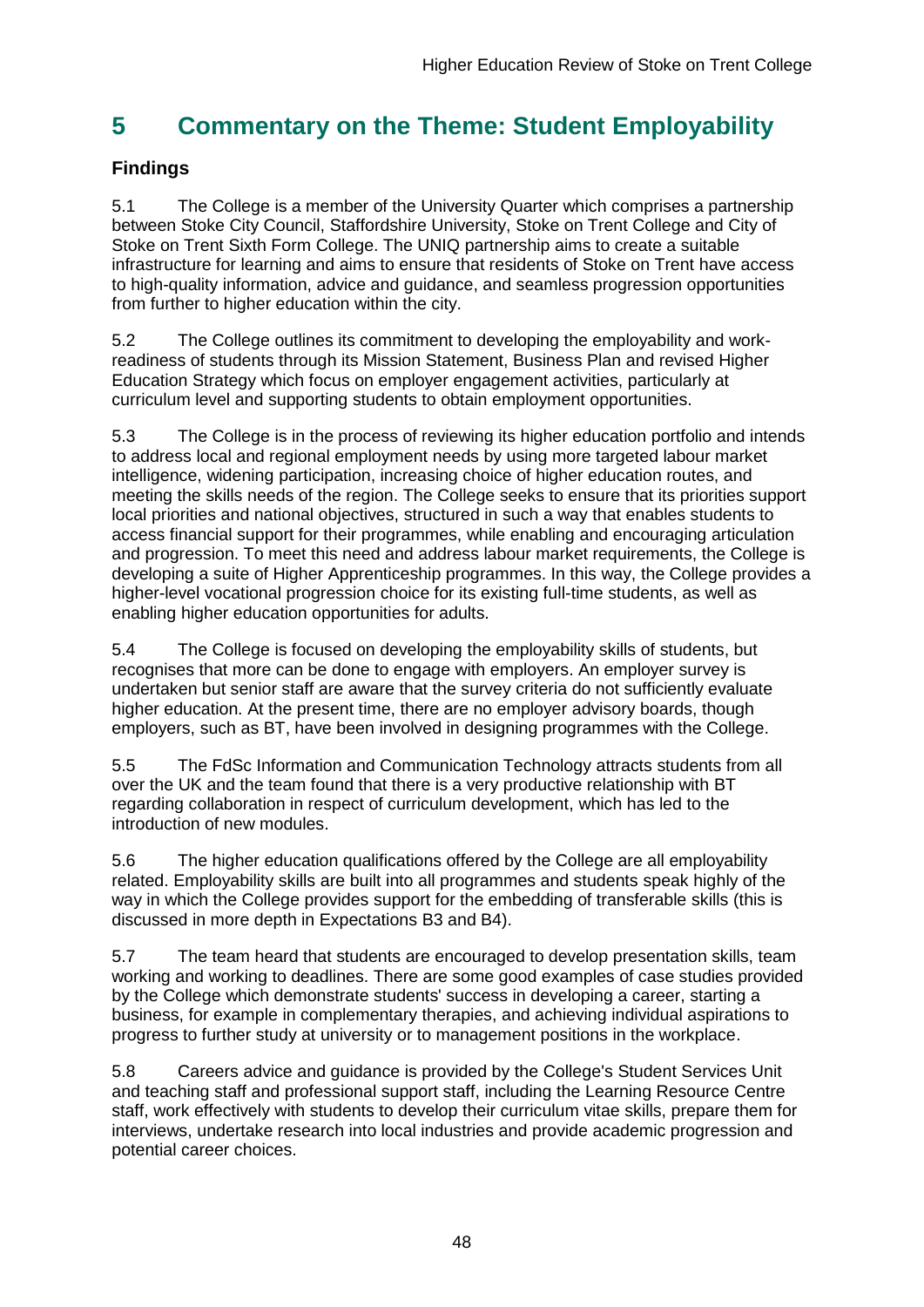<span id="page-49-0"></span>5.9 Students, staff and employers are committed to reinforcing opportunities to further embed the depth and range of student employability opportunities within the College.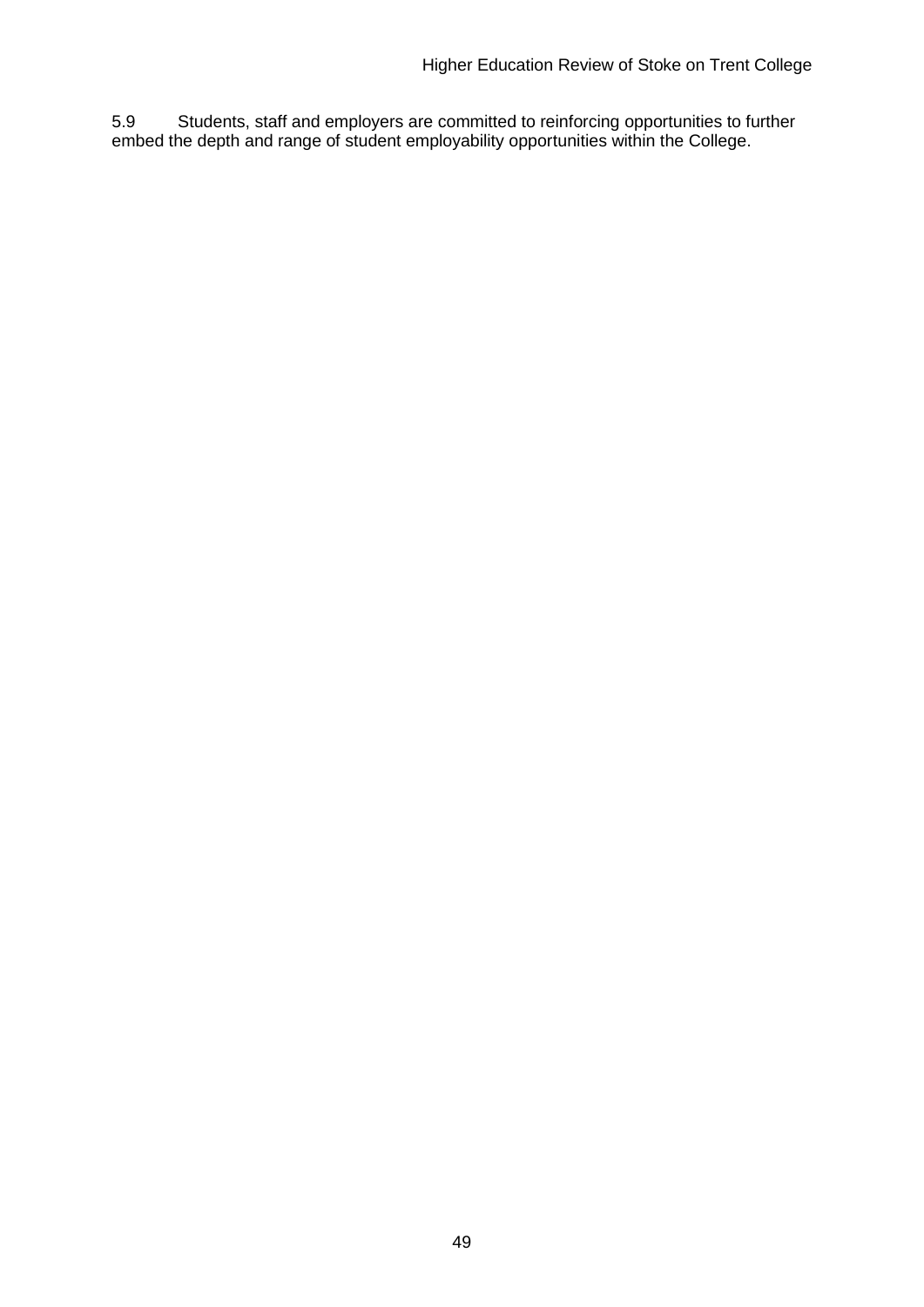# <span id="page-50-0"></span>**Glossary**

This glossary is a quick-reference guide to terms in this report that may be unfamiliar to some readers. Definitions of key operational terms are also given on pages 30 to 33 of the [Higher Education Review handbook.](http://www.qaa.ac.uk/publications/information-and-guidance/publication?PubID=2963)

If you require formal definitions of other terms please refer to the section on assuring standards and quality: [www.qaa.ac.uk/assuring-standards-and-quality](http://www.qaa.ac.uk/assuring-standards-and-quality)

User-friendly explanations of a wide range of terms can be found in the longer **Glossary** on the QAA website: [www.qaa.ac.uk/Pages/GlossaryEN.aspx](http://www.qaa.ac.uk/Pages/GlossaryEN.aspx)

#### **Academic standards**

The standards set by **degree-awarding bodies** for their courses (programmes and modules) and expected for their awards. See also **threshold academic standard**.

#### **Award**

A qualification, or academic credit, conferred in formal recognition that a student has achieved the intended **learning outcomes** and passed the assessments required to meet the academic standards set for a **programme** or unit of study.

#### **Blended learning**

Learning delivered by a number of different methods, usually including face-to-face and e-learning (see **[technology enhanced or enabled learning](http://www.qaa.ac.uk/AboutUs/glossary/Pages/glossary-t.aspx#t1)**).

#### **Credit(s)**

A means of quantifying and recognising learning, used by most institutions that provide higher education **programmes of study**, expressed as numbers of credits at a specific level.

#### **Degree-awarding body**

A UK [higher education provider](http://newlive.qaa.ac.uk/AboutUs/glossary/Pages/glossary-h.aspx#h2.1) (typically a [university\)](http://newlive.qaa.ac.uk/AboutUs/glossary/Pages/glossary-u-z.aspx#u4) with the power to award degrees, conferred by Royal Charter, or under Section 76 of the Further and Higher Education Act 1992, or under Section 48 of the Further and Higher Education (Scotland) Act 1992, or by Papal Bull, or, since 1999, granted by the Privy Council on advice from QAA (in response to applications for [taught degree awarding powers, research degree awarding powers or](http://newlive.qaa.ac.uk/AboutUs/DAP/Pages/default.aspx)  [university title\)](http://newlive.qaa.ac.uk/AboutUs/DAP/Pages/default.aspx).

#### **Distance learning**

A course of study that does not involve face-to-face contact between students and tutors but instead uses technology such as the internet, intranets, broadcast media, CD-ROM and video, or traditional methods of correspondence - learning 'at a distance'. See also **blended learning**.

#### **Dual award or double award**

The granting of separate awards (and certificates) for the same **programme** by two **degree-awarding bodies** who have jointly delivered the programme of study leading to them. See also **multiple award**.

#### **e-learning**

See technology enhanced or enabled learning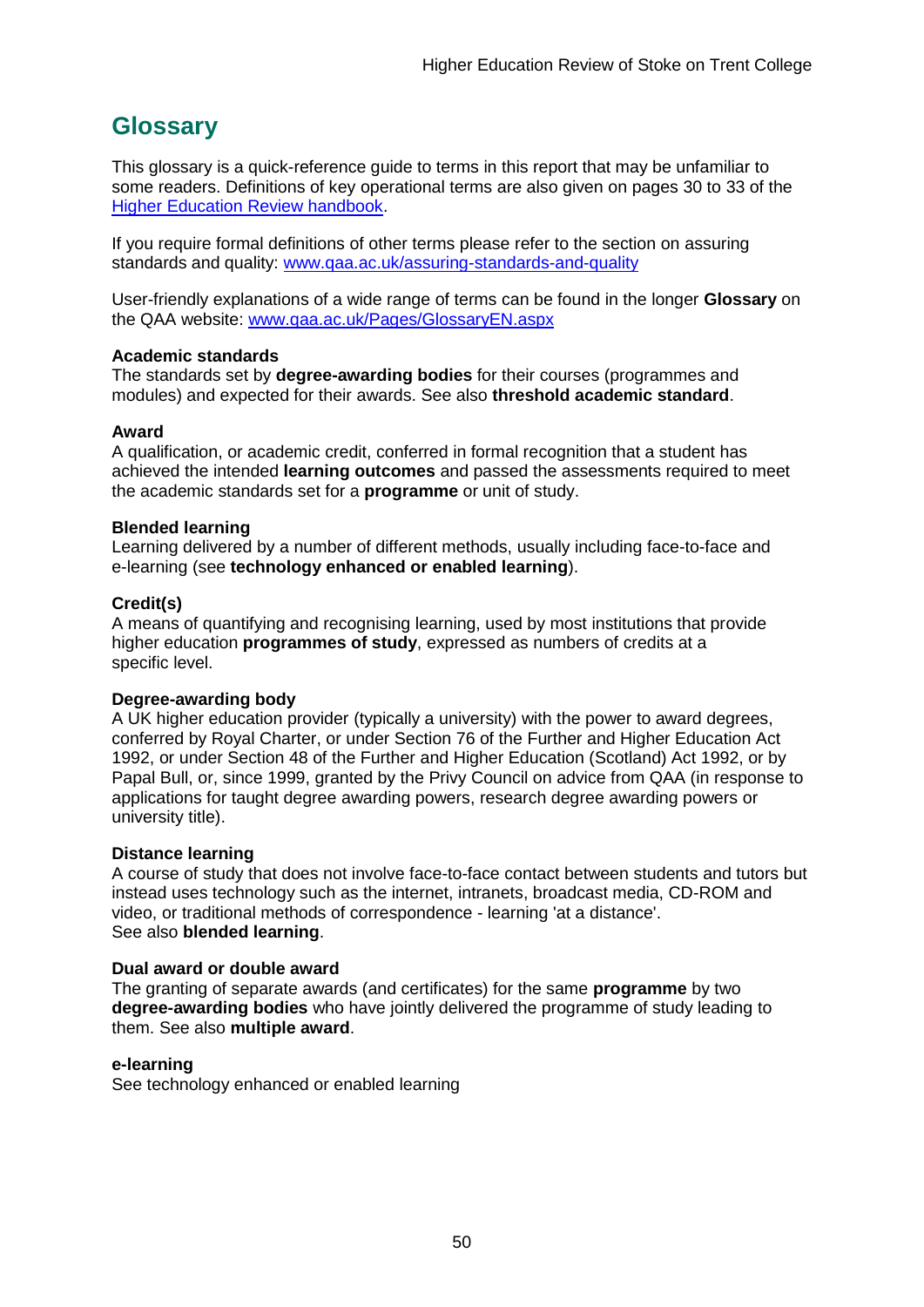#### **Enhancement**

The process by which [higher education providers](http://www.qaa.ac.uk/AboutUs/glossary/Pages/glossary-h.aspx#h2.1) systematically improve the quality of provision and the ways in which students' learning is supported. It is used as a technical term in our review processes.

#### **Expectations**

Statements in the **Quality Code** that set out what all UK [higher education providers](http://newlive.qaa.ac.uk/AboutUs/glossary/Pages/glossary-h.aspx#h2.1) expect of themselves and each other, and what the general public can therefore expect of them.

#### **Flexible and distributed learning**

A [programme](http://newlive.qaa.ac.uk/AboutUs/glossary/Pages/glossary-p.aspx#p12) or [module](http://newlive.qaa.ac.uk/AboutUs/glossary/Pages/glossary-m-o.aspx#m6) that does not require the student to attend classes or events at particular times and locations.

#### See also **distance learning**.

#### **Framework**

A published formal structure. See also **framework for higher education qualifications**.

#### **Framework for higher education qualifications**

A published formal structure that identifies a hierarchy of national qualification levels and describes the general achievement expected of holders of the main qualification types at each level, thus assisting higher education providers in maintaining academic standards. QAA publishes the following frameworks: *The Framework for Higher Education Qualifications in England, Wales and Northern Ireland* (FHEQ) and *The Framework for Qualifications of Higher Education Institutions in Scotland* (FHEQIS).

#### **Good practice**

A process or way of working that, in the view of a QAA review team, makes a particularly positive contribution to a higher education provider's management of academic standards and the quality of its educational provision. It is used as a technical term in QAA's audit and review processes.

#### **Learning opportunities**

The provision made for students' learning, including planned study, teaching, assessment, academic and personal support, and resources (such as libraries and information systems, laboratories or studios).

#### **Learning outcomes**

What a learner is expected to know, understand and/or be able to demonstrate after completing a process of learning.

#### **Multiple awards**

An arrangement where three or more **degree-awarding bodies** together provide a single jointly delivered **programme** (or programmes) leading to a separate **award** (and separate certification) of each awarding body. The arrangement is the same as for **dual/double awards**, but with three or more awarding bodies being involved.

#### **Operational definition**

A formal definition of a term, establishing exactly what QAA means when using it in reviews and reports.

#### **Programme (of study)**

An approved course of study that provides a coherent learning experience and normally leads to a qualification.